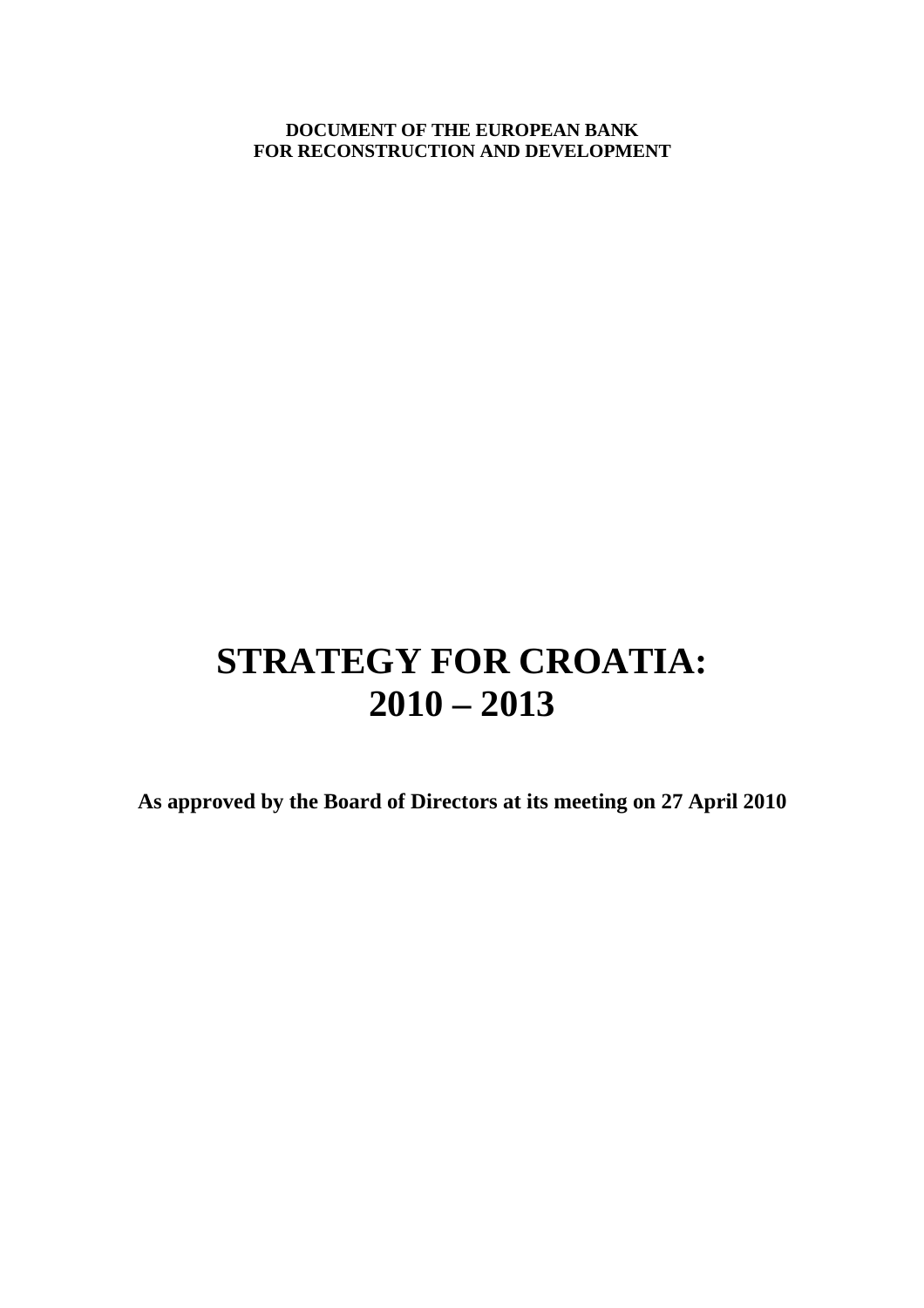# **TABLE OF CONTENTS**

| L.                                                                     |  |
|------------------------------------------------------------------------|--|
| II.                                                                    |  |
| 1. THE BANK'S OPERATIONS TO DATE AND CURRENT PORTFOLIO  10             |  |
|                                                                        |  |
|                                                                        |  |
| 1.3. Transition Impact of the Bank's Portfolio and Lessons Learned 12  |  |
|                                                                        |  |
|                                                                        |  |
|                                                                        |  |
|                                                                        |  |
|                                                                        |  |
|                                                                        |  |
|                                                                        |  |
|                                                                        |  |
|                                                                        |  |
|                                                                        |  |
|                                                                        |  |
|                                                                        |  |
|                                                                        |  |
|                                                                        |  |
|                                                                        |  |
|                                                                        |  |
|                                                                        |  |
|                                                                        |  |
|                                                                        |  |
|                                                                        |  |
|                                                                        |  |
|                                                                        |  |
|                                                                        |  |
| 5.2.1. International Bank for Reconstruction and Development (IBRD) 33 |  |
|                                                                        |  |
|                                                                        |  |
|                                                                        |  |
|                                                                        |  |
|                                                                        |  |
|                                                                        |  |
|                                                                        |  |
|                                                                        |  |
|                                                                        |  |
| <b>ANNEX 7: TECHNICAL COOPERATION PROJECTS TO DATE  56</b>             |  |
|                                                                        |  |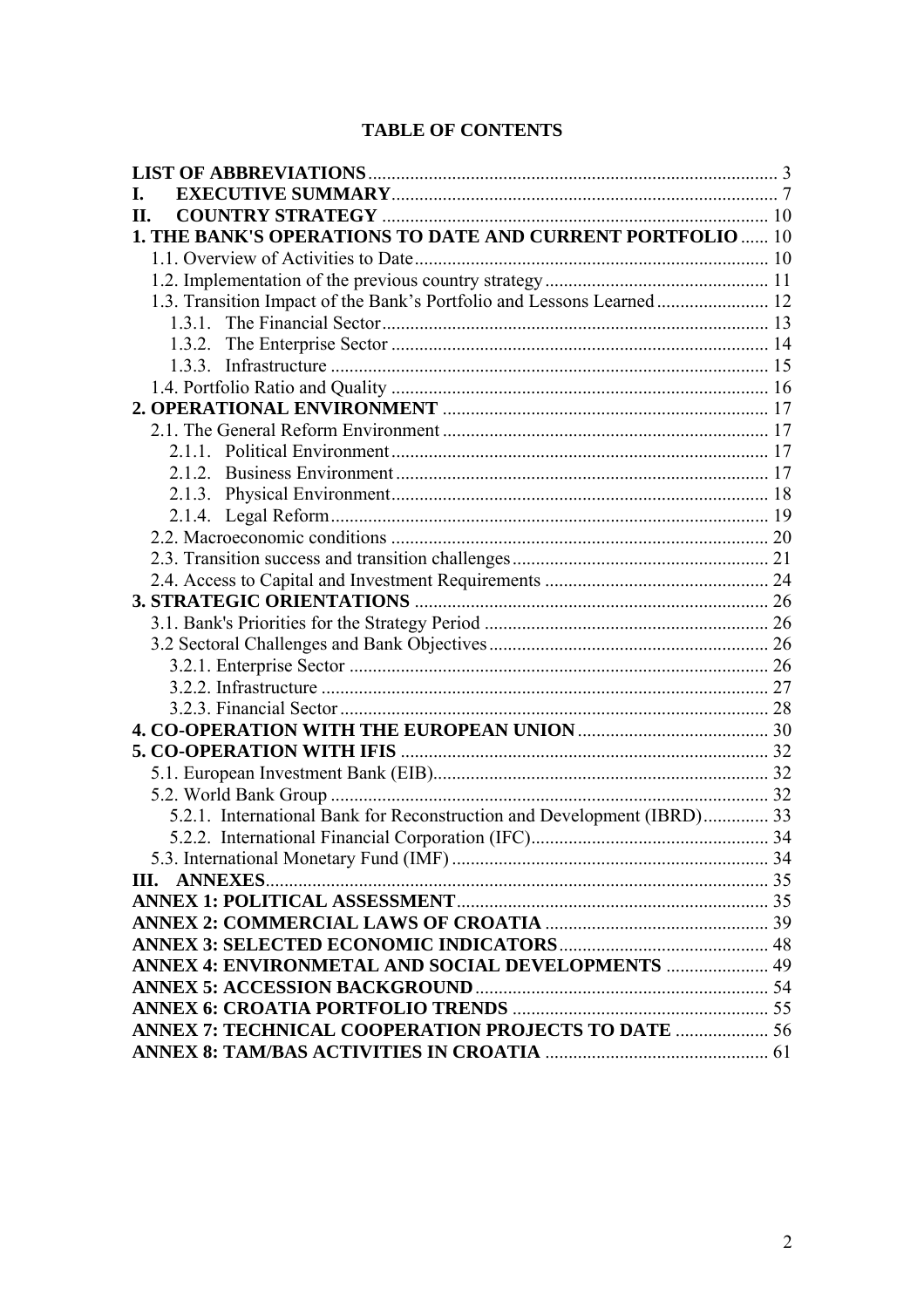# **LIST OF ABBREVIATIONS**

| AMC            | <b>Association of Management Consultant</b>                  |
|----------------|--------------------------------------------------------------|
| ARZ            | Motorway Rijeka-Zagreb Company                               |
| <b>ATM</b>     | Air Traffic Management                                       |
| <b>BEEPS</b>   | Business Environment and Enterprise Performance Survey       |
| <b>BICRO</b>   | <b>Business Innovation Centre</b>                            |
| <b>BiH</b>     | Bosnia and Herzegovina                                       |
| <b>BRSF</b>    | Balkan Region Special Fund                                   |
| <b>CCL</b>     | Croatia Air Traffic Control Company                          |
| <b>CEDAW</b>   | Committee on the Elimination of Discrimination against Women |
| <b>CEE</b>     | Central and Eastern Europe                                   |
| <b>CEI</b>     | Central European Initiative                                  |
| <b>CHP</b>     | Combined Heat and Power                                      |
| <b>CLNM</b>    | Constitutional Law on the Rights of National Minorities      |
| <b>CMC</b>     | <b>Certified Management Consultant</b>                       |
| <b>CPF</b>     | <b>Croatian Privatisation Fund</b>                           |
| <b>CPI</b>     | Corruption Perception Index                                  |
| <b>DPL</b>     | Development Policy Loan                                      |
| <b>EC</b> Law  | <b>Electronic Communication Law</b>                          |
| EE             | <b>Energy Efficiency</b>                                     |
| EIA            | <b>Environmental Impact Assessment</b>                       |
| EIB            | <b>European Investment Bank</b>                              |
| <b>EPIS</b>    | <b>Environmental Protection Information System</b>           |
| <b>EPOP</b>    | <b>IPA Environment Operational Programme</b>                 |
| <b>EPRTR</b>   | European Release and Transfer Register                       |
| EU             | European Union                                               |
| <b>ETS</b>     | <b>Emissions Trading Scheme</b>                              |
| <b>EURIBOR</b> | Euro Interbank Offer Rate                                    |
| <b>FDI</b>     | Foreign Direct Investment                                    |
| <b>FINA</b>    | <b>Financial Agency</b>                                      |
| <b>GDP</b>     | <b>Gross Domestic Product</b>                                |
| <b>GEF</b>     | Global Environment Facility                                  |
| <b>GHG</b>     | Green house gas                                              |
| <b>GMO</b>     | Genetically Modified Organism                                |
| <b>GRECO</b>   | Group of States against Corruption                           |
| <b>GTZ</b>     | Deutsche Gesellschaft fur Zusammenarbeit                     |
| <b>HAC</b>     | Croatian Motorways                                           |
| <b>HAKOM</b>   | Croatian Post and Electronic Communications Agency           |
| <b>HAMAG</b>   | <b>Croatian Agency for Small Business</b>                    |
| <b>HANFA</b>   | Croatian Financial Services Supervisory Agency               |
| <b>HBOR</b>    | Croatian Bank for Reconstruction and Development             |
| HDZ            | Croatian Democratic Union                                    |
| <b>HEP</b>     | Croatian Electric Company                                    |
| <b>HIV</b>     | Human Immunodeficiency Virus                                 |
| <b>HRT</b>     | Croatian Radio and Television                                |
| <b>HSLS</b>    | Croatian Social Liberal Party                                |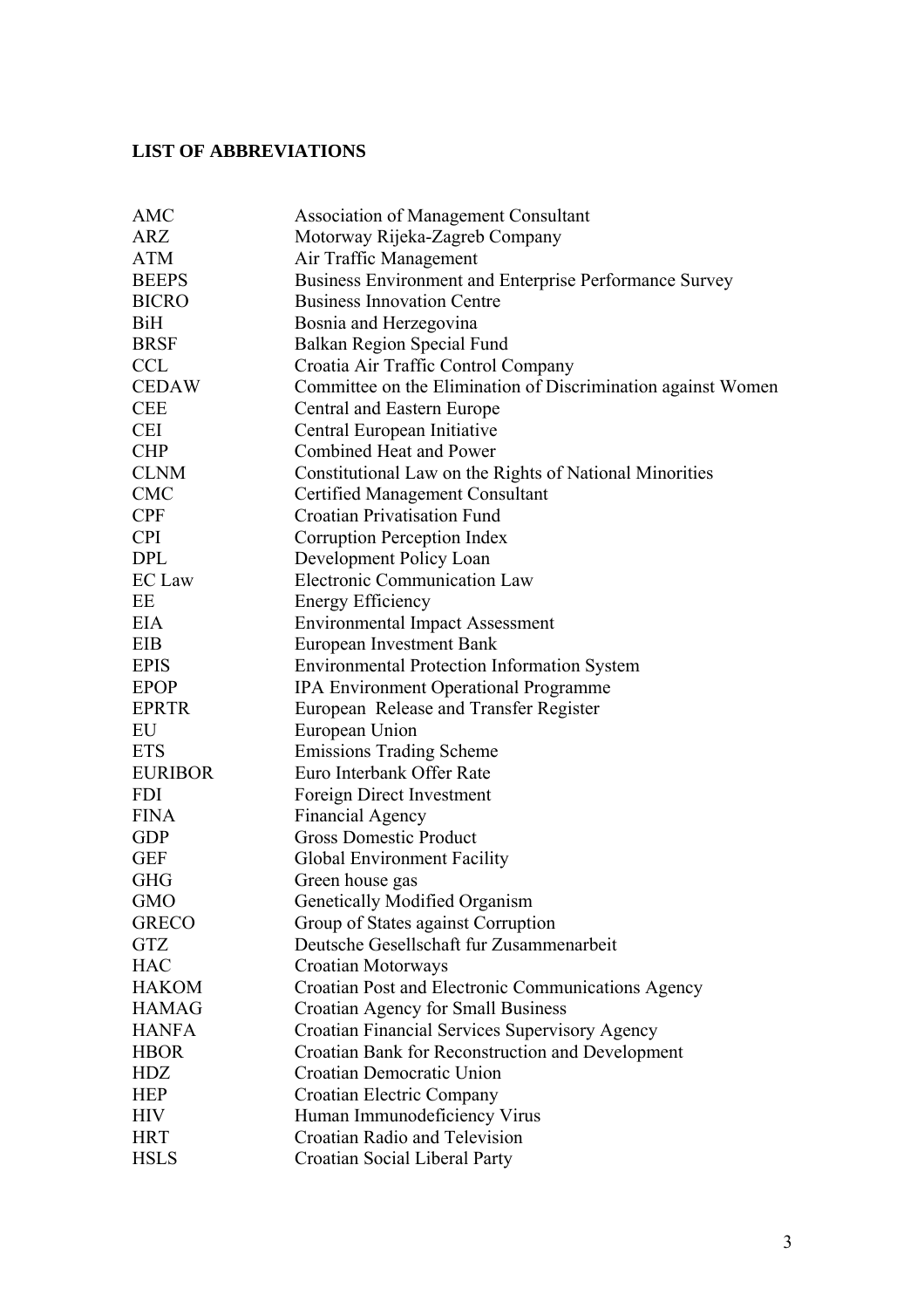| <b>HSS</b>     | <b>Croatian Peasants Party</b>                                    |
|----------------|-------------------------------------------------------------------|
| HT             | <b>Croatian Telecoms</b>                                          |
| HZ             | Croatian Railways                                                 |
| <b>IBRD</b>    | International Bank for Reconstruction and Development             |
| <b>ICT</b>     | Information and communication technologies                        |
| IDF            | <b>Institutional Development Fund</b>                             |
| IFI            | <b>International Financial Institution</b>                        |
| <b>IGC</b>     | <b>Intergovernmental Conference</b>                               |
| <b>IMF</b>     | <b>International Monetary Fund</b>                                |
| <b>INA</b>     | Industrija nafte (Oil Company)                                    |
| <b>IOSCO</b>   | International Organisation of Securities Commissions              |
| <b>IPA</b>     | <b>Instrument for Pre-Accession Assistance</b>                    |
| <b>IPO</b>     | Initial Public Offer                                              |
| <b>IPPC</b>    | Integrated Pollution Prevention and Control                       |
| iPPP           | <b>Institutionalised Public Private Partnership</b>               |
| <b>ISPA</b>    | <b>Instrument for Structural Policies for Pre-Accession</b>       |
| <b>ITUC</b>    | International Trade Union Confederation                           |
| <b>KfW</b>     | Kreditanstalt für Wiederaufbau                                    |
| <b>LEF</b>     | <b>Local Enterprise Facility</b>                                  |
| <b>LIS</b>     | Legal Indicator Survey                                            |
| <b>LNG</b>     | Liquified Natural Gas                                             |
| <b>LRTAP</b>   | Long-Range Transboundary Air Pollution                            |
| <b>MDG</b>     | Millennium Development Goal                                       |
| <b>MEI</b>     | Municipal and Environmental Infrastructure                        |
| <b>MELE</b>    | Ministry of Economy, Labour and Enterprise                        |
| <b>MOL</b>     | Hungarian Oil and Gas Company                                     |
| <b>MSME</b>    | Micro, Small and Medium sized Enterprises                         |
| <b>NATO</b>    | North Atlantic Treaty Organisation                                |
| <b>NBFI</b>    | Non-bank Financial Institutions                                   |
| <b>OCE</b>     | Office of the Chief Economist                                     |
| <b>ODIHR</b>   | Democratic Institutions and Human Rights                          |
| <b>OECD</b>    | Organisation for Economic Co-operation and Development            |
| <b>OSCE</b>    | Organisation for Security and Co-operation in Europe              |
| PAP            | Priority Action Plan                                              |
| <b>PBZ</b>     | Privredna banka Zagreb                                            |
| <b>PED</b>     | <b>Project Evaluation Department</b>                              |
| <b>PHARE</b>   | Poland and Hungary: Assistance for Restructuring Economies        |
| <b>PHRD</b>    | Policy and Human Resources Development Fund                       |
| <b>PPA</b>     | <b>Public Procurement Law</b>                                     |
| PPP            | <b>Public Private Partnership</b>                                 |
| R&D            | <b>Research and Development</b>                                   |
| <b>RES</b>     | <b>Renewable Energy Sources</b>                                   |
| <b>SAPARD</b>  | Special Accession Programme for Agriculture and Rural Development |
| <b>SDSS</b>    | <b>Independent Democratic Serb Party</b>                          |
| <b>SEA</b>     | <b>Strategic Environmental Assessment</b>                         |
| <b>SME</b>     | Small and Medium Enterprises                                      |
| <b>SMP</b>     | <b>Significant Market Power</b>                                   |
| <b>TAM/BAS</b> | Turn-Around Management/Business Advisory Services                 |
| <b>TC</b>      | <b>Technical Cooperation</b>                                      |
|                |                                                                   |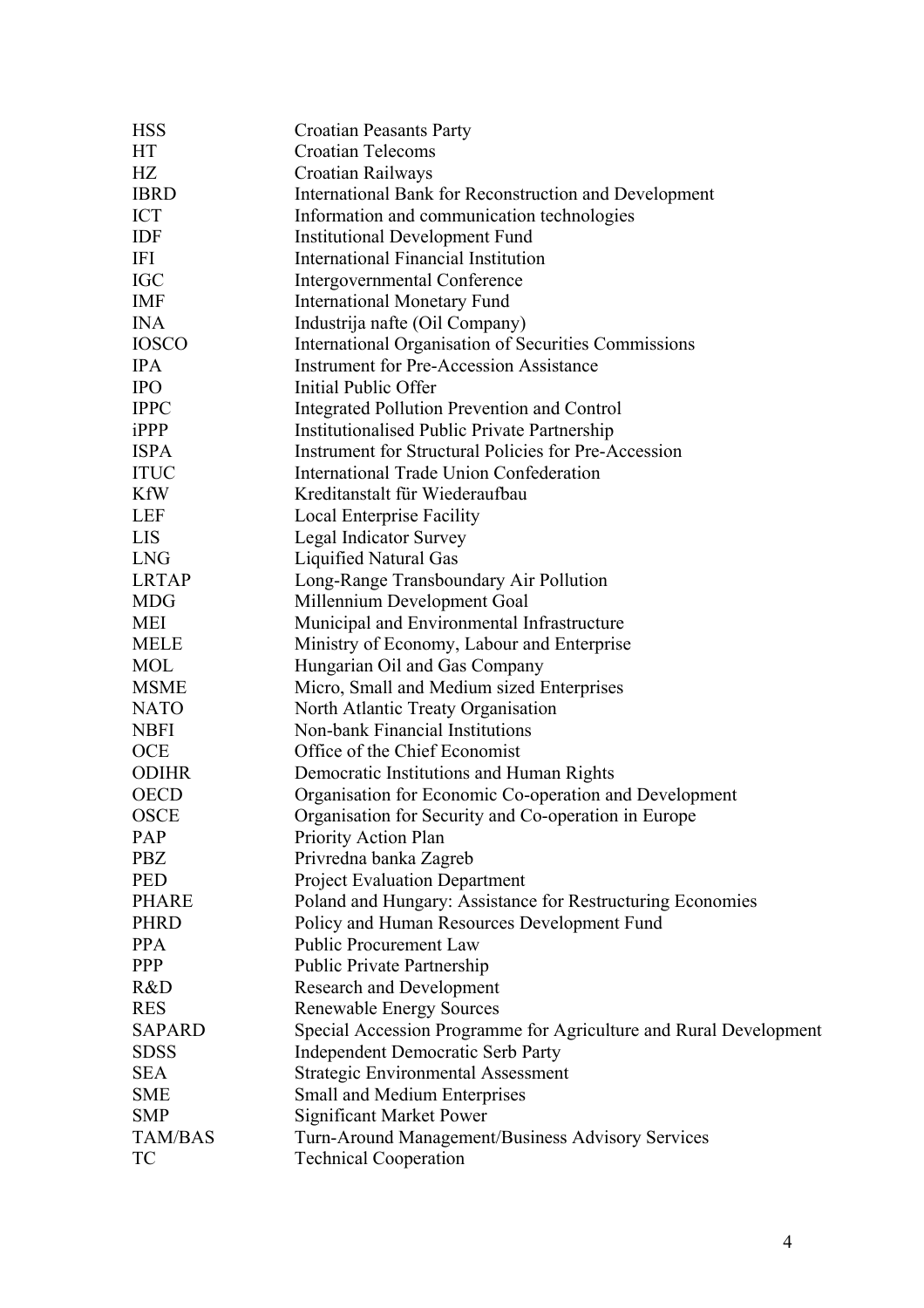| <b>TFP</b>    | <b>Trade Facilitation Program</b>                     |
|---------------|-------------------------------------------------------|
| TI            | <b>Transition Impact</b>                              |
| <b>TIMS</b>   | <b>Transition Impact Monitoring System</b>            |
| UK.           | United Kingdom                                        |
| <b>UNDP</b>   | <b>United Nations Development Programme</b>           |
| <b>UNEP</b>   | United Nations Environmental Programme                |
| <b>UNFCCC</b> | United Nations Framework Convention on Climate Change |
| <b>UNIDO</b>  | United Nations Industrial Development Organisation    |
| <b>USAID</b>  | United States Agency for International Development    |
| ZGOS          | Zagreb Waste Management Company                       |
| ZOV           | Zagreb Wastewater Company                             |
| ZSE           | Zagreb Stock Exchange                                 |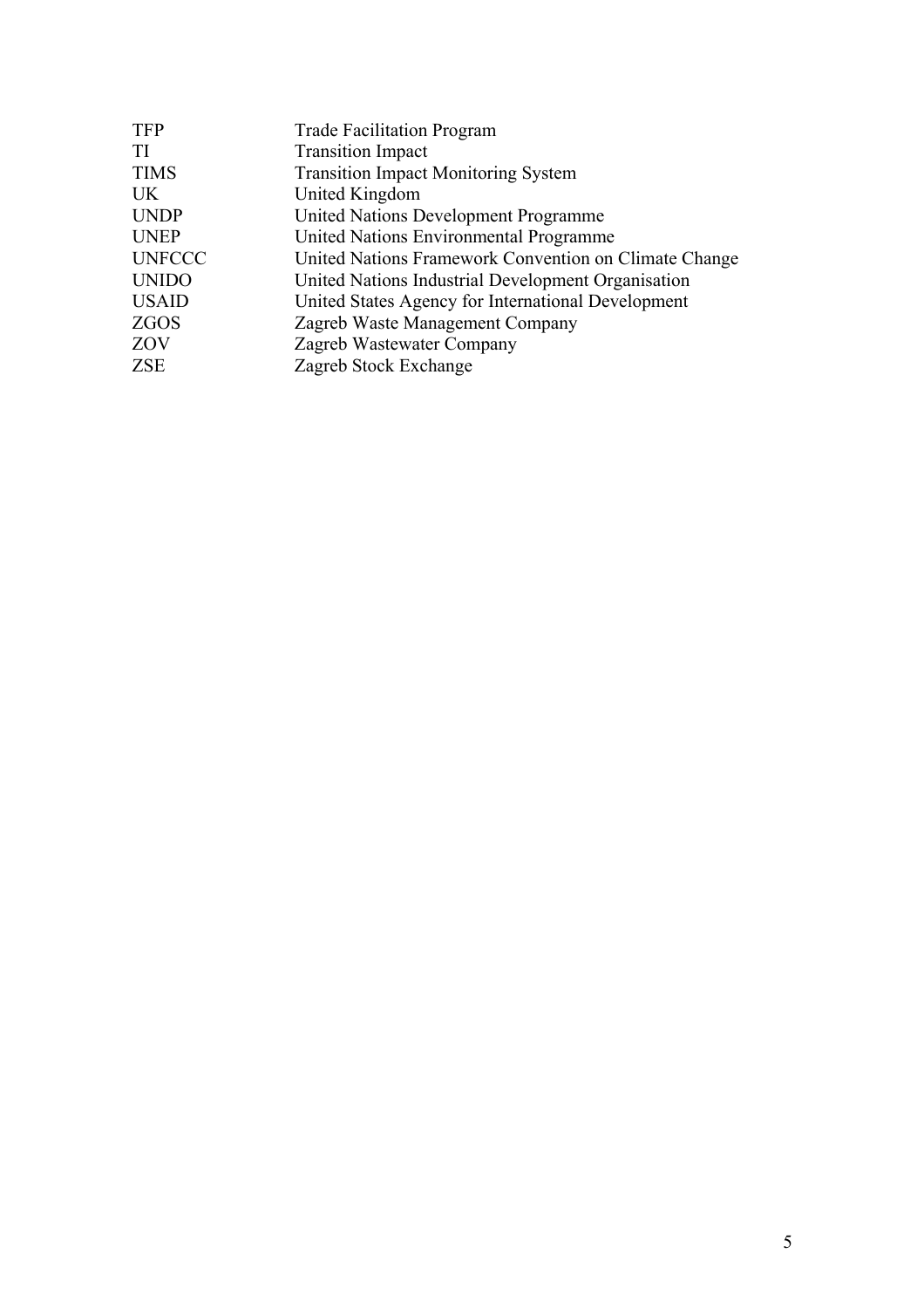# **Currencies**

| <b>EUR</b> | Euro, European Union Currency         |
|------------|---------------------------------------|
| <b>SDR</b> | Special Drawing Right, IMF "currency" |
| <b>USD</b> | United States Dollar                  |
| <b>HRK</b> | Kuna, Croatian Currency               |

Exchange Rates as at 31 March 2010

| 1 EUR | 7.26 HRK |
|-------|----------|
| 1 USD | 5.37 HRK |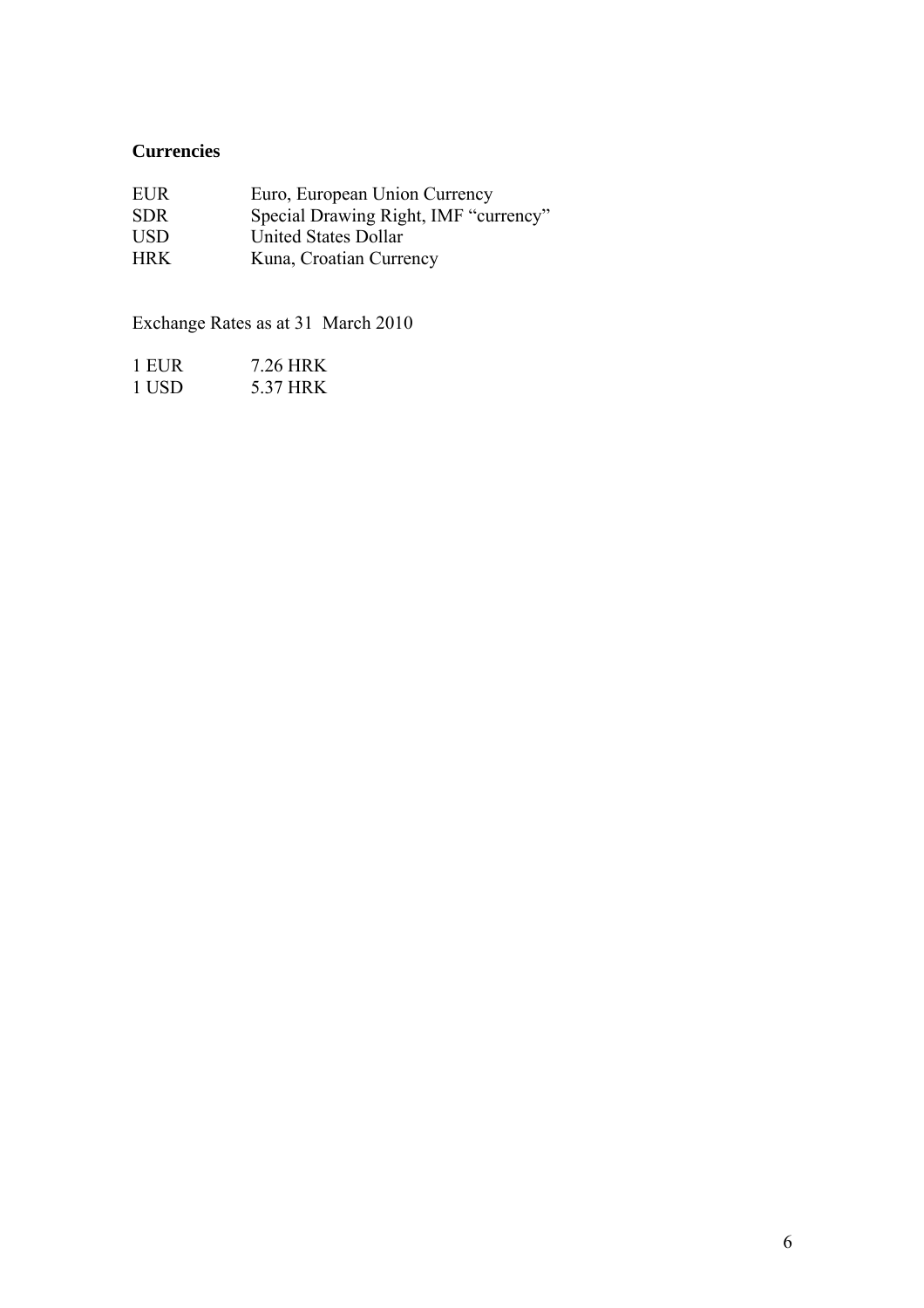# **I. EXECUTIVE SUMMARY**

Croatia continues to fulfil the conditions specified in Article 1 of the Agreement Establishing the Bank.

Croatia has continued to make progress on structural and institutional reforms, geared towards integration into the European Union. Accession talks have entered a decisive phase, with realistic prospects for full membership in the next few years. However, Croatia still faces institutional and economic pre-accession reform challenges, and the Bank aims to assist the country in meeting these challenges successfully over the Strategy period.

After several years of solid economic growth, culminating in 5.5 per cent growth in 2007, the global crisis has had a major effect on the Croatian economy. Economic growth slowed significantly to 2.4 per cent in 2008 and the economy contracted by nearly 6 per cent in 2009, according to provisional estimates. Industrial production fell by 10.2 per cent in the first half of 2009 compared with the same period last year, although the year-on year declines stabilised somewhat in the second half of the year (- 5.8 per cent y/y in December). This reduction was accompanied by sharp falls in construction activity and exports. State revenues dropped significantly in 2009 and the Government has had to make three revisions to the 2009 budget, involving cuts to public spending. However, the authorities had two successful international bond issues in May and November 2009. The central bank has continued to adhere to its tightly managed exchange rate policy, and annual inflation has remained moderate at 1.9 per cent in December 2009. Although measures have been brought in recently to encourage lending, the level of domestic credit growth remained modest at less than 2 per cent in 2009.

A modest economic rebound is currently forecast for 2010. The prospects for a return to more rapid growth rates in the medium term are favourable, given Croatia's strategic location, strong regional links and the likelihood of EU membership in the near future. However, given the country's export orientation and important tourism sector, the extent of the upturn will depend to a large extent on the recovery in the eurozone area.

# **Challenges**

Croatia is at an advanced state of transition, but the country continues to face a number of major reform challenges, especially in the areas of privatisation, commercialisation of infrastructure, sustainable energy , and improving skills and flexibility of the labour force. Little progress with large-scale privatisation has been made over the past year, partly because of the challenging global environment. While there has been significant progress in recent years in reforming and implementing competition law and policies, businesses continue to face a number of obstacles, with surveys identifying factors such as tax rates and administration, difficulties with construction permits, and the high social costs and low flexibility of labour, as the main problems. Reform of the judiciary and public administration and the fight against corruption continue to be priorities for the government. There are substantial investment needs in public infrastructure,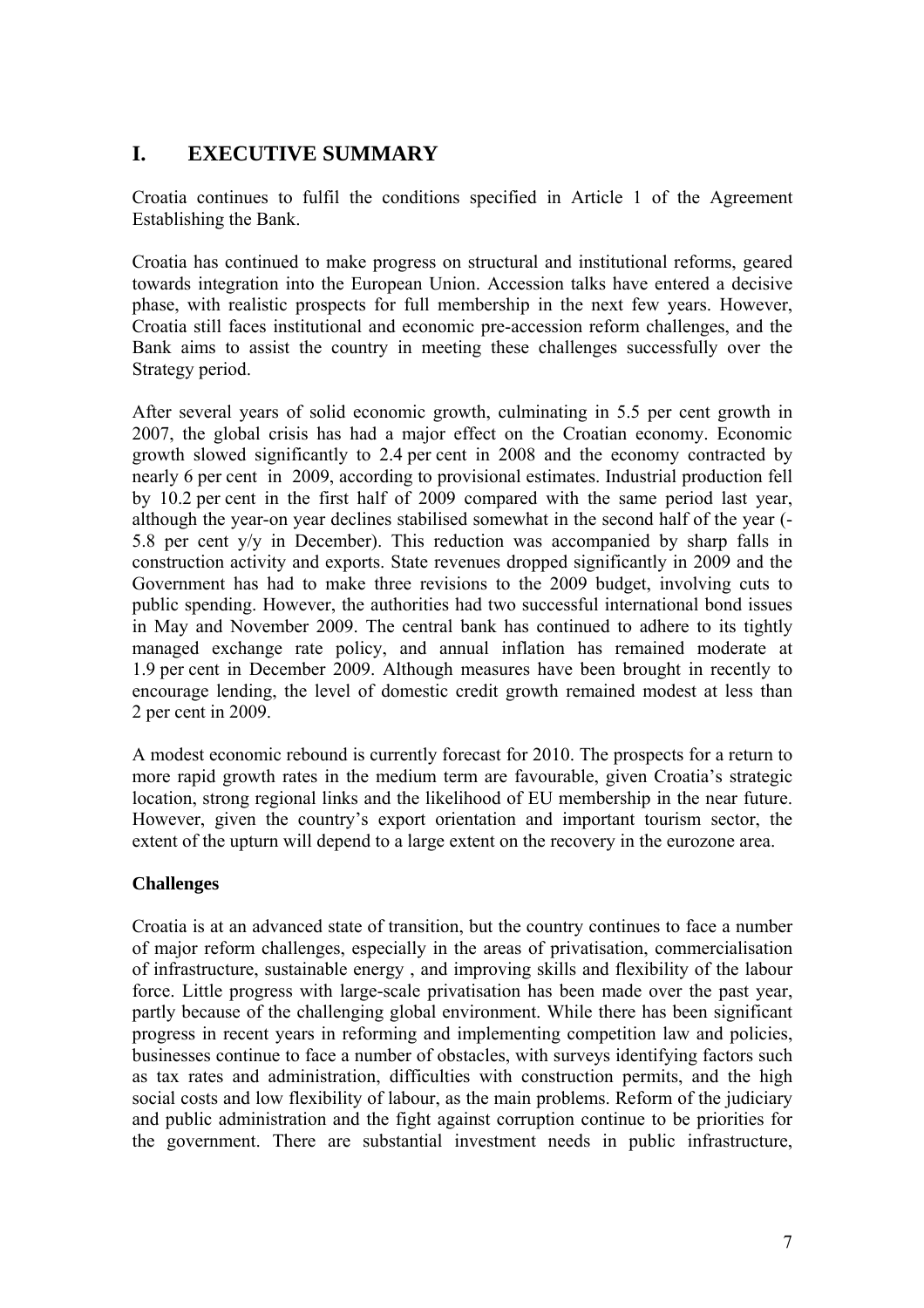particularly in water treatment and solid waste. All of these challenges need to be addressed as Croatia prepares for European Union membership.

Key reform challenges include:

- to privatise majority-State owned companies, in particular the shipyards, and minority stakes held by the State in commercial companies. Corporate governance in the State-owned companies which will not be privatised should be improved by replacing political appointees on supervisory boards with experienced managers from the business community and representatives of civil society.
- to reduce fixed social costs of labour and disincentives to employment, and improve and increase training for the work force.
- to invest at the State and local level in environmental infrastructure, particularly solid waste and waste-water treatment, to meet the requirements of the EU's *acquis communautaire*.
- to encourage companies and households to invest in energy efficiency through full market pricing of electricity and natural gas sold to all consumers, as well as through removal of non-economic barriers to investment in energy efficiency. Streamline procedures for grid connections of renewable energy generation facilities to increase the role of renewable energy to alleviate climate change.
- to invest to improve energy security and to diversify Croatia's energy supplies. Energy security and supply may be increased through regional cooperation via international pipelines and power transmission links and through increased energy efficiency and renewable energy production.
- to increase investments in tourism, its supporting infrastructure, and training to improve the competitiveness in the hospitality sector.

# **Strategic Directions**

The Bank is the largest financial investor in Croatia, having invested over EUR 2 billion since the start of operations in 1994. The Bank's current portfolio (end March 2010) amounts to EUR 1,204 million invested in 79 projects. In 2009 as a crisis response, the Bank has invested EUR 248 million, including substantial financing for the two largest Croatian banks for on-lending to SMEs which were particularly affected by the lack of liquidity in the market. The Bank also supported trade through the TFP. In the first quarter 2010, the Bank has signed four transactions totalling EUR 108.8 million<sup>1</sup>.

As international capital flows are expected to remain low for countries of the region, the Bank is prepared to maintain an increased level of activity in Croatia in the coming Strategy period. Over the coming three year period, the Bank will assist its Croatian

<sup>&</sup>lt;sup>1</sup> This includes B loans of EUR 51 million syndicated to partner banks.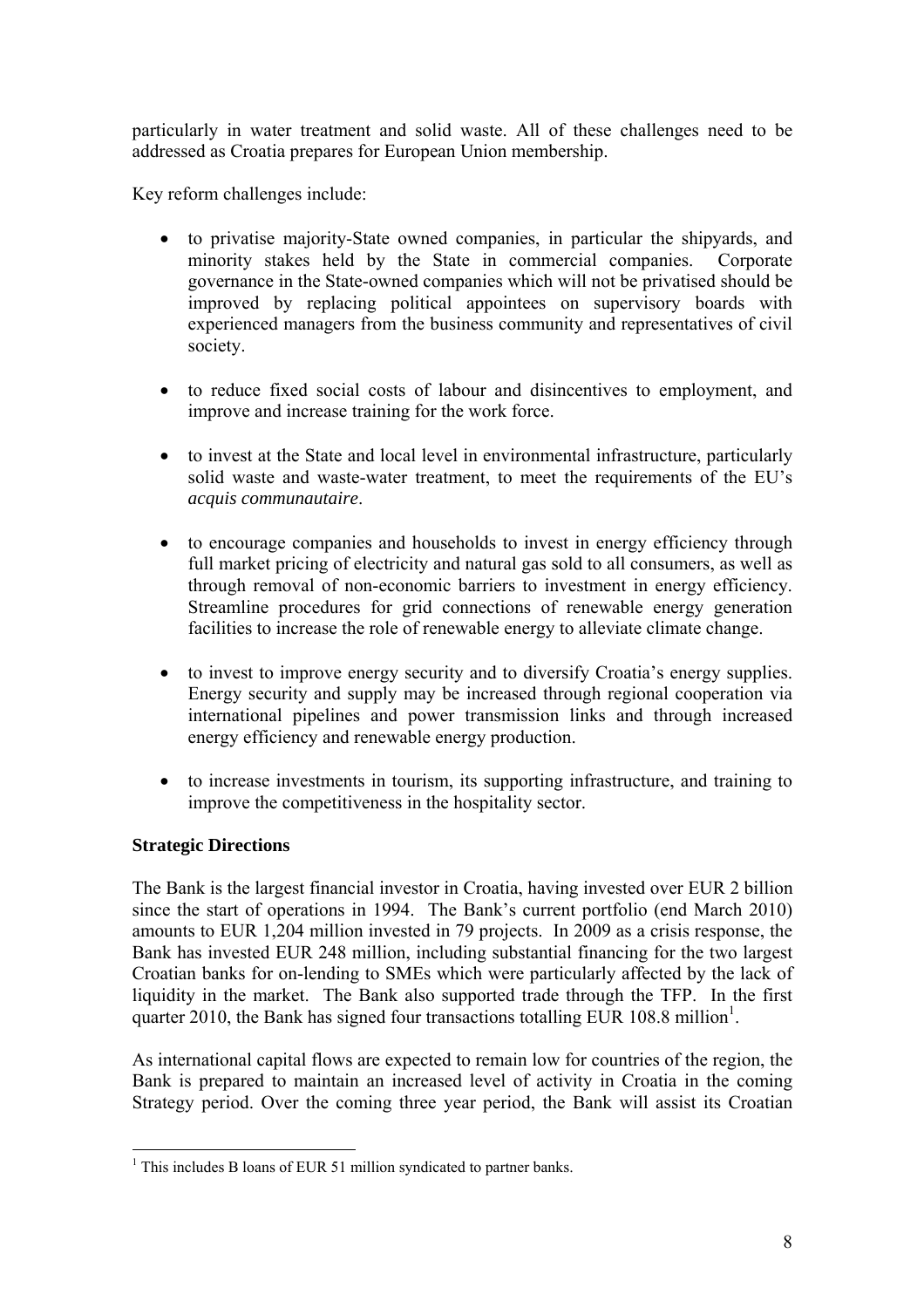clients in facing the remaining transition challenges and, by doing so, in preparing for EU accession. The Bank's work will focus on the following areas:

- In the *enterprise sector*, the Bank will support economic recovery by financing investments to improve competitiveness and to support the regional expansion of Croatian enterprises. The Bank will seek to increase investment in energy efficiency across all corporate sectors. Through the Local Enterprise Facility, the Bank will strengthen local SMEs with equity capital. The Bank will encourage foreign direct investment with its risk sharing capacity, and will assist newly privatised companies with their investment needs. In the tourism sector, the Bank will support capacity building, privatisation and foreign direct investment.
- In the *infrastructure, environment and energy sectors*, the Bank will cooperate with the EU and the European Investment Bank (EIB) to prepare projects for cofinancing under the Western Balkans Investment Framework, focusing on key regional transport links. The Bank will continue to work together with local and regional authorities to prepare projects in wastewater and solid waste sectors for co-financing with EU funds. The Bank will give priority to investments in energy efficiency and renewable energy, and will support investments to improve diversity and security of energy supply. Infrastructure financing will be coordinated with other IFIs, and with the EU with respect to co-financing with EU funds.
- In the *financial sector*, the Bank will facilitate access to finance by SMEs, which continue to suffer from limited liquidity in the financial system, with loans and with equity and quasi equity investments through financial intermediaries. New programmes to support SME competitiveness and sustainable energy investments will be offered. The Bank will support regional trade and investment through expansion of the Trade Facilitation programme and will prepare a grain warehouse receipts programme for financing of primary agriculture. If feasible, the Bank will also support consolidation among small locally-owned banks and privatisation in the sector.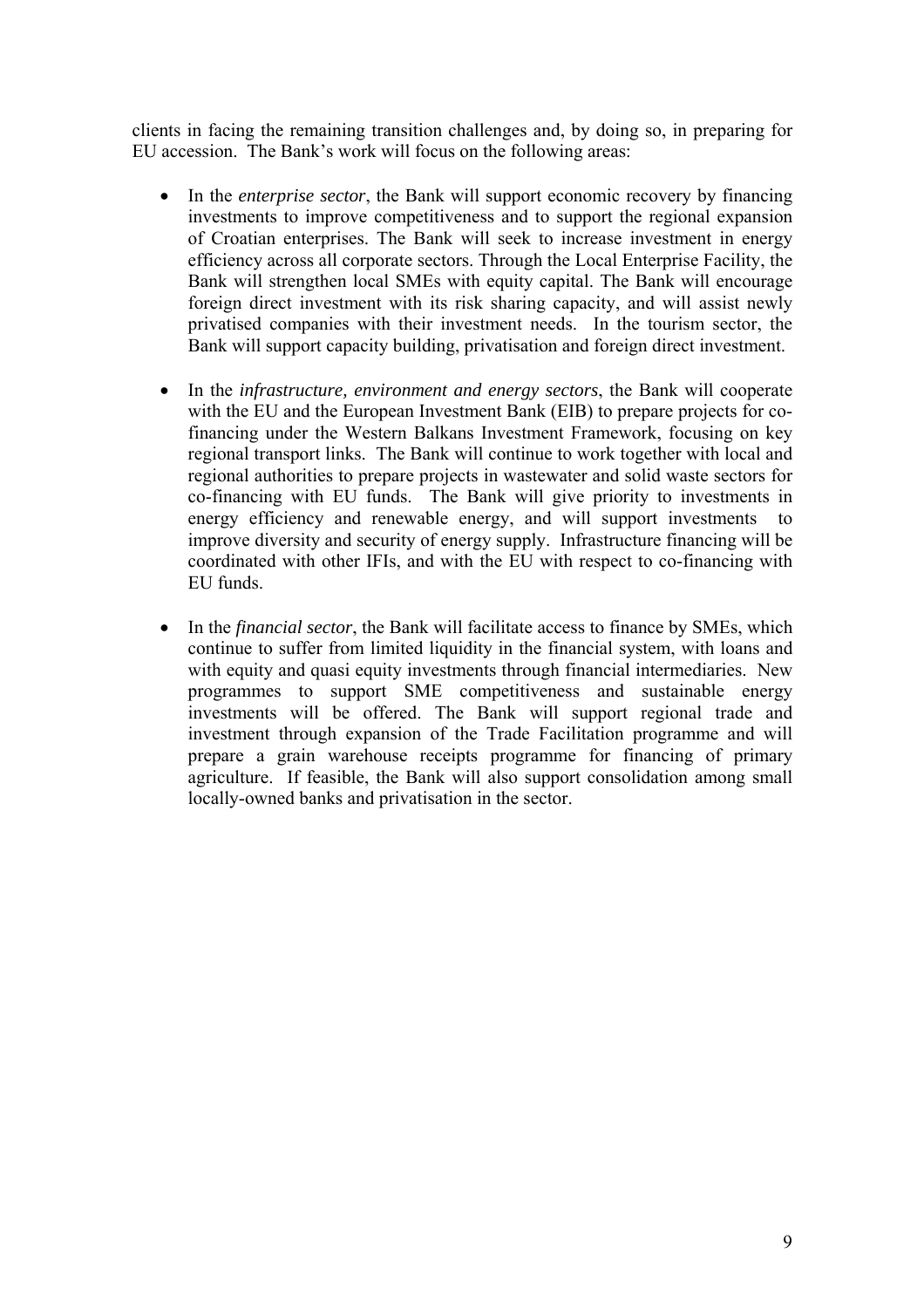# **II. COUNTRY STRATEGY**

### **1. THE BANK'S OPERATIONS TO DATE AND CURRENT PORTFOLIO**

### **1.1. Overview of Activities to Date**

As of 31 March 2010, the Bank had made commitments in total of EUR 2.137 billion across all sectors of the Croatian economy. The portfolio is well distributed between infrastructure (29 per cent), the financial sector (32 per cent) and the corporate sector (33 per cent).

| <b>SECTOR</b>                                |                       | <b>NET CUMULATIVE BUSINESS VOLUME</b> |             |                     |                       | <b>CURRENT PORTFOLIO STOCK</b> |                     |                     |                           |  |
|----------------------------------------------|-----------------------|---------------------------------------|-------------|---------------------|-----------------------|--------------------------------|---------------------|---------------------|---------------------------|--|
| Amount in EUR million                        | Number of<br>projects | <b>Total Project</b><br>Cost          | EBRD signed | Weight by<br>Sector | Number of<br>projects | Portfolio                      | Weight by<br>Sector | Operating<br>assets | Operating<br>assets ratio |  |
| <b>Industry, Commerce &amp; Agribusiness</b> | 57                    | 2,343.0                               | 706.4       | 34%                 | 37                    | 384.8                          | 28%                 | 292.0               | 24%                       |  |
| Agribusiness                                 | 13                    | 895.2                                 | 395.2       | 19%                 | 6                     | 175.5                          | 15%                 | 188.7               | 16%                       |  |
| Manufacturing and Services                   | 5                     | 266.5                                 | 116.0       | 6%                  | 2                     | 18.3                           | 2%                  | 20.2                | 2%                        |  |
| Property and Tourism                         | 13                    | 524.2                                 | 138.4       | 7%                  | 9                     | 135.6                          | 11%                 | 74.5                | 6%                        |  |
| Telecom, Informatics, Media                  | 9                     | 6571                                  | 56.8        | 3%                  | 3                     | 83                             | $1\%$               | 33                  | $0\%$                     |  |
| Equity funds                                 | 17                    | 102.1                                 | 102.1       | 5%                  | 17                    | 47.2                           | 4%                  | 25.9                | 2%                        |  |
| <b>Financial Institutions</b>                | 40                    | 767.4                                 | 662.5       | 31%                 | 20                    | 388.7                          | 32%                 | 365.2               | 29%                       |  |
| <b>Bank Equity</b>                           | 7                     | 238.8                                 | 192.8       | 9%                  | 2                     | 170.4                          | 14%                 | 167.4               | 14%                       |  |
| <b>Bank Lending</b>                          | 28                    | 487.2                                 | 413.0       | 20%                 | 13                    | 1921                           | 16%                 | 163.8               | 14%                       |  |
| Non Banking Institutions Lending             | $\overline{c}$        | 30.0                                  | 30.0        | $1\%$               | 2                     | 24.3                           | 2%                  | 15.4                | $1\%$                     |  |
| Non Banking Institutions Equity              | 3                     | 11.3                                  | 73          | $0\%$               | 3                     | 1.9                            | $0\%$               | 4.7                 | $0\%$                     |  |
| <b>Energy</b>                                | $\tau$                | 159.7                                 | 137.1       | 7%                  | 5                     | 77.8                           | 6%                  | 76.5                | 7%                        |  |
| Natural Resources                            | 4                     | 105.8                                 | 102.4       | 5%                  | $\overline{4}$        | 75.3                           | 6%                  | 77.8                | 6%                        |  |
| Power and Energy                             | 3                     | 53.9                                  | 34.7        | 2%                  |                       | 2.5                            | $0\%$               | 0.8                 | $0\%$                     |  |
| <b>Infrastructure</b>                        | 22                    | 2,091.7                               | 571.6       | 28%                 | 17                    | 352.2                          | 29%                 | 280.9               | 23%                       |  |
| Municipal & Enviromental Infrastructure      | 10                    | 657.0                                 | 183.5       | 9%                  | 8                     | 102.2                          | 8%                  | 62.5                | $5\%$                     |  |
| Transport                                    | 12                    | 1,434.6                               | 388.1       | 19%                 | 9                     | 250.1                          | 21%                 | 219.1               | 18%                       |  |
| <b>COUNTRY TOTAL</b>                         | 126                   | 5,361.8                               | 2,077.6     | 100%                | 79                    | 1,203.5                        | 96%                 | 1.014.6             | 83%                       |  |

**Table 1: Bank's Portfolio in Croatia as at 31 March 2010** 

\*Regional projects are allocated at the sector level

The portfolio as of end March 2010 consists of 79 operations for a total of EUR 1,204 million. The majority of Bank commitments are to the private sector (68 per cent), divided between debt (EUR 394.4 million) and equity (EUR 423 million). State sector commitments amount to EUR 327.5 million, all of which is debt. Infrastructure makes up EUR 352.2 million of the State portfolio, while the remainder is invested in energy projects. Operating assets at EUR 1,015 million have grown significantly despite loan repayments, due to the rapid disbursement of recent transactions.

Mobilisation of co-financing during the 2007-2009 period has been good in light of the general collapse of the syndicated loan market in CEE markets. Of EUR 485 million invested by the Bank, EUR 849 million were invested in total. The Bank syndicated senior loans in four private sector transactions and in one public sector transaction. In addition, the Bank's equity in Jadranka Hotels and Eurocable enabled the companies to take loans for the companies' investment programme. The Bank has also co-financed the Port of Ploče project with the World Bank.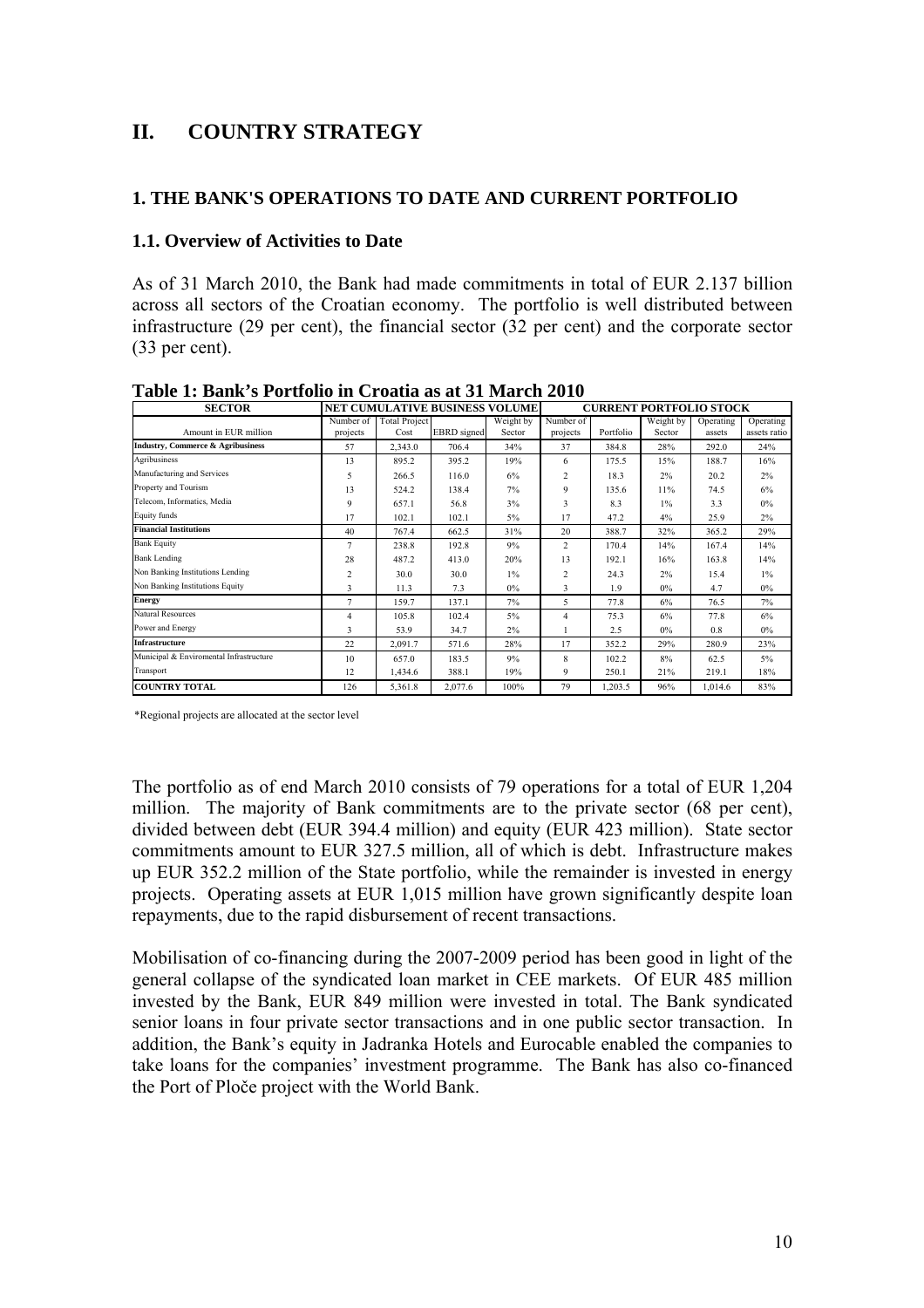# **1.2. Implementation of the previous country strategy**

During the past strategy period, 28 projects were signed, representing commitments of EUR 563.6 million. The last Country Strategy, approved in May 2007, outlined the strategic priorities for the Bank in the period 2007-2009, below. The majority of the objectives were achieved, as the Bank was active in a wide range of sectors.

# • *Assisting with privatization and restructuring of sensitive industries and the tourism sector. Supporting new and existing operators in the tourism sector.*

The Bank made its second investment in the tourism sector with an equity investment in Jadranka Hotels on the island of Lošinj. This transaction has involved significant restructuring, improving the operations of this employee-owned company.

The Bank has financed the privatization and restructuring of Sladorana Sugar Company with a loan to the largest Croatian sugar producer, Viro, which has purchased Sladorana from the Croatian Privatisation Fund. Otherwise, privatization was achieved through the Bank's equity investment in Agrokor, which has purchased three agrokombinats (Belje, Pik Vrbovec and Vupik) through the privatization process, and successfully restructured them.

# • *Financing promising Croatian corporate customers in their regional growth and consolidation.*

The Bank has financed the expansion of Agrokor in Bosnia (Konzum BiH, EUR 60 million loan) and in Serbia (Idea, EUR 40 million loan).

# • *Providing equity finance to small and medium-sized companies*

The Bank has introduced the LEF in Croatia, with the first equity investment signed in February 2010, for EUR 4 million, in Geofoto, a rapidly growing SME. The Bank invested EUR 15.5 million in Eurocable, a medium sized producer of low voltage cables, with a strong export orientation.

# • *Financing infrastructure at the local / regional government level, without support of a sovereign guarantee. To develop more efficient regional projects where feasible. To prepare projects for co-financing by the EU Instrument for Pre-Accession Assistance (IPA).*

In the infrastructure sector the Bank is preparing three projects for IPA co-financing which are expected to be signed in 2010. These include two regional solid waste projects. The Bank is also preparing its first regional water project in Croatia.

# • *Promoting energy efficiency through new mechanisms.*

The Bank has introduced energy audits in financing corporate loans, leading to an investment with an energy efficiency component in the loan to Viro and other companies. The Bank's total investment for energy efficiency was EUR 22 million. In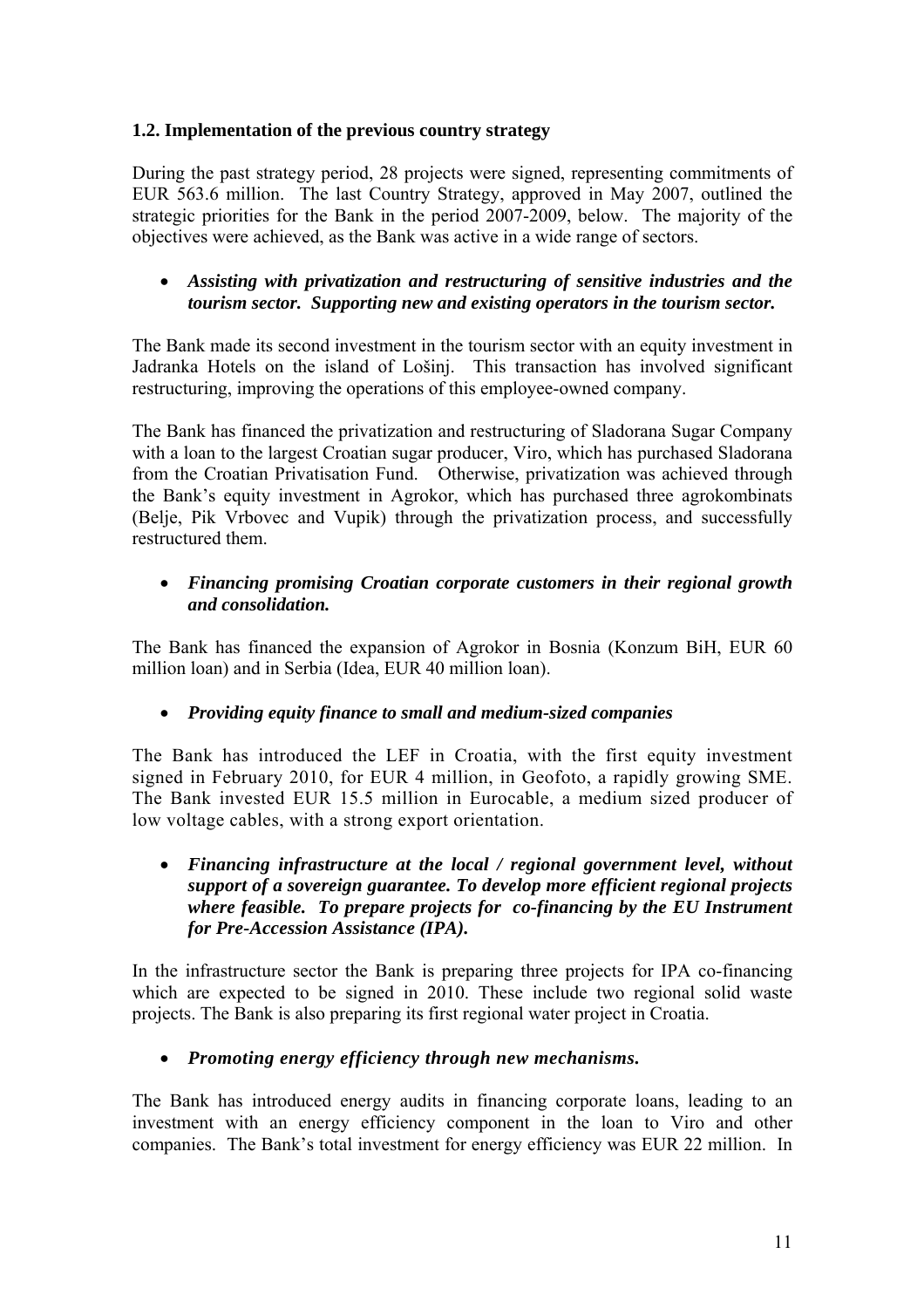City Center Split One, the Bank has for the first time financed an energy passive building.

# • *Supporting improvements in security and diversity of energy supply, with a priority on renewable energy projects.*

In 2009, the Bank signed a loan to Plinacro, the State-owned gas transmission company, to finance the purchase of Croatia's only natural gas storage facility, an important investment for energy security. The lack of renewable energy projects was due to the combination of slow licensing of projects and lack of sufficient equity capital of developers who were not prepared to share the potential profits with an external shareholder.

# • *Providing financing to SMEs through the EU SME Finance Facility, focusing on leasing companies.*

The Bank has provided SME facilities to Raiffeisen Bank and Raiffeisen Leasing under the EU/EBRD SME Finance Facility, and continued working with clients Croatian Post Bank and Erste S-Leasing under this programme. The focus on SME finance shifted as a result of the financial crisis, with EUR 100 million in loans extended to the two largest banks to enable them to continue financing SMEs when liquidity in the system was strained.

# • *Financing factoring companies under the TFP; potentially considering equity participation in the privatisation of the state-owned postal bank and insurance company.*

The above Strategy objectives could not be achieved. Work with factoring companies was postponed during the financial crisis, while the Bank focused on existing customers. The Government has asked the Bank to assist with the privatisation of the state-owned postal bank. There are no plans to privatize the state-owned insurance company.

# **1.3. Transition Impact of the Bank's Portfolio and Lessons Learned**

The Bank's operations have consistently been focused on achieving significant transition impact, with 80 per cent of the projects monitored through the Bank's transition monitoring system (TIMS) having Good or Excellent transition impact potential ratings at approval stage in 2008, while 58.33 per cent of portfolio projects were rated good or excellent as of December 2009.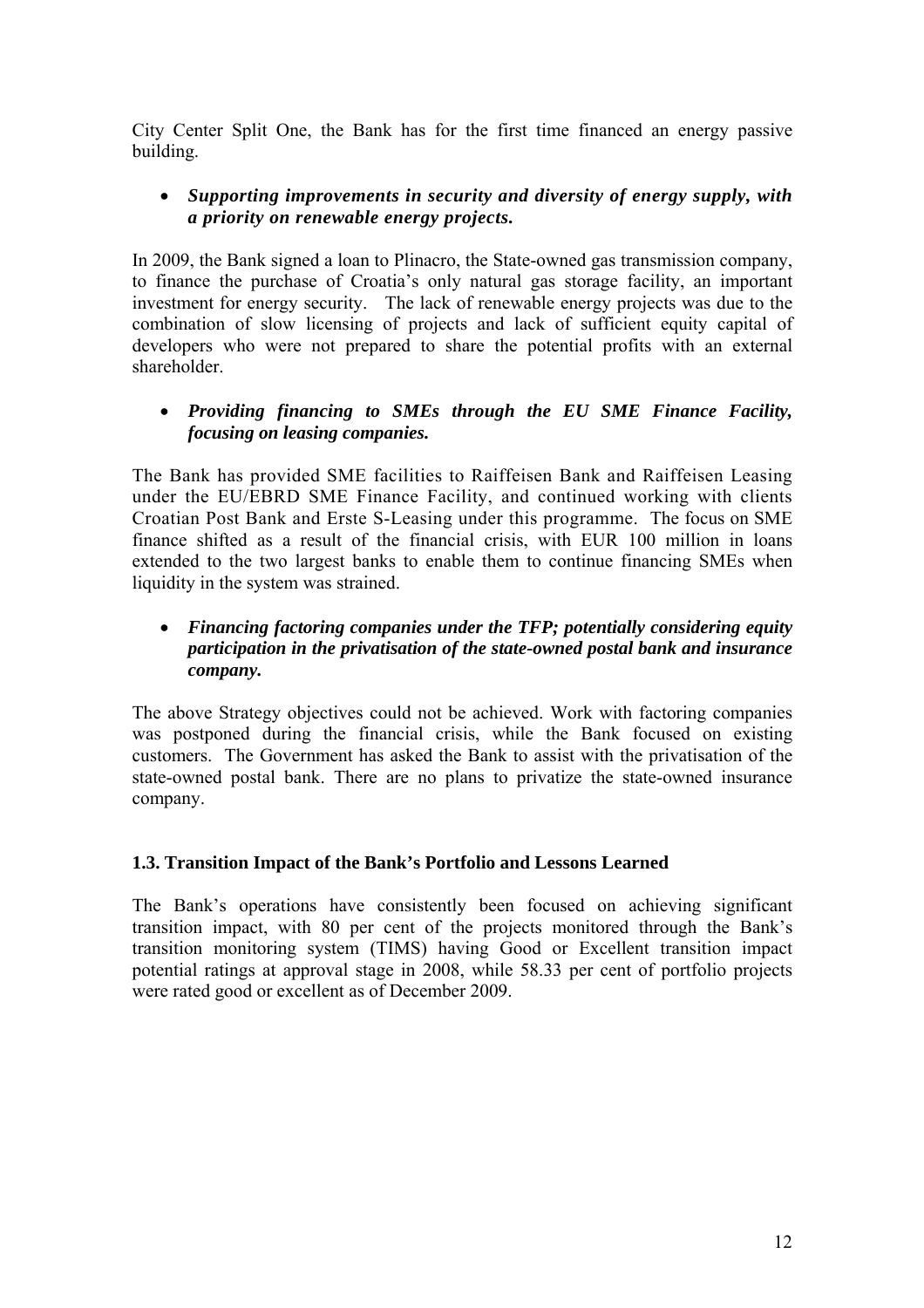

**Croatia - Transition objectives pursued by EBRD operations 2005-2008**

# **1.3.1. The Financial Sector**

*Banking* - The Bank's earlier projects aimed at developing new financial instruments, including capacity building for lending to small and medium size municipalities and mortgage lending. For instance, EBRD has provided mortgage credit lines to three banks, Zagrebačka banka, Privredna banka Zagreb d.d. (PBZ) and HVB Bank Croatia. The Bank aimed to alleviate the lack of liquidity in the sector by financing banks with credit lines for on-lending to SMEs (see below).

*NBFI* - The Bank's activities in the reporting period have primarily supported leasing activities with the EU/EBRD SME Facility deserving special mention. Under this framework, investment and TC support were provided to Raiffeisen Leasing and Erste S Leasing.The leasing market has been further developed leading to greater transparency of operations. The Croatian pension reform - supported by EBRD's investment in Erste Plavi Mandatory Pension Fund Management company - was judged as an ambitious and intelligent policy. Recent years saw rapid development of private pension funds operating both mandatory and voluntary pension schemes.

*Private equity funds – The only EBRD operation in this field, focused exclusively on* Croatia, was the equity investment in Croatia Capital Partnership in 1997. Domestic legislation is now in compliance with the IOSCO principles and the application of laws and regulations is relatively effective. Nonetheless, there have been few private equity transactions and, and there is a lack of dedicated private equity funds.

*MSME -* The Bank has provided funds to two Croatian banks (i.e. Hrvatska poštanska banka and Raiffeisen) for financing this segment under the EU/EBRD SME Facility. In addition, the Bank has recently extended SME credit lines to Zagrebačka banka and to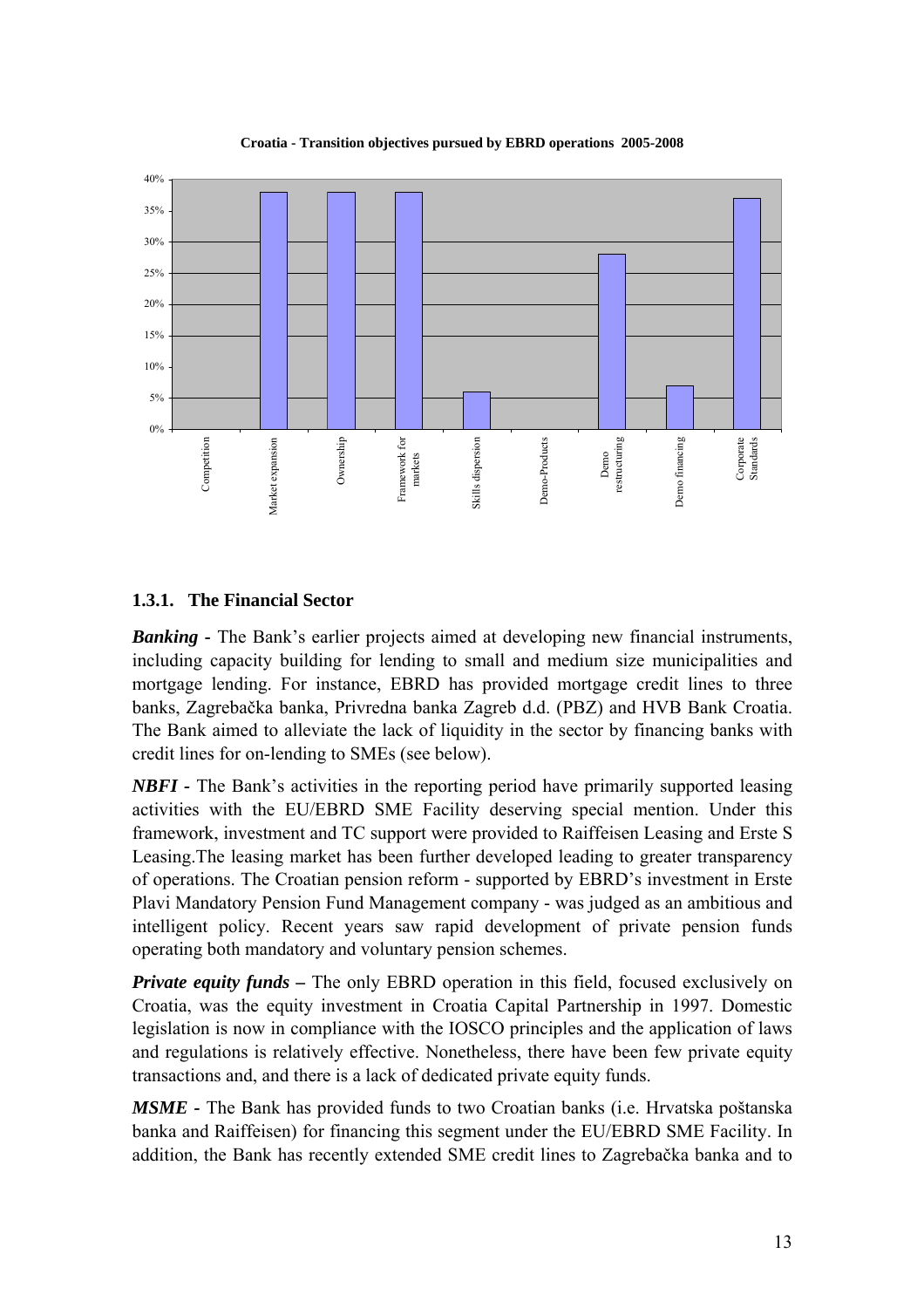PBZ as a crisis response. Still, access to longer-term financing remains challenging for small enterprises. One *lesson learned* is that successful SME lending projects with new partners should involve technical cooperation measures a priori, in order to improve the partners' lending skills (PE05-306).

In summary, transition has come further in Croatia's financial sector in recent years, seeing for instance a strengthened institutional framework, but further work is required to address the remaining small to medium challenges to transition.

# **1.3.2. The Enterprise Sector**

*Agribusiness -* The equity investment in Agrokor - one of the largest regional producers of mineral water, ice-cream, edible oil, margarine and mayonnaise - in 2006 saw some achievements in respect of the company's restructuring and expansion of its activities to Serbia and to Bosnia and Herzegovina. However, the project did not lead to an IPO as was intended; EBRD's entry into the capital of Agrokor might have lessened pressure on Agrokor to do an IPO. Another cause for concern is Agrokor's market dominance. While this increased since the EBRD investment, the Bank has financed Agrokor's competitor retailers Interspar and Getro. A *lesson learned* from this project is that EBRD should apply clear standards and sound judgement when assessing and mitigating market dominance and other risks to competition. The EU competition standards are useful guidelines in this regard, especially in countries aspiring to EU membership (PE08-420).

*Natural resources –* Following the Bank's involvement in 2001 with INA, the then state owned oil and gas company, a 25 per cent plus one share in INA was sold to Hungary's MOL. The Bank's original loan was guaranteed by the State because INA was loss-making due to controlled prices on its petrol and gas products. In 2008, when INA became majority privately owned, the Bank re-approved its loan on a commercial basis and released the sovereign guarantee. Since then, the Bank has worked with State gas pipeline company Plinacro and the Ministry of Economy to ensure third party access to the underground gas storage facility, purchased by Plinacro with a loan of EUR 70 million from the Bank.

*Industry* - The Bank's early support to the pharmaceutical firm Pliva successfully promoted transparency, governance and corporate development with high project visibility. In 2000 and 2003, the EBRD provided two loans to Našicecement, the second largest and only independent cement producer in Croatia with a view to refurbish parts of the company and expand its capacity through the acquisition of other companies. *Good* Transition Impact was achieved as the company introduced new standards for business conduct at the enterprise level and expanded across borders to Serbia and BiH. A *lesson learned* from the Bank's project with Našicecement is that supporting a domestic producer without a strategic industry partner requires more Bank staff time, as centralised holding functions might still have to be created (PE06-349).

*Telecommunications -* The Bank's involvement in Croatia has mainly consisted of its support to the mobile operator – VIPnet - in order to enhance competition. The telecoms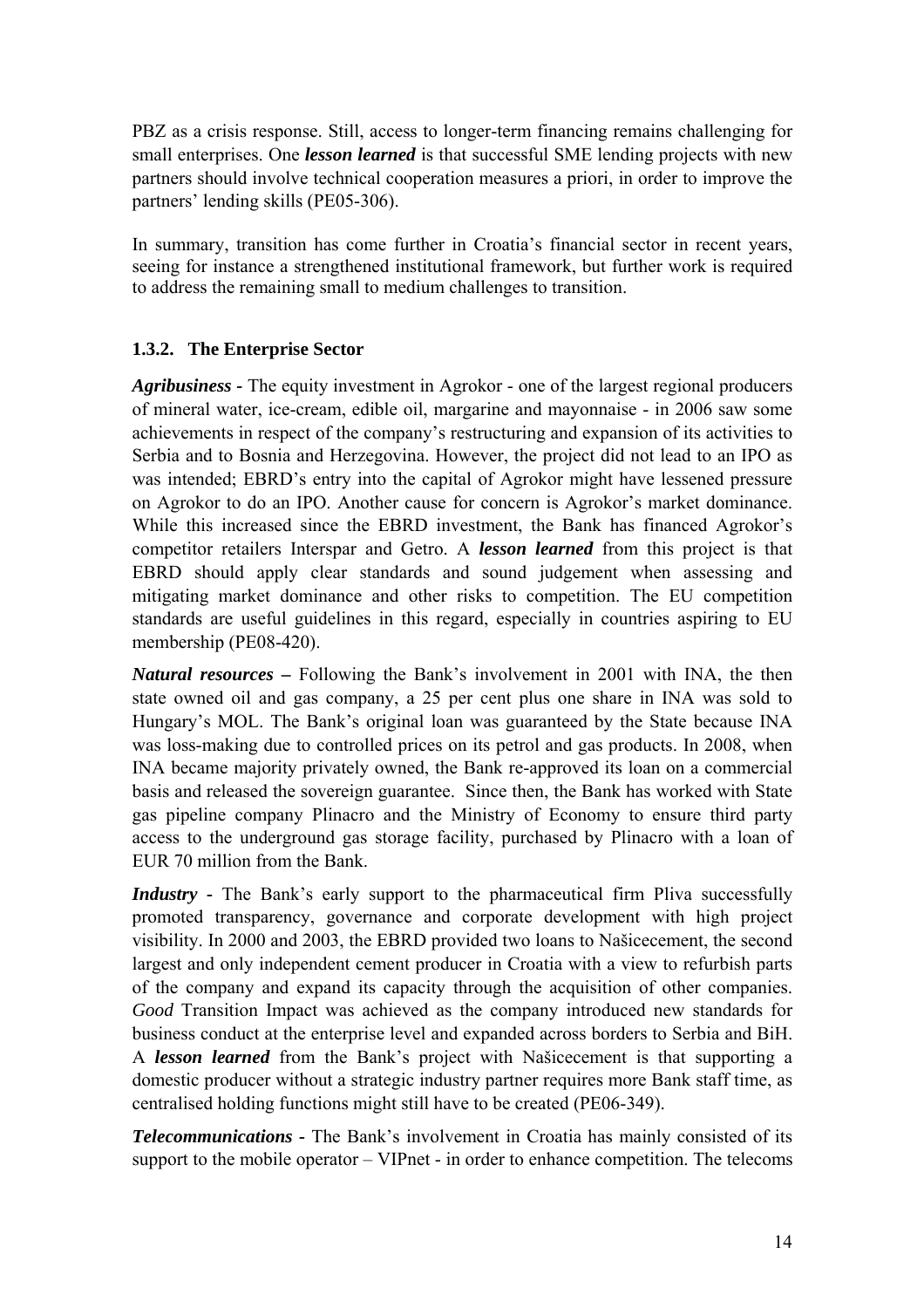market has been successfully transformed with only small transition challenges remaining.

*Property and Tourism - Croatia was a target country of the TUI Advanced Payment* facility as well as of regional property funds Europolis II and TriGranit III. Despite improvements in areas such as land registration and an overall rapid development of the real estate sector, lack of transparency and bureaucratic interference remain serious problems. Two hotel investments have taken place subsequently, which have been instructive regarding the need for strong management with international hospitality experience in the hotel operator.

Although, the remaining transition challenges in Croatia's corporate sector are overall considered *Small*, the country continues to score poorly on some cross-country surveys of the business environment, suggesting further efforts in this regard are necessary in future.

# **1.3.3. Infrastructure**

MEI - The Bank has been active in the water and transport sectors to eliminate crosssubsidies and to raise tariffs to cost recovery levels. Financing provided to the Zagreb Waste Management Company (ZGOS) resulted in a successful landfill rehabilitation programme in line with EU environmental standards, state of the art treatment facilities as well as best corporate practices. Another *Highly Successful* project was an EBRD syndicated loan, co-financed with KfW to the Zagreb Waste Water Treatment (ZOV). The excellent transition impact of this operation is a result of the first private sector participation in utility services and the competitive tendering that led to the selection of a concessionaire. A *lesson learned* from the Bank's project with ZGOS is that activities in this sub-segment can be very profitable if solid waste collection is separated from solid waste disposal. (PEX06-296). Another lesson learned is that the Bank should ensure that facilities related to the Bank project, even if not financed by the Bank, meet the environmental standards of the Bank project. The 2008 Environmental and Social Policy has been developed to take account of this. The Bank has had a demonstration impact by introducing the first public service contract in the water sector, an ISPA cofinanced project in Karlovac. The first urban transport strategies by Croatian cities were adopted and are being implemented in Pula and Dubrovnik.

*Transport* - The Bank has had a large presence in the transport sector with projects for railways, roads, an air traffic control centre, two ports and a shipyard. Among others, the EBRD provided two senior loans in 2001 and 2006 to the Autocesta Rijeka-Zagreb (ARZ) project. Whilst the construction of the motorway was successfully completed in 2008, its transitional objectives, i.e. privatisation of the state-owned concessionaire ARZ, fell short of expectations. The 2002 loan for Croatia's air navigation service (CroControl, "CCL") saw mixed results, whilst it successfully permitted CCL to update its air traffic management systems (ATM) a lack of adequate laws and culture regarding safety management was noted. The 'Port of Dubrovnik Institutional Strengthening project' achieved its main objectives of introducing International Financial Reporting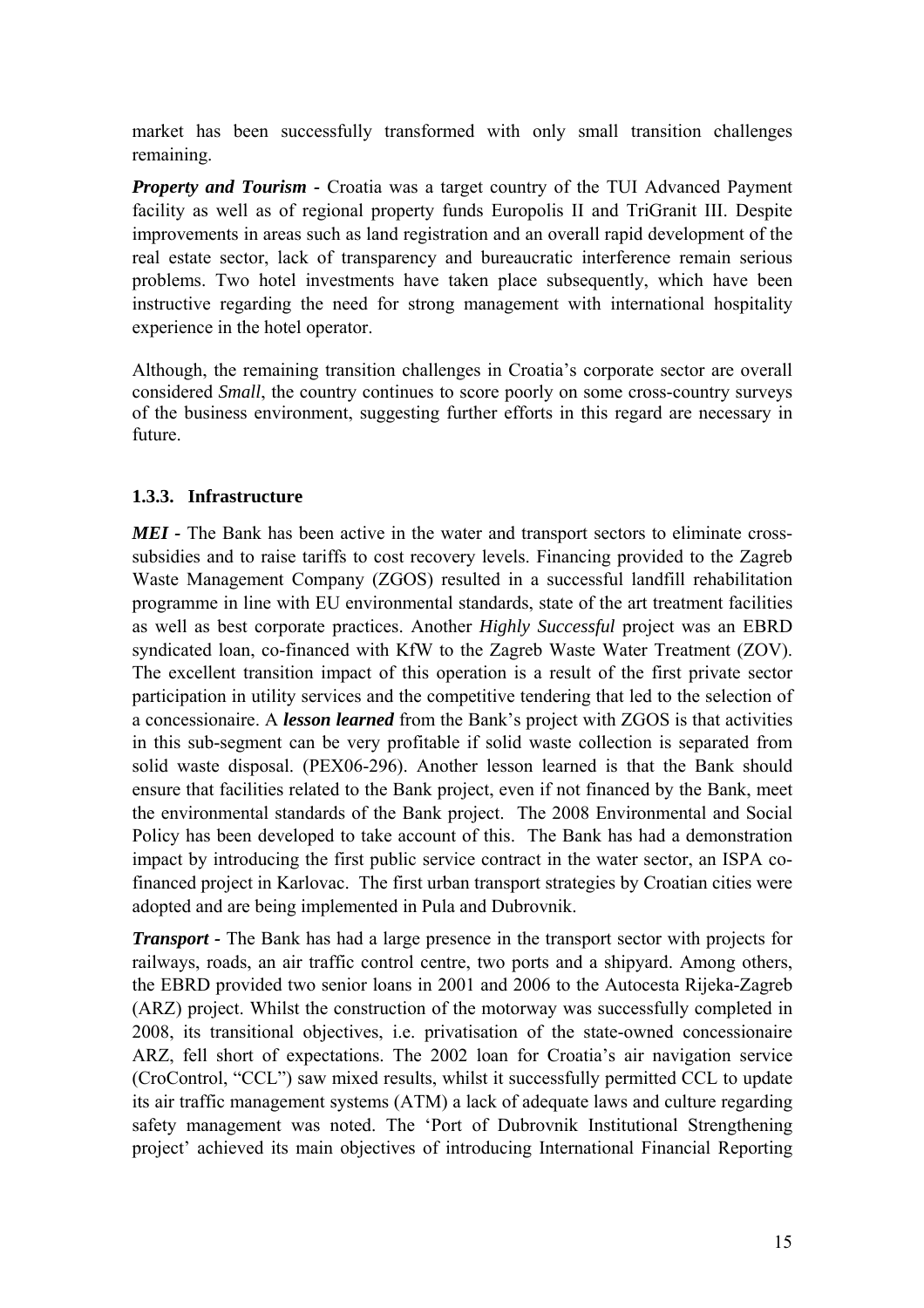Standards which, together with the marketing and business planning TC modules, established a management information system at the Client. A *lesson learned* from EBRD's project with the Dubrovnik Port Authority is that TC due diligence should include thorough institution building needs and absorption capacity analysis. A twophase approach should be employed, that would include (1) determining the actual need for skills transfer, and (2) delivering the actual TC operation. (PE07-390T) A *recommendation* deriving from the air navigation project with CCL is that EBRD should undertake steps to ensure improvement of safety management in ATM projects. (PE07-394). In the Bank's two port projects, despite delays due to urban planning regulations, there is movement towards introducing concessions as an alternative method of financing and managing transport infrastructure assets. The current economic downturn with its tightening effect on the State budget is expected to strengthen the case for concession-type financing in the transport sector. In this light, the progress to date with concession arrangements in Dubrovnik and Ploče port projects is advanced enough to provide an adequate model for the planned terminal concession in Šibenik Port, which will follow their examples on a smaller scale.

Significant transition challenges remain in the Infrastructure sector, where Hrvatska elektroprivreda (HEP), the electricity utility, and Hrvatske željeznice (HŽ), Croatian Railways, require substantial restructuring and investment.

As the Bank's recent commitments in Croatia are almost fully disbursed, there is little risk to transition impact due to cancellation or lack of disbursement of transactions.

# **1.4. Portfolio Ratio and Quality**

As of end-2009, the private public ratio is 66 per cent. At present the average portfolio risk rating is relatively good with impaired and problematic assets comprising only 4 per cent of the portfolio. However, the quality of the portfolio has deteriorated from 99 per cent performing assets at mid-year 2007.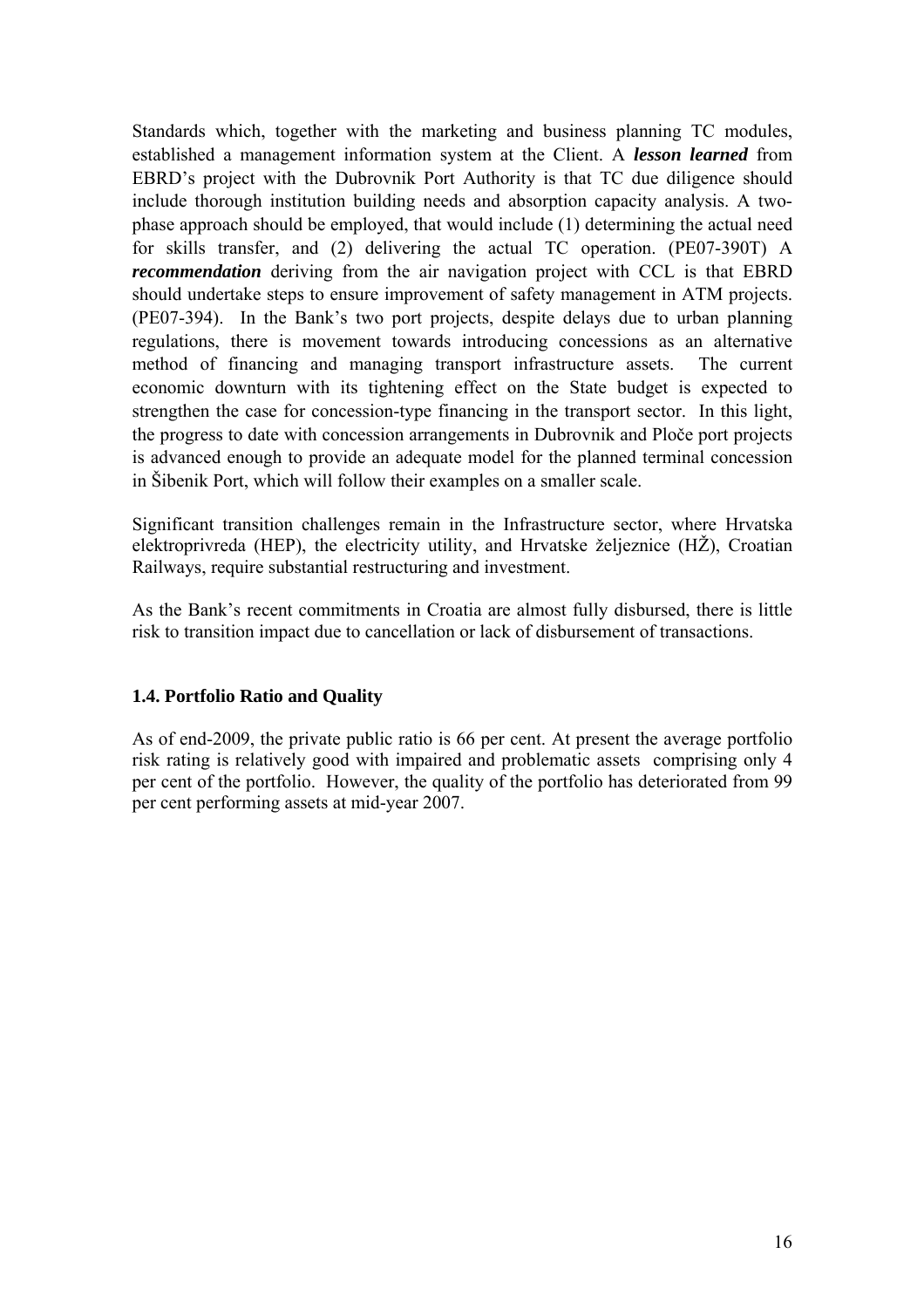# **2. OPERATIONAL ENVIRONMENT**

### **2.1. The General Reform Environment**

### **2.1.1. Political Environment**

After November 2007 general election, the ruling centre-right Croatian Democratic Union (HDZ) received a second consecutive mandate to lead a coalition Government. It maintained the previous junior coalition partners, the Peasants Party (HSS) and the Social Liberal Party (HSLS). The Government also includes an ethnic Serbian party, SDSS, and continues to rely on the support from MPs representing other ethnic minorities and pensioners. The Government was reshuffled in July 2009 following the resignation of Prime Minister Ivo Sanader, who was replaced by Jadranka Kosor of the same ruling HDZ. The Government maintained and strengthened its pro-reform course, focusing on anti-crisis measures, integration into EU, and other well established priorities. In January 2010, Ivo Josipović, the candidate of the opposition Social Democratic Party (SDP) won the Presidency in the second round of voting and was inaugurated in February 2010.

Euro-Atlantic integration remains the key priority of the Croatian authorities. EU accession talks have been ongoing since 2005. Croatia has made significant progress, and the accession talks have now reached a decisive phase, which makes full EU membership within the time-frame of this Strategy a realistic prospect. Croatia became a fully-fledged member of NATO in 2009. Zagreb plays a constructive role in regional cooperation, and is supportive of further cross-border and regional projects.

# **2.1.2. Business Environment**

The business environment in Croatia has improved in recent years, but it remains challenging in several respects. One concrete example of progress was the adoption of new legislation in February 2009 under which foreign investors in real estate can purchase property in Croatia in their own name. This should help facilitate investment in the tourism sector. Also, a new competition law was presented to parliament in mid-2009, building on the significant progress in recent years in law enforcement in this area. However, cross-country surveys continue to place Croatia in a disappointing light relative to its peers in central Europe. For example, Croatia was ranked 103rd (out of 183 countries) in the World Bank's *Doing Business 2010* report; the same survey placed the country at  $101<sup>st</sup>$  for starting a business. Difficulties with construction permits and the high social costs and inflexibility of labour are the most serious constraints, with the latter reflecting more general, deep-seated problems with labour market rigidities.

The 2008/09 Business Environment and Enterprise Performance Survey (BEEPS IV), sponsored by the EBRD and the World Bank, identified a number of concerns of business owners and managers on the ground. On the positive side, it showed that, with the exception of labour regulations, typical red tape and regulatory issues are not seen as particularly large obstacles to their operations. Instead, businesses regard tax rates and administration, as well as competition from the informal sector, as their main problems in doing business. The implementation of the Hitrorez guillotine project, introduced by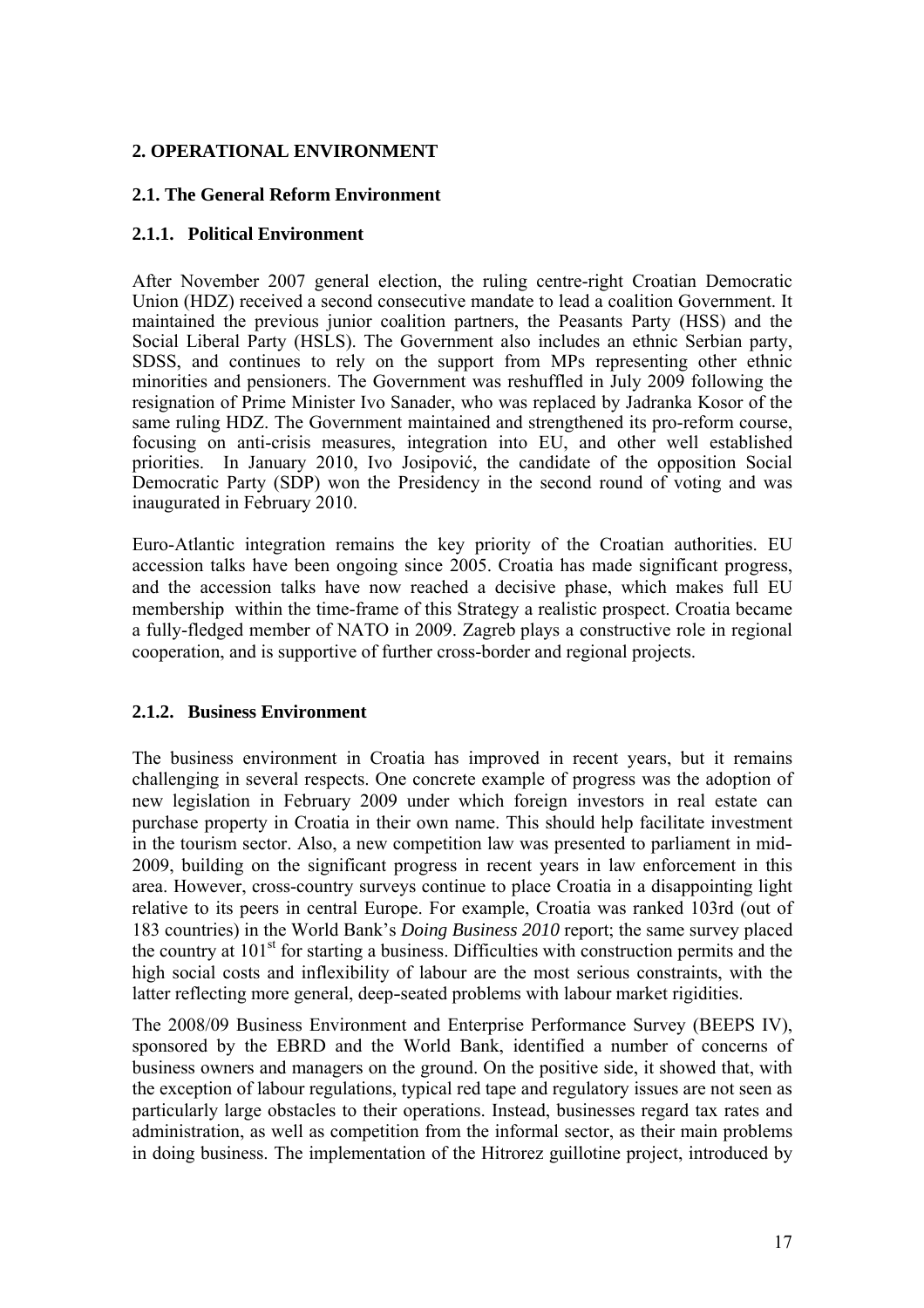the government in 2007 to simplify regulations, slowed significantly and was replaced in 2009 by the Office for Control of Efficiency of Regulations.

Croatia continues to face challenges in the sphere of judicial reform and in the fight against corruption. Reform of the courts system remains to be completed, as well as improvement of the judiciary's accountability and of the overall dispensation of justice for citizens. According to the latest BEEPS, firms see the courts as a major obstacle to their operations and growth. Implementation of anti-corruption measures still lack strong co-ordination and monitoring. According to Transparency International's Corruption Perception Index 2009, Croatia ranked 66<sup>th</sup> out of 180 countries. It scores above the transition country average and better than many of its regional neighbours, but significantly below the OECD average. A number of concrete steps have been taken in the fight against corruption. A revised anti-corruption strategy was adopted in June 2008, together with a detailed action plan. A new inter-ministerial coordination system for monitoring anti-corruption efforts is also in place.

# **2.1.3. Physical Environment**

The Croatian Government has approached its environmental challenges by undergoing legal reforms; policy development; and investment planning. In the 2009 Progress Report the EU pointed out that good progress has been achieved especially in the areas of air quality, industrial pollution control and risk management, and climate change. Considerable efforts are still needed in the water sector and nature protection, especially as regards implementation of the Water Framework Directive and the designation of Natura 2000 sites. Implementation of the horizontal *acquis*, not least strategic environmental assessment and access to justice in environmental matters, needs to be improved (see Annex 4 on Environment).

A National Environmental Strategy has been prepared in co-operation between the Ministry of Environmental Protection and Physical Planning and the World Bank through the projects on Environmental Policy Development and Regulatory Capacity Building. In the process of the National Environmental Action Plan preparation, a Priority Action Plan (PAP) was developed, containing priority projects presented at the Donors' Conference in Zagreb in 2001. The priority projects have been defined (total number of 61), some of them have been completed and some are currently being implemented.

Croatia is oriented towards a dynamic tourism industry that depends on a clean coastal environment, implying considerable investment in waste and wastewater management. The availability of funding for environmental investments has been enhanced by the Parliament's approval of the Government proposal to establish the Fund for Environmental Protection and Energy Efficiency ("Eco Fund") in 2003. The Fund was established to finance programs, projects and other activities in the field of environmental protection, energy efficiency (EE) and renewable energy sources (RES). The Fund provides grants and/or loans for priority environmental investments in the public and private sectors based on the set criteria. The Fund achieves its activities also in cooperation with HBOR which has special programmes for financing environmental protection, energy efficiency and renewable energy sources.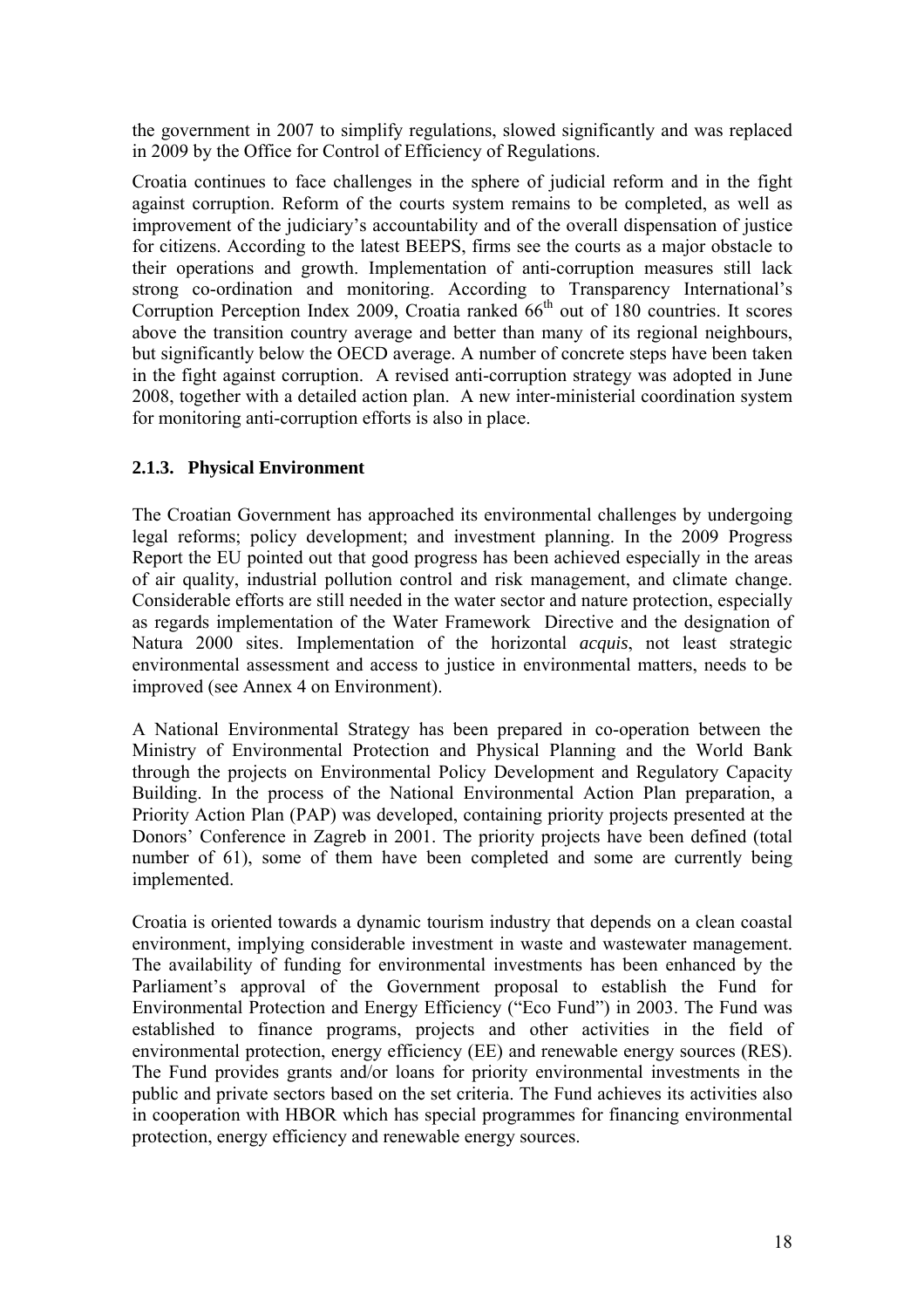Croatian international cooperation in the implementation of environmental and nature conservation projects on a multilateral and, particularly, on a bilateral basis has been increasing for the past few years. Projects in co-operation with Germany, Denmark, Hungary, the Netherlands, Italy, Monaco, Norway and Japan have been or are currently being implemented. In addition, the grants of the Global Environment Fund (GEF) and UN bodies, such as UNEP, UNDP, UNIDO and the IBRD are being utilised. Croatia worked with the Stability Pact on the Regional Environmental Reconstruction Programme for South-East Europe. The environmental projects are also financed by loans of IFIs, such as the IBRD and the European Investment Bank (EIB). The main projects financed by the IBRD are the following: Neretva and Trebišnjica Management Project (GEF); Agricultural Pollution Control; Energy Efficiency; and Renewable Energy Resources Project. The GEF is also supporting the project Conservation and Sustainable Use of Biodiversity in the Dalmatian Coast through Greening Coastal Development (COAST).

Croatia benefits from EU pre-accession aid under the Instrument for Pre-accession Assistance (IPA) to help meet the membership criteria. The IPA Environment Operational Programme (EPOP) for Croatia's main objective is to invest in projects in the waste and water sub-sectors, whilst assisting Croatia is meeting its obligations for implementing the EU environmental *acquis* governing the treatment and disposal of waste, the supply of drinking water, collection, treatment and discharge of waste water, and also developing the administrative and management capacity of those institutions implementing the EPOP. The EU accession process, including pre-accession funding and legal approximation of the *acquis communautaire,* continues to be among the main drivers of environmental sector reform.

Croatia continues to benefit from the Instrument for Structural Policies for Pre-Accession (ISPA) programme which provides assistance for infrastructure projects in the EU priority fields of environment and transport.

# **2.1.4. Legal Reform**

As of early-2010, Croatia is at an advanced stage of its European Union accession negotiations. The country has achieved good results in almost all policy chapters and is commended for its continued progress in key reforms such as the acceleration of judicial reforms, anti-corruption programmes and the fight against organised crime. Reform of the judicial system appears to be a Government priority and the action plan adopted in June 2008 has led to improvements in the functioning of the judiciary. Nonetheless, the case backlog remains large and judicial procedures generally are protracted. Lack of enforcement of court decisions also constitutes a major obstacle to the efficient functioning of the courts. Further improvements in court rationalisation, as well as in the accountability and professional capacity of the judiciary, are considered necessary.

In the area of corporate governance, Croatia has undertaken a number of legal and regulatory changes in recent years. Key reform priorities include improving legislation on conflicts of interest, enhancing disclosure practices in respect of related party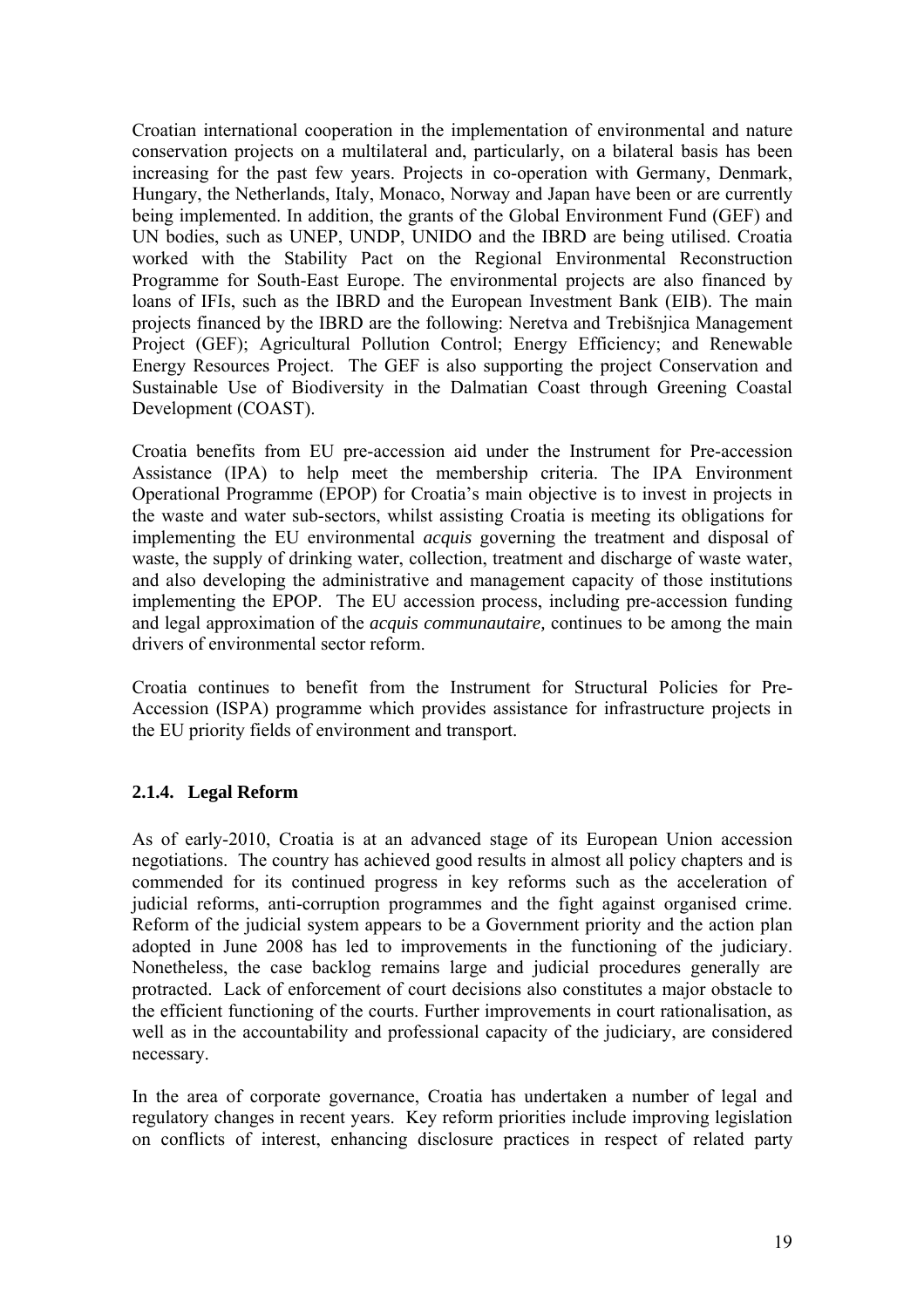transactions and beneficial ownership, and strengthening the capacity of the Croatian Financial Services Supervisory Agency.

The past year and a half has seen comprehensive reforms to the public-private partnerships/concessions regime in Croatia. Major developments have occurred in policy, as well as in legislative, regulatory and institutional frameworks. This is highlighted by the approval in late 2008 of the Public Private Partnership Act and the Concessions Act. These represent an important new step in promoting PPP in Croatia. Croatia's public procurement framework was developed to be compliant with EC directives and in general, the newly established public procurement arrangements are characterised by accountable and transparent mechanisms. A more detailed analysis of Croatia's commercial laws can be found in Annex 2.

# **2.2. Macroeconomic conditions**

After several years of solid economic growth, culminating in 5.5 per cent growth in 2007, the global crisis has had a major effect on the Croatian economy. Economic growth slowed significantly to 2.4 per cent in 2008 and the economy contracted by an estimated 5.8 per cent in 2009. Industrial production fell by 10.2 per cent in the first half of 2009 compared with the same period last year, and was accompanied by sharp falls in construction activity and exports. However, industrial production stabilised somewhat in the second half of the year. On the positive side, the tourism sector seems to have coped better than expected with the global downturn, as physical indicators in tourism (number of arrivals and tourist nights) in the peak season were down by just 1 per cent compared to 2008.

The crisis has posed a number of difficult challenges for fiscal policy. State revenues dropped significantly in 2009 and the government had to make three revisions to the 2009 budget, involving cuts to public spending. A previously agreed 6 per cent rise in public sector salaries was cancelled by the government in early-2009. The government also tried to introduce measures to alleviate the worst effects of the crisis, including support to SMEs and the tourism sector, but these measures have had limited impact so far. The current 2009 budget envisaged a general government deficit of 2.9 per cent of GDP; financing of the deficit comes in part from two Eurobond issues in 2009, one in May and the other in November, which together raised around  $E2$  billion. In December 2009, parliament approved the draft budget for 2010. The new budget is based on conservative assumptions about GDP growth next year (projected at 0.5 per cent) and forecasts a State budget deficit of 2.5 per cent of GDP. Significant cuts to subsidies for agriculture and railways are planned next year.

On the monetary side, the central bank has continued to adhere to its tightly managed exchange rate policy, and inflation has remained moderate at 1 per cent in September 2009. The level of credit growth remained modest at below 2 per cent in the year to September. The central bank has brought in measures to encourage lending, including a elimination in the minimum reserve requirement and, in December 2009, the abolition of restrictive measures introduced several years ago to keep credit growth below 12 per cent. In the banking sector, the level of non-performing loans rose to 8 per cent by the end of 2009.

A modest rebound is currently forecast for 2010; the current EBRD projection is growth of 0.6 per cent. The prospects for a return to more rapid growth rates in the medium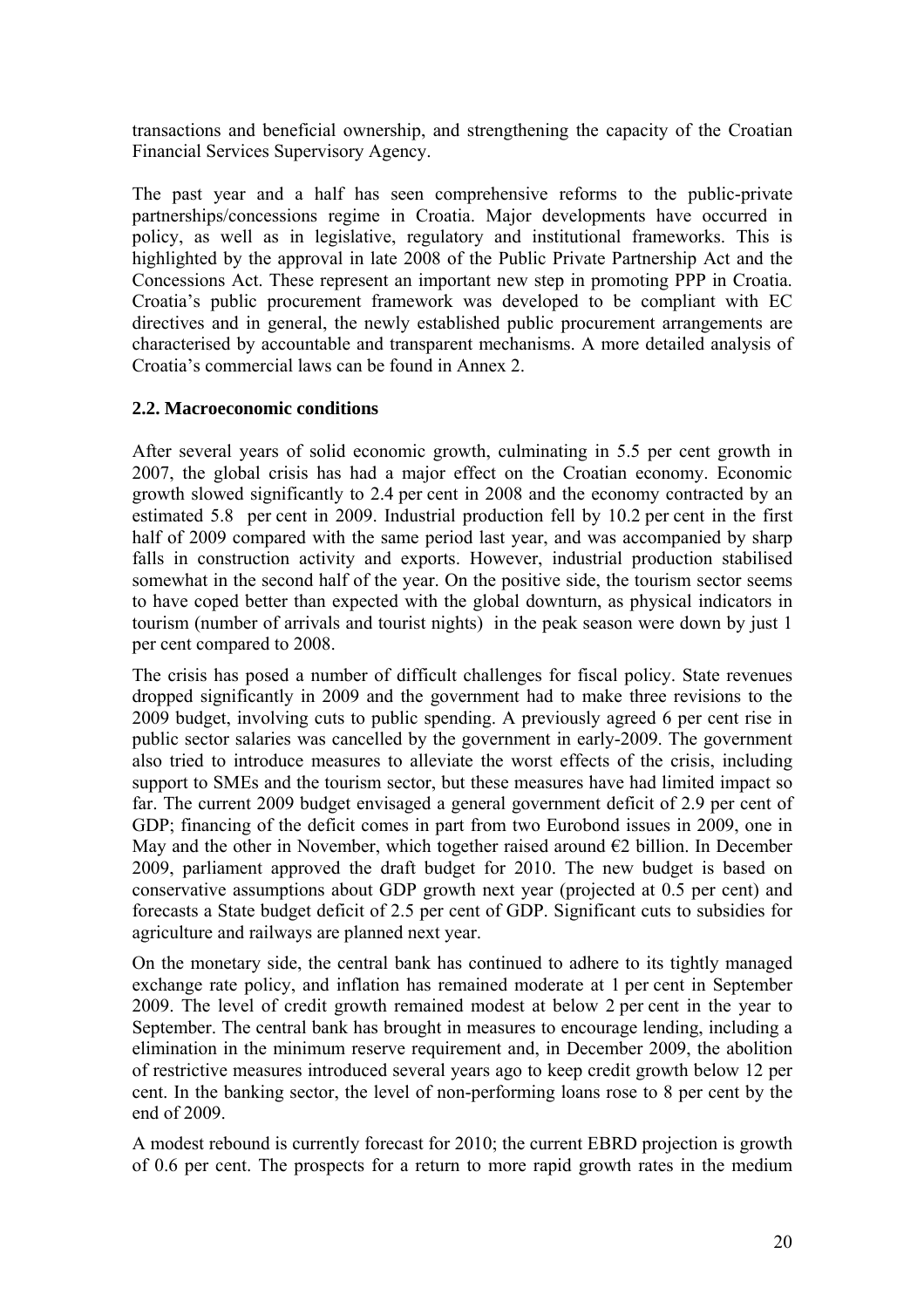term are favourable, given Croatia's strategic location, strong regional links and the likelihood of EU membership in the near future. However, given the country's export orientation and important tourism sector, the extent of the recovery will depend to a large extent on the recovery in the eurozone area. The high level of external debt (around 89.6 per cent of GDP at the end of the second quarter of 2009), most of which is denominated in foreign currency, is a source of vulnerability for the economy and needs to be monitored to ensure that these risks are managed carefully.

### **2.3. Transition success and transition challenges**

Croatia has come a long way in the transition. The country has long been considered among the "advanced" transition countries in the EBRD region; its level of transition, as summarised by the average EBRD transition score (published each year in the EBRD *Transition Report*) is comparable to most EU countries in the region. As part of its ongoing EU accession negotiations, Croatia has achieved a high level of alignment with the EU *acquis communautaire* in many areas and has increased the administrative and institutional capacity to implement the *acquis* once the country is a member of the EU.

Notwithstanding this evident progress, Croatia continues to face a number of important transition challenges in the coming years. The EBRD's *2009 Assessment of Transition Challenges* identified a number of sectors where the overall challenges are considered medium (see Table 2). These include the property and tourism sector, most areas of infrastructure (power, sustainable energy, transport, and municipal and environmental infrastructure) and, in the financial sector, the development of private equity and capital markets and micro, small and medium enterprises.

| Croatia                            | <b>Market Structure</b> | <b>Market Institutions</b> | <b>Overall 2009</b> |  |  |  |  |  |
|------------------------------------|-------------------------|----------------------------|---------------------|--|--|--|--|--|
|                                    |                         |                            |                     |  |  |  |  |  |
| Corporate                          |                         |                            |                     |  |  |  |  |  |
| Agribusiness                       | Small                   | Medium                     | Small               |  |  |  |  |  |
| General Industry                   | Small                   | Medium                     | Small               |  |  |  |  |  |
| Property and Tourism               | Medium                  | Small                      | Medium              |  |  |  |  |  |
| Telecom                            | Small                   | Small                      | Small               |  |  |  |  |  |
|                                    |                         |                            |                     |  |  |  |  |  |
|                                    | <b>Infrastructure</b>   |                            |                     |  |  |  |  |  |
| <b>MEI</b>                         | Medium                  | Medium                     | Medium              |  |  |  |  |  |
| <b>Natural Resources</b>           | Small                   | Small                      | Small               |  |  |  |  |  |
| Power                              | Large                   | Medium                     | Medium              |  |  |  |  |  |
| Sustainable Energy                 | Medium                  | Medium                     | Medium              |  |  |  |  |  |
| Transport                          | Medium                  | Medium                     | medium              |  |  |  |  |  |
|                                    |                         |                            |                     |  |  |  |  |  |
| <b>Financial Institutions</b>      |                         |                            |                     |  |  |  |  |  |
| <b>Banking</b>                     | Small                   | Small                      | Small               |  |  |  |  |  |
| Insurance and financial services   | Small                   | Small                      | Small               |  |  |  |  |  |
| <b>MSMEs</b>                       | Medium                  | Medium                     | Medium              |  |  |  |  |  |
| Private equity and capital markets | Medium                  | Medium                     | Medium              |  |  |  |  |  |

#### **Table 2: Assessment of transition challenges in 2009**

**Source: EBRD** *Assessment of Transition Challenges 2009*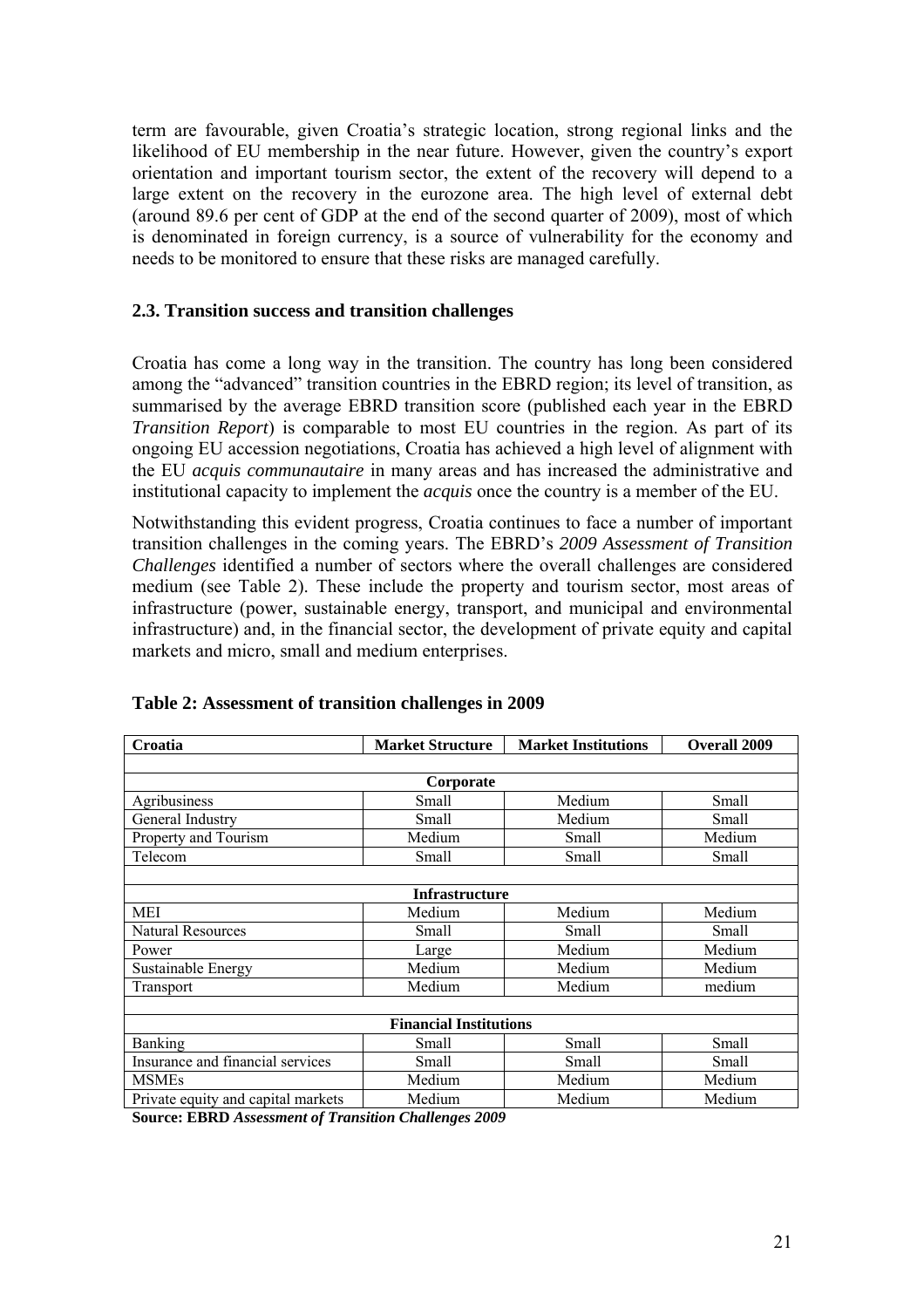**Enterprise sector:** Reforms in general industry in Croatia have progressed in recent years, mainly under the umbrella of the ongoing EU accession negotiations. The degree of privatisation, restructuring and competition is however less advanced than in most central European and Baltic countries, due primarily to a heavy level of state involvement in sensitive sectors. By mid-September 2009 (latest available data), the Croatian Privatisation Fund (CPF) still had a portfolio of more than 783 companies of which 84 are majority-owned by the State. These exclude companies such as Croatian Motorways (HAC) , the Croatian Bank for Reconstruction and Development (HBOR), and HEP, the electricity utility which are considered strategic by the State, with no plans for privatisation. But there are many companies in the CPF portfolio which are engaged in commercial business for which there is no clear reason for the State to be a shareholder. If sold, these companies will compete with others in their sectors on the same basis, ensuring that they respond to the market rather than to political incentives. In particular, the government maintains heavy subsidies in loss-making enterprises in the shipbuilding sector. The government launched a tender for the six shipyards in mid-2009, but only two bids were received, despite the fact that several shipyards were offered for a nominal sum. Another attempt to sell them was launched in early 2010.

In the agribusiness sector, the privatisation of large state-owned farms is where considerable progress has been made. In 2008 the Croatian sugar processor, Sladorana, was successfully privatised, while Vupik, a large agricultural company, was privatised in 2009. The privatisation of state-owned land with cadastre/land registry issues is progressing more slowly. The conditions for an active land market are not yet in place since property rights remain unclear due to major inconsistencies between the registry and cadastre, although there has been some improvement in this area thanks to the support of donor funds provided by the World Bank and reforms undertaken by the Ministry of Justice. Yields in the agricultural sector remain low in regional comparison. There is a flourishing food and retail industry which the Bank has supported with financing for Agrokor, Getro and Interspar. Private sector banks still show limited interest in servicing the sector. A warehouse receipts law is under preparation but has not yet been implemented. The institutional framework requires further improvement, in particular that related to building a warehouse and registering property.

Generally, Croatia is a market with a relatively high level of education, strong foreign language capacity, and good engineering and science education, all of which are attractive for foreign investors. What is more challenging is the high cost of labour especially when fixed social costs, which can make up almost 50 per cent of the wage bill, are taken into account. Labour unions are strong and vocal, making employers reluctant to shed excess labour, even in very difficult economic times (see Annex 4).

**Infrastructure:** A number of large public infrastructure enterprises continue to receive significant state subsidies, putting a strain on public finances during the recession. One of the main beneficiaries of these subsidies continues to be the national railway company, Hrvatske željeznice (HŽ). The company announced in mid-2009 that it planned to reduce its workforce this year by 240 people, but this represents less than 2 per cent of the workforce and the company continues to make significant losses. In roads, separate state-owned companies have been established for the development and operation of state roads and motorways. All contracts for road construction, rehabilitation and periodic maintenance are tendered on a competitive basis to the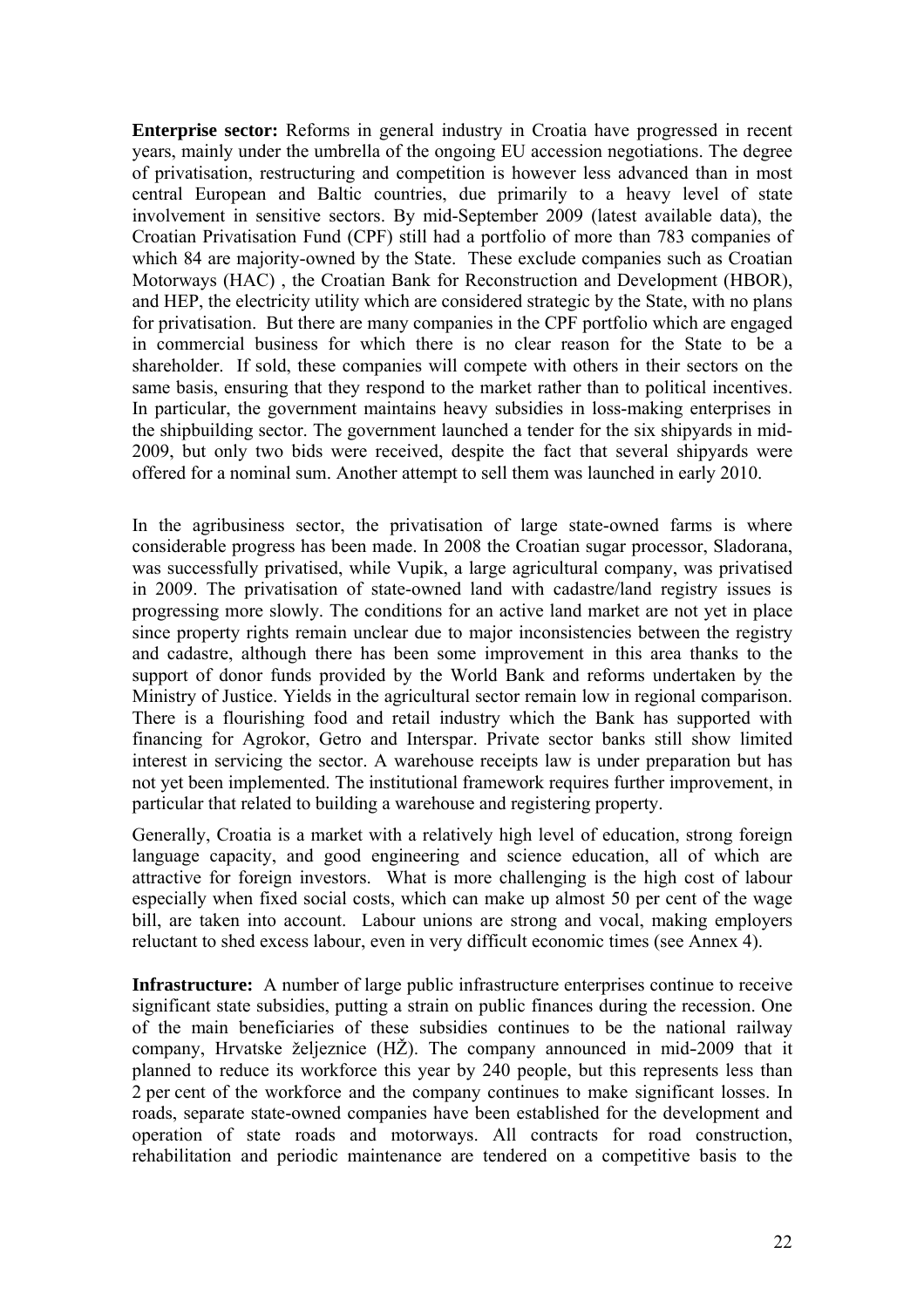private sector. Routine maintenance of state roads is contracted out to road maintenance companies, most of which have been privatised. One motorway company was established with the aim of future privatisation but the process has been slow. There have been some road concession projects (although not fully in line with international best practice). Motorways are tolled and priced similarly to neighbouring European countries, although tolls do not always cover capital expenditure fully. The Build-Operate-Transfer financing provided by EBRD and KfW for the Zagreb Water Treatment facility, ZOV, has yet to be replicated for any other substantial infrastructure investments. There are good possibilities for concession finance, however, including for the redevelopment and extension of Zagreb Airport.

The Croatian power sector is still dominated by the state-owned national utility, Hrvatska elektroprivreda (HEP). However, progress has been made with legal unbundling of HEP, which is currently organised as a holding company with generation, transmission and distribution activities operated by separate subsidiaries. In addition, the electricity market has been fully liberalised since July 2008 and consumers are able to freely choose their supplier. Nonetheless, there is still limited private sector participation and effective competition in the sector, with HEP being the only distribution company. The quality of institutions, however, has been strengthened. An independent regulator (HERA) is in charge of the tariff system and of the issuance of licenses and concessions. In spite of recent increases (by 20 per cent for small consumers and by 22-28 per cent for companies in July 2008), tariffs are still not costreflective and cross-subsidisation persists.

**Sustainable Energy:** Legislation supporting renewable energy has been implemented in 2007 based on a feed-in tariff. However the permitting process for renewable energy generation facilities needs to be simplified considerably. Further incentives for energy efficiency are needed in the form of increases in tariffs and the fitting of thermostats and control switches in individual flats where these do not exist.

**Financial sector:** The financial sector has managed to weather the global financial crisis fairly well. The banking system is well-capitalised and liquid, and foreign banks have remained strongly committed to supporting their subsidiaries. The authorities responded promptly to the crisis in the fourth quarter of 2008 by reducing reserve requirements, eliminating the marginal reserve requirement on banks' foreign borrowing and increasing the guarantee on bank deposits from EUR 14,000 to EUR 56,000. The number of banks  $-32$  at end-2008  $-$  remains large with 23 banks each having well below 1 per cent market share. With little room for reducing costs and increasing earnings, consolidation would strengthen these institutions. Despite lifting of the 12 per cent limit on loan growth, lending to the enterprise sector, particularly SMEs, is subdued at present. In February 2010, the Government launched a loan programme with HBOR, to encourage banks to restart lending to SMEs.

Access to long-term funding remains difficult, particularly for newly established businesses. Commercial lending to MSMEs is further restricted by the presence of several subsidised programmes, which lead SME's to demand cheap loans and banks to focus their activities on these programmes rather than on making the business of lending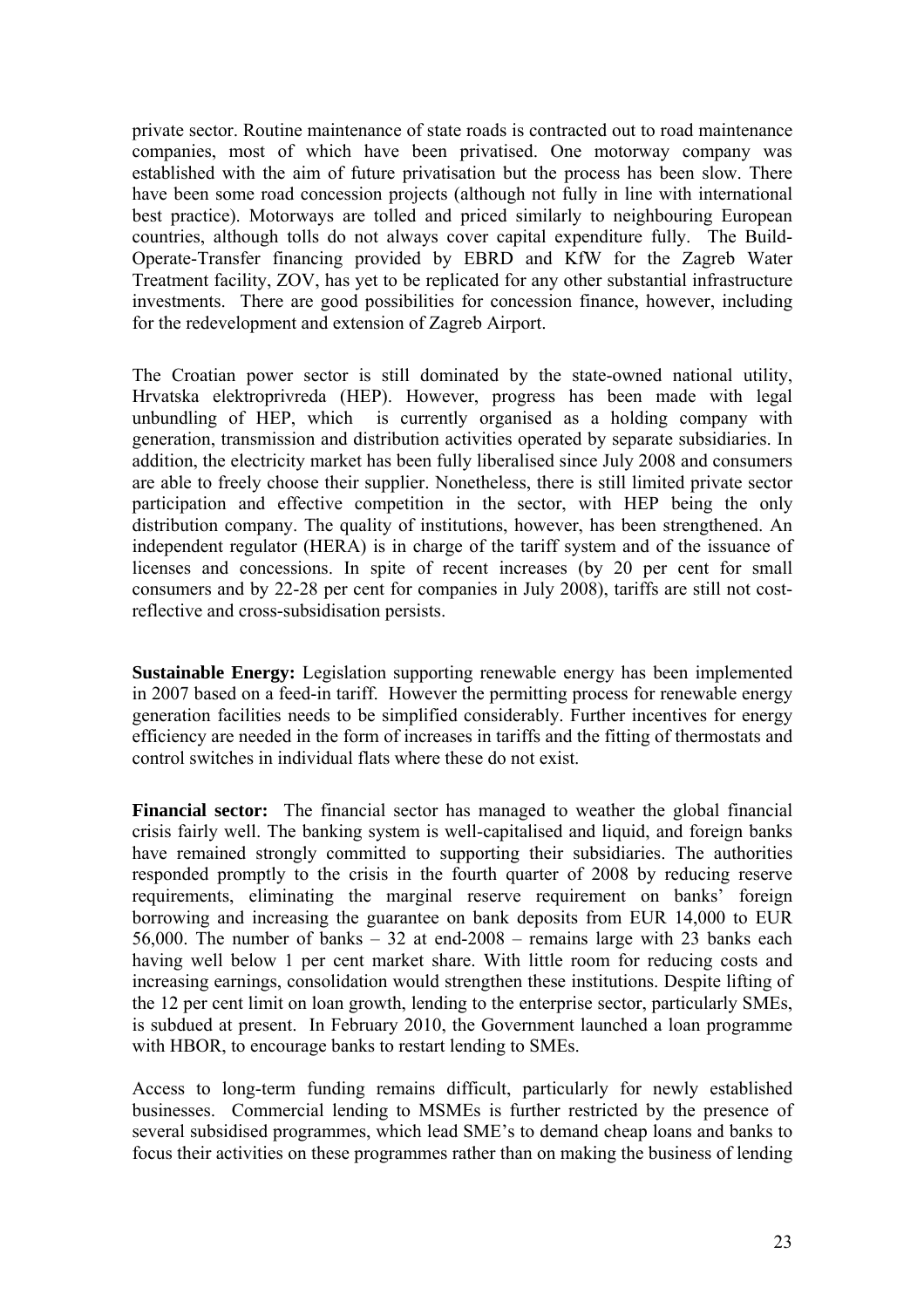at commercial rates to MSMEs a profitable one. The Croatian economy is very closely linked to the Euro, which makes up about 70 per cent of aggregate bank balance sheets. The local currency market is underdeveloped with few trades taking place on the interbank market and no quotes available for medium-term pricing. Local currency loans therefore remain short-term and the rates remain volatile. Though the Croatian authorities plan to join the Eurozone as early as possible after joining EU, the National Bank is supportive of local currency market development. Given the circumstances, local banks and borrowers will need to adjust prudential ratios (lower loan to value ratios) to limit risks of financing in the Euro while it remains a foreign currency. Next to bank loans, leasing is the second major source of finance for SMEs in Croatia.

In the insurance sector, legislation and regulation almost meet the IAIS standards, and most shortfalls in implementation and staffing of the supervisory body were addressed through establishment of a single supervisor for non-bank financial institutions, although some issues related to the imposition of fines and risk-oriented supervision remain to be fully addressed. Insurance penetration is comparable to the levels of the EU member countries in Central Europe. Recent years saw rapid development of private pension funds operating both mandatory and voluntary pension schemes. The leasing market has been fully developed, and legislation and supervision in this sector have been substantially strengthened. This has fostered a consolidation of the sector and greater transparency on the operations of leasing companies. Croatia scores relatively highly in terms of private credit bureau coverage.

The improvement of Croatia's collateral regulations and the availability of credit information is a step forward towards enhancing MSMEs access to finance. A functioning online registration system for movable assets has been in place since 2006. In July 2006, the Law on Bankruptcy was modified, thereby significantly reducing the duration of proceedings. However, the sector continues to suffer from a cumbersome regulatory framework, inefficiencies in public administration and the judicial system's implementation capacity.

Croatia now shows good compliance with the IOSCO principles, and relatively high effectiveness in applying the laws and regulations. The securities market regulator is considered highly effective in pursuing complex cases. There have been few meaningful private equity transactions, and there is a lack of dedicated private equity funds. While the domestic equity market has a sizable capitalisation, turnover is low, limiting the attractiveness of public equity issuance as a source of capital. Overall, local currency money and securities markets remain underdeveloped, thereby locking in the already high currency substitution in the economy.

# **2.4. Access to Capital and Investment Requirements**

Through the financial crisis, Croatia has retained its investment grade rating (BBB Fitch, BBB/A-3 S&P, Baa3 Moodys), but the Fitch and S&P ratings have a negative outlook. The Government had begun a process of directing its borrowings to the domestic financial market in the period 2007-2008, to reduce the external debt. This process has now been reversed with the Government issuing bonds of EUR 750 million (5.5 years), in May 2009 and USD 1.5 billion (10 years) in November 2009. The most recent Government bond issues were performed in the domestic market in March 2010, with parallel issuance of new HRK and EUR-indexed 10 year maturity bonds. The first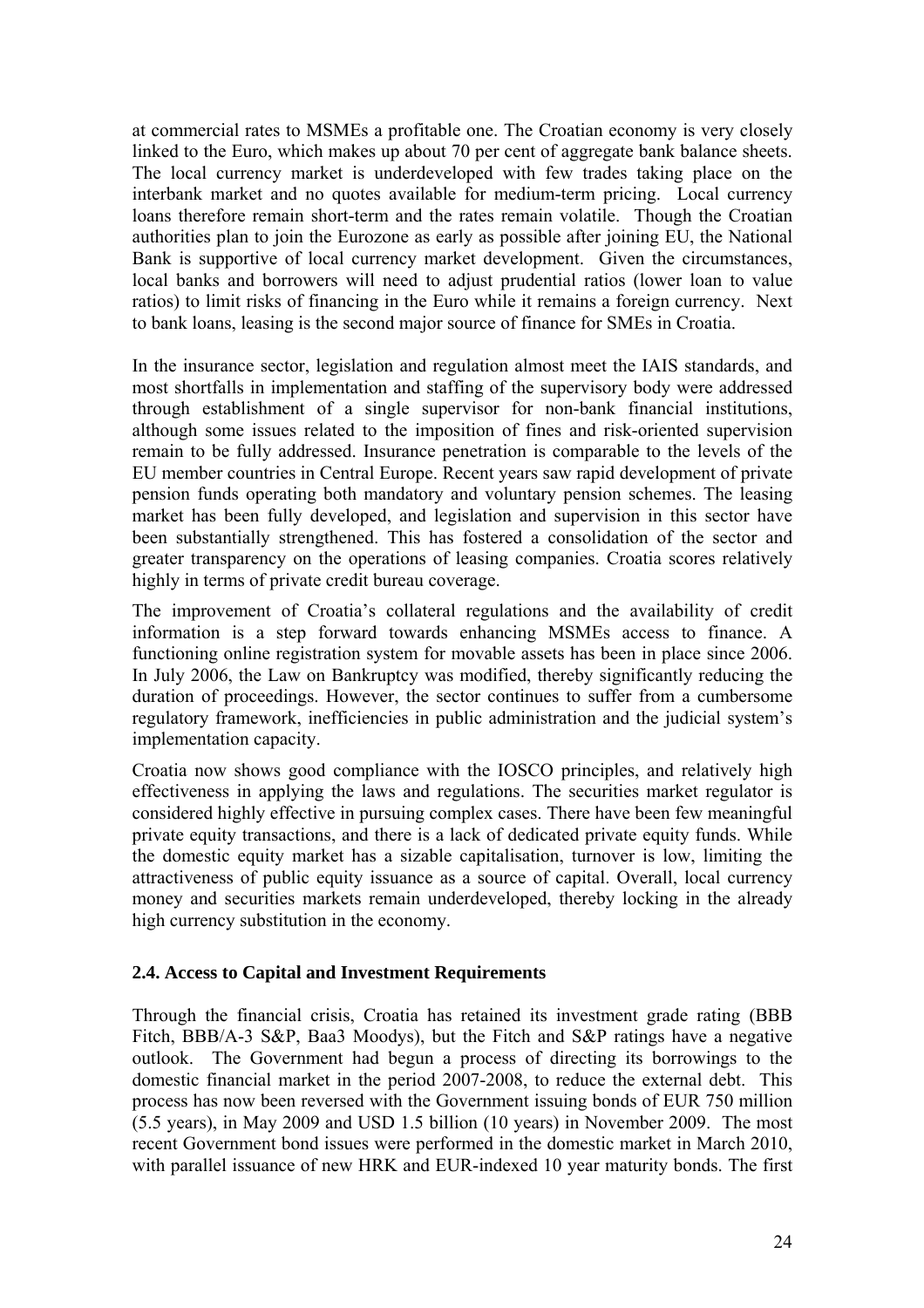one was issued in the amount of HRK 3.5 billion, with a coupon of 6.75 per cent and the second one in the amount of EUR 350 million with a coupon of 6.5 per cent. Croatian Motorways (HAC) has found accessing long term funds considerably more difficult, and has re-directed its borrowings from the international syndicated loan market to IFIs. In the course of 2009, HBOR borrowed EUR 250 million from EIB, EUR 30 million from KfW, and EUR 100 million from the World Bank. The Bank is considering a large financing for HAC together with EIB.

In contrast to the Government, financing has been difficult for private sector corporates to obtain except at relatively short maturities and at very high prices compared to the Euro base rate. However, the National Bank has released additional banking reserves, increasing liquidity in the banking market in early 2010. This liquidity combined with loan and guarantee schemes operated by HBOR for enterprises, is expected to improve availability and terms of financing offered by local banks to companies.

The availability of funding through foreign direct investment (FDI) severely deteriorated during 2009, as a consequence of the global economic crisis. As an illustration, the total FDI in Croatia in 2007 amounted to EUR 3.67 billion, and in 2008 to EUR 3.35 billion. During the first half of 2009, FDI dropped to EUR 913 million, which was only 27 per cent of the total in 2008. FDI in the second half of the year remained subdued (official figures are not yet available) and prospects for FDI for 2010 will depend on the revival of the global economy.

The Zagreb Stock Exchange (ZSE) was established in 1991 and is the center of the country's capital market. ZSE has three major market segments, of which the most important is the "Official Market Segment" comprising at present only fifteen companies. Market capitalization of the ZSE was 125 per cent of GDP at the end of 2007, and has decreased to 56 per cent of GDP at the end 2009. Total turnover on the Zagreb Stock Exchange amounted to EUR 9.1 billion in 2007, EUR 4.2 billion in 2008, and EUR 1.5 billion in 2009.

According to HANFA (Croatian Financial Services Supervisory Agency), the main regulatory body for the financial services industry, over the last four years the most prominent institutional investors have been pension funds. In Croatia today there are four mandatory pension funds (Allianz-Zagrebačka, Raiffeisen, PBZ and Erste) and over twenty voluntary pension funds. At the end of 2009, total assets under management of both Mandatory and Voluntary pension funds amounted to EUR 4.2 billion, compared to EUR 3.2 billion at the end of 2008.

Other significant institutional investors are investment funds, but their size and importance has deteriorated during the economic crisis. Total assets under management of mutual funds at the end of 2009 amounted to EUR 1.65 billion, which is 22 per cent more when compared to EUR 1.35 billion under management at the end of 2008.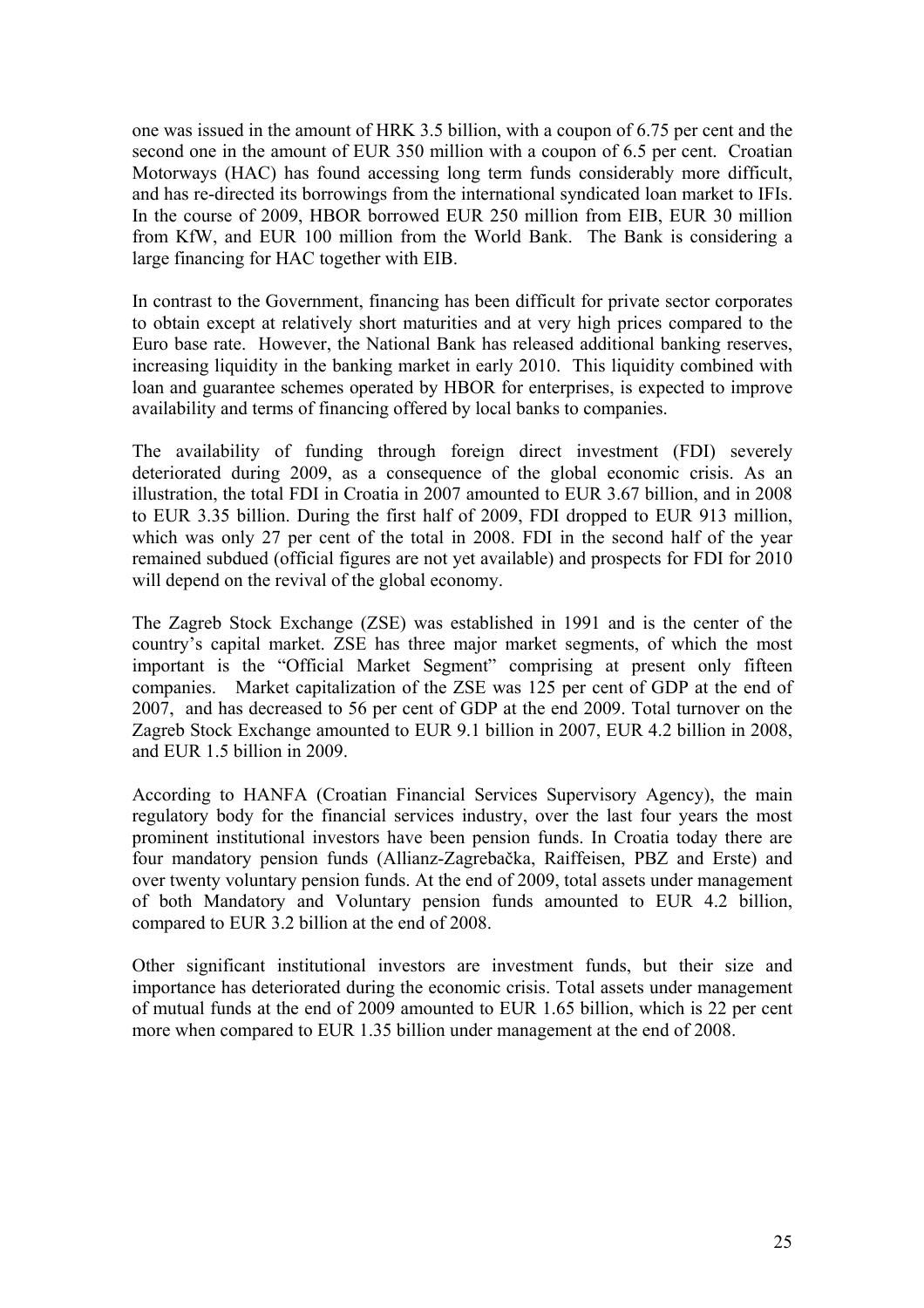# **3. STRATEGIC ORIENTATIONS**

# **3.1. Bank's Priorities for the Strategy Period**

Croatia is at an advanced state of transition, but the country continues to face significant challenges in economic reform and in preparing for integration into the European internal market. These challenges include the need for further privatisation, restructuring and strengthening of enterprises, commercialisation of infrastructure, investments in environmental infrastructure and regional networks, sustainable energy, and improving access to finance for SMEs.

The Bank will focus its operations on developing private sector solutions to remaining transition challenges and will also work with the Croatian authorities including the Croatian Bank for Reconstruction and Development (HBOR) to address their priorities in the coming Strategy period through both policy dialogue and loans and investments. While the Bank responds to market demand, it will be guided by the following priorities:

- Privatisation and restructuring of State enterprises (e.g., tourism);
- Improving competitiveness and supporting regional expansion of enterprises:
- Investments in renewable energy and energy efficiency to alleviate climate change and improve energy security by reducing demand and diversification of energy supply;
- Financing priority infrastructure including regional transport networks through the WBIF;
- Preparing environmental (water, solid waste) projects for cofinancing with EU funds;
- Improve access to finance for SMEs including availability of private equity.
- Assist deepening and further development of local capital markets.

### **3.2 Sectoral Challenges and Bank Objectives**

### **3.2.1. Enterprise Sector**

**Transition goals:** Encourage investments in energy efficiency. Support privatisation and restructuring of state-owned enterprises, with a focus on the tourism sector which is under-invested. Support regional expansion and development of local companies and strengthen their competitiveness for the EU internal market. Improve corporate governance and transparency in the corporate sector.

### **Operational Priorities**

The Bank will seek to increase investments in energy efficiency across all corporate sectors, through the Western Balkans Sustainable Energy Direct Financing Facility and regular operations.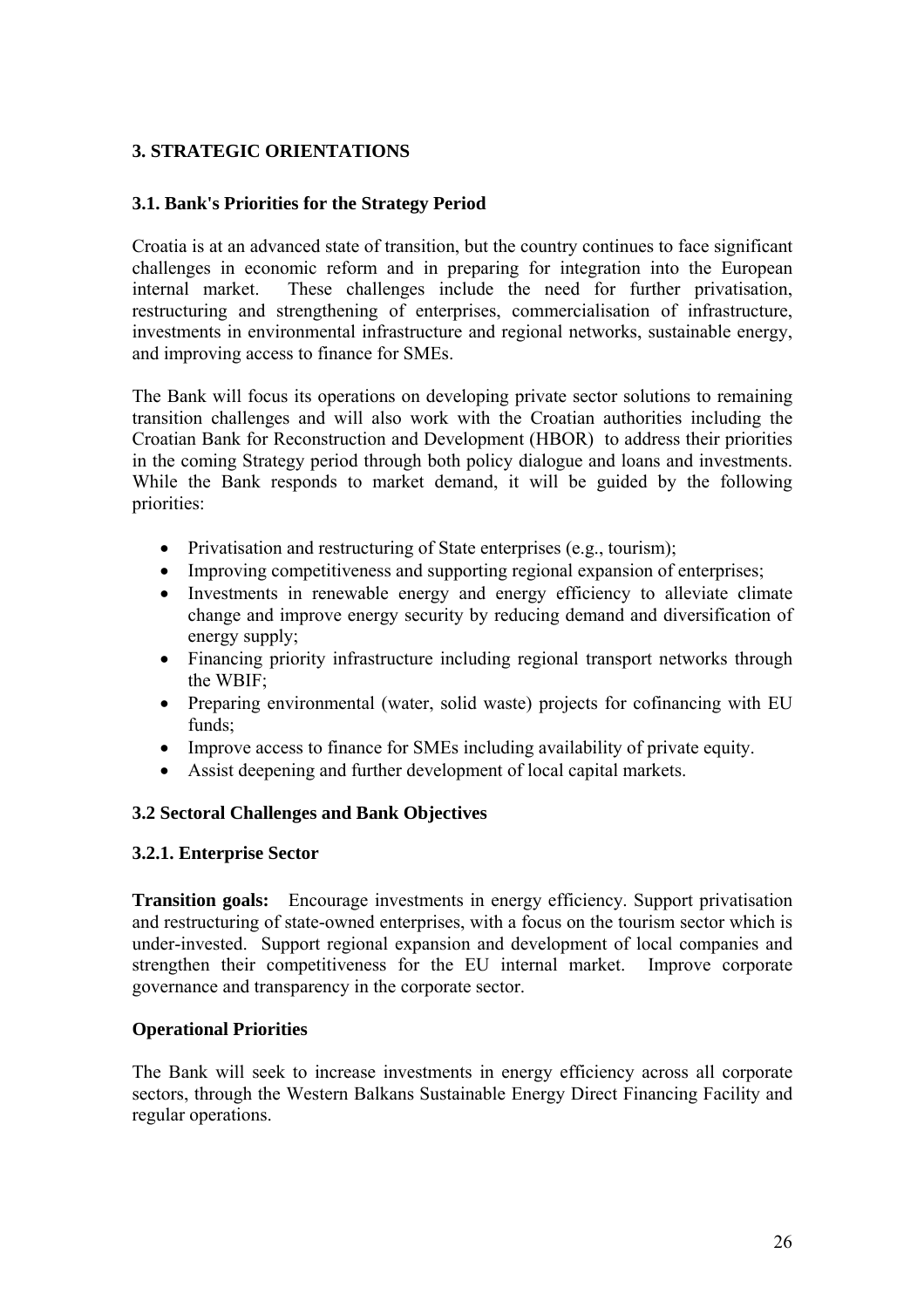The large number of companies in state-ownership lag behind their private competitors. The Bank will encourage the government to rapidly privatise companies in State ownership. The Bank can assist through pre-privatisation financing or by providing funding to new owners, post-privatisation, together with support for restructuring, through the TAM programme. Through policy dialogue, the Bank will also encourage the State to divest non-core businesses from State enterprises, such as food services in hospitals.

Transition gaps in the property and tourism sector remain larger than other corporate sectors and would benefit from additional Bank investment. The Bank will seek to introduce experienced sponsors and international operators, and to support rebranding and upgrading of hotel facilities to raise their standards and ratings. With regard to commercial real estate, the Bank will focus on investment outside the capital city. There remain gaps in the supply of modern warehousing stock, logistics facilities, and high quality office space in regional cities, which the Bank may help to fill.

With EU accession drawing near, large Croatian corporates are investing to meet EU standards and to prepare for the competitive challenge of the EU internal market. SMEs lack the means to do so. The Bank will assist these companies to increase their competitiveness and to improve their standards, either through direct investment or by loans through banks. The SME Competitiveness Facility will be offered through banks. For direct financing, the Local Enterprise Facility (LEF) provides an efficient mechanism to enable the Bank to invest in small companies. The Bank will seek to increase its business with manufacturing companies, which are key to increasing exports.

The Bank will continue to support regional investment by Croatian companies. As the Croatian companies are better developed and more competitive than many regional counterparts, they are able to bring improved business practices along with investment capital to the Western Balkans markets. Where appropriate, the Bank will provide management assistance to local companies through the TAM programme.

At the same time, the Bank will use its risk-taking capacity to support foreign direct investment into Croatia, which brings needed capital, new technology, improved ways of doing business and access to foreign markets.

In the Agribusiness sector, in addition to the support for competitiveness and regional development, the Bank will assist primary agriculture through the Grain Warehouse Receipts programme. This guarantee programme facilitates funding by local banks of farmers, lifting the burden of financing their working capital off of the agribusiness companies that would otherwise have to finance them. Other rural development programmes may be considered.

# **3.2.2. Infrastructure**

**Transition goals:** Support regional trade and investment through infrastructure development. Support Croatia's investments in environmental infrastructure and ability to successfully invest EU funds for this purpose. Improve energy efficiency in all sectors. Give priority to investments in renewable energy. Support investments to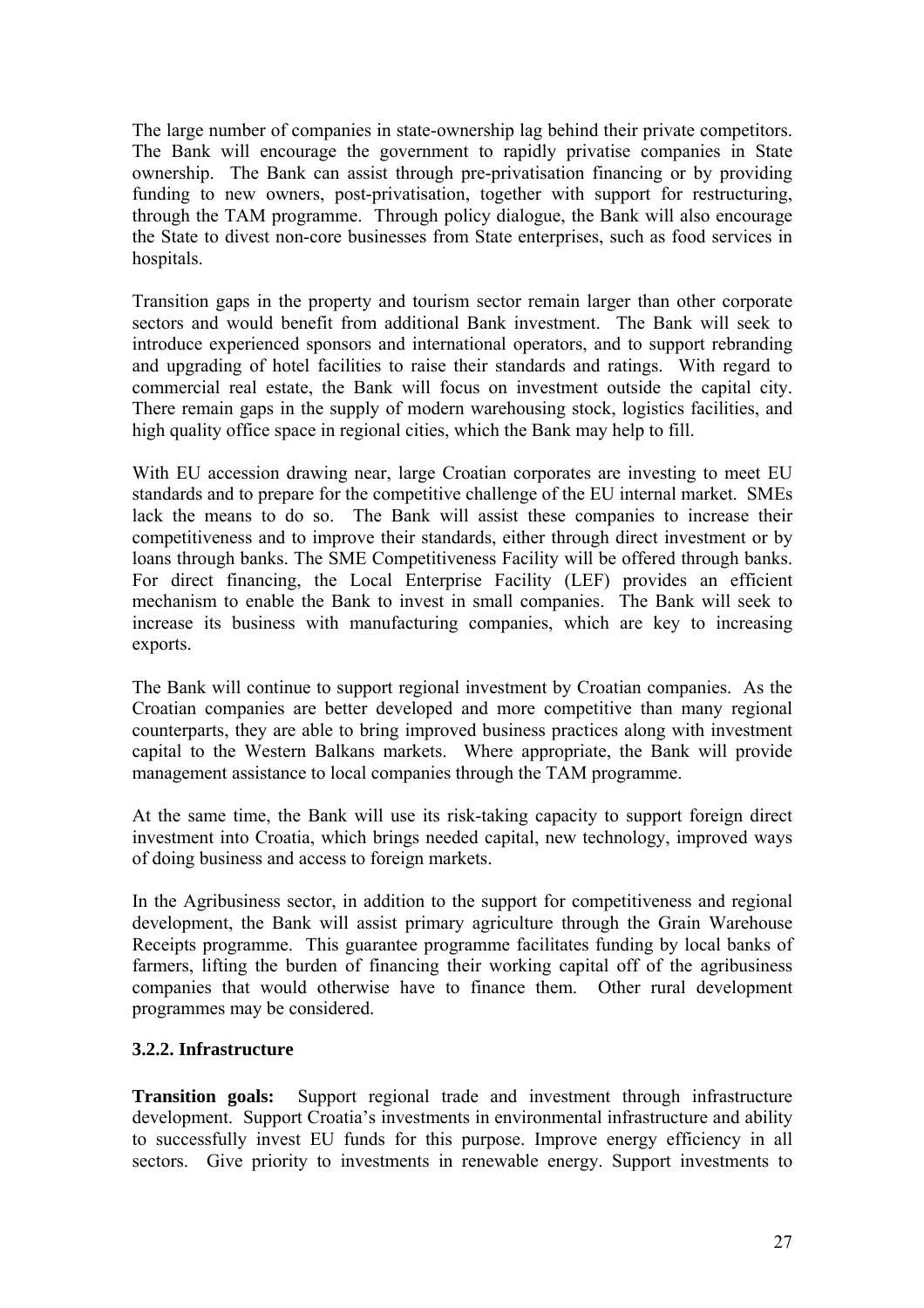improve the diversity and security of energy supply. In the gas sector, organize the market on the basis of third party right to access the gas system, including upstream pipelines, the transmission and distribution system, gas storage, and the planned LNG facility.

# **Operational priorities:**

Through the Western Balkans Investment Framework, the Bank will prepare important infrastructure investments together with EIB. The Bank will support tendering of concessions in the airport and other sectors, including the port sector, where the Bank is already encouraging the use of concessions.

The Bank will prepare local and regional environmental infrastructure, particularly waste water and solid waste, in coordination with projects for cofinancing with EU funds. In its municipal infrastructure projects, the Bank will seek to improve contractual arrangements to clarify service levels and expected performance of municipal utilities, in particular, in urban transport.

The Bank will give priority to the financing of renewable energy projects and energy efficiency projects in all sectors through policy dialogue, seek to improve the investment environment for sustainable energy. Financing will be offered directly and through a special credit line with support from the European Union. This will contribute to energy security, and the reduction of greenhouse emissions, delivering an important contribution to combat climate change.

The Bank will work with the authorities to try to achieve further modernization of the power sector and to remove price distortions which inhibit energy efficiency investments. Finally, the Bank will support investments in key energy supply infrastructure projects, including the planned LNG terminal.

# **3.2.3. Financial Sector**

**Transition goals:** Facilitate access to finance for SMEs to enhance their competitiveness. Reduce risks related to lending in Euros, by adjusting prudential ratios and ensuring borrowers appreciate fully the risks they are undertaking. Facilitate development of capital markets In part by encouraging development of private equity funds. Support privatisation of state-owned institutions and, if feasible, support consolidation among small, locally-owned banks.

# **Operational priorities:**

The Bank will provide credit lines (including those with support from the EU) through leading banks and leasing companies as well as through smaller, locally-owned banks, for on-lending to the SME sector and for energy efficiency and renewables.

The Bank will seek to further develop the local capital market and to support private equity funds bringing know-how and capital to the local economy. The Bank will explore the possibility to develop local currency financing. However, as this may not be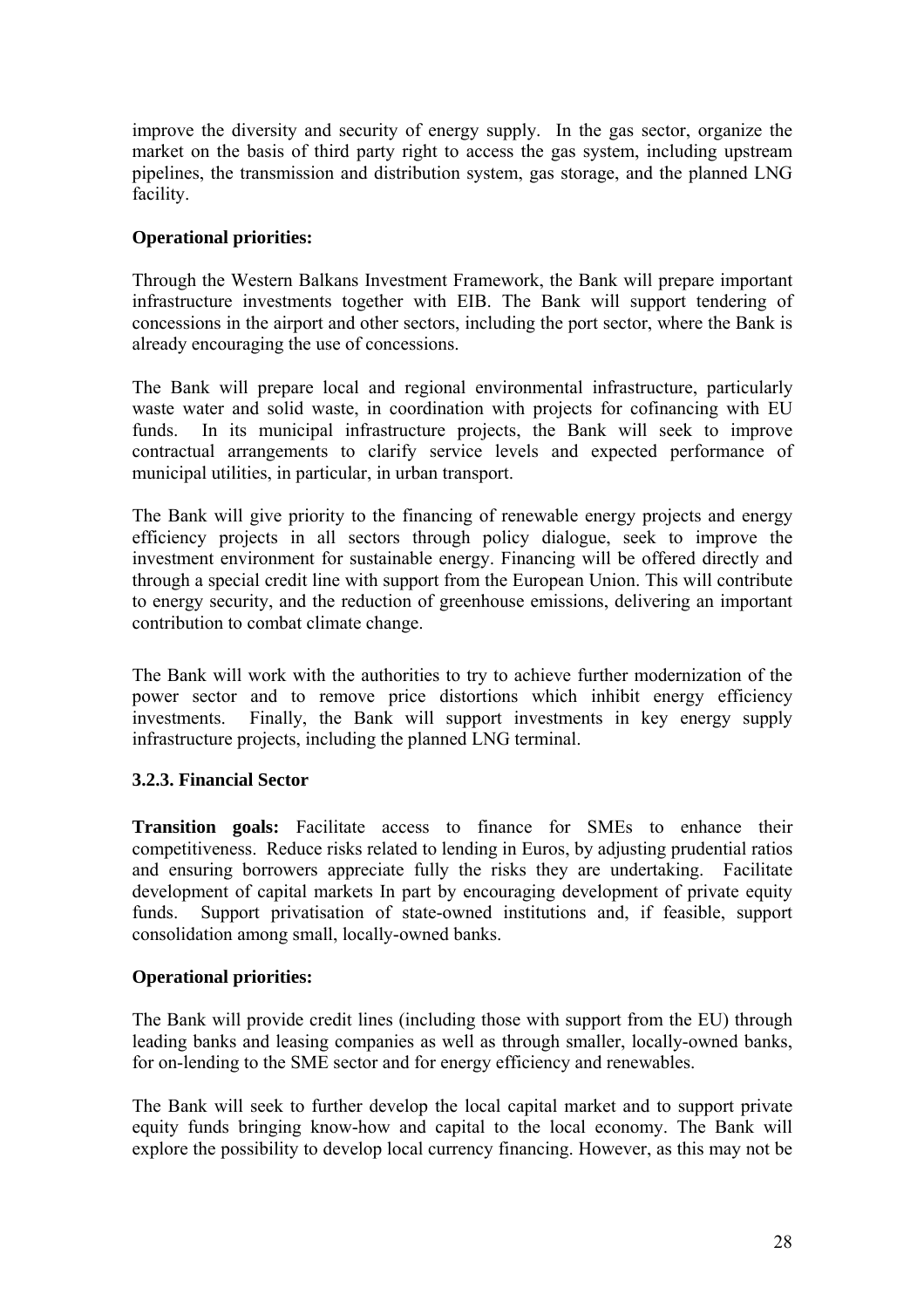feasible, the Bank will demonstrate best practices to minimize risks to banks in extending, and borrowers taking out, loans in foreign currency.

The Bank will support regional trade and investment through expansion of Trade Facilitation Program and will prepare a Grain Warehouse Receipts Program for primary agriculture.

The Bank will consider investment in the state-owned postal bank to support its development and privatization.

In the event a suitable local banking partner emerges to lead consolidation among locally-owned banks, the Bank may support this process both with equity and with TC.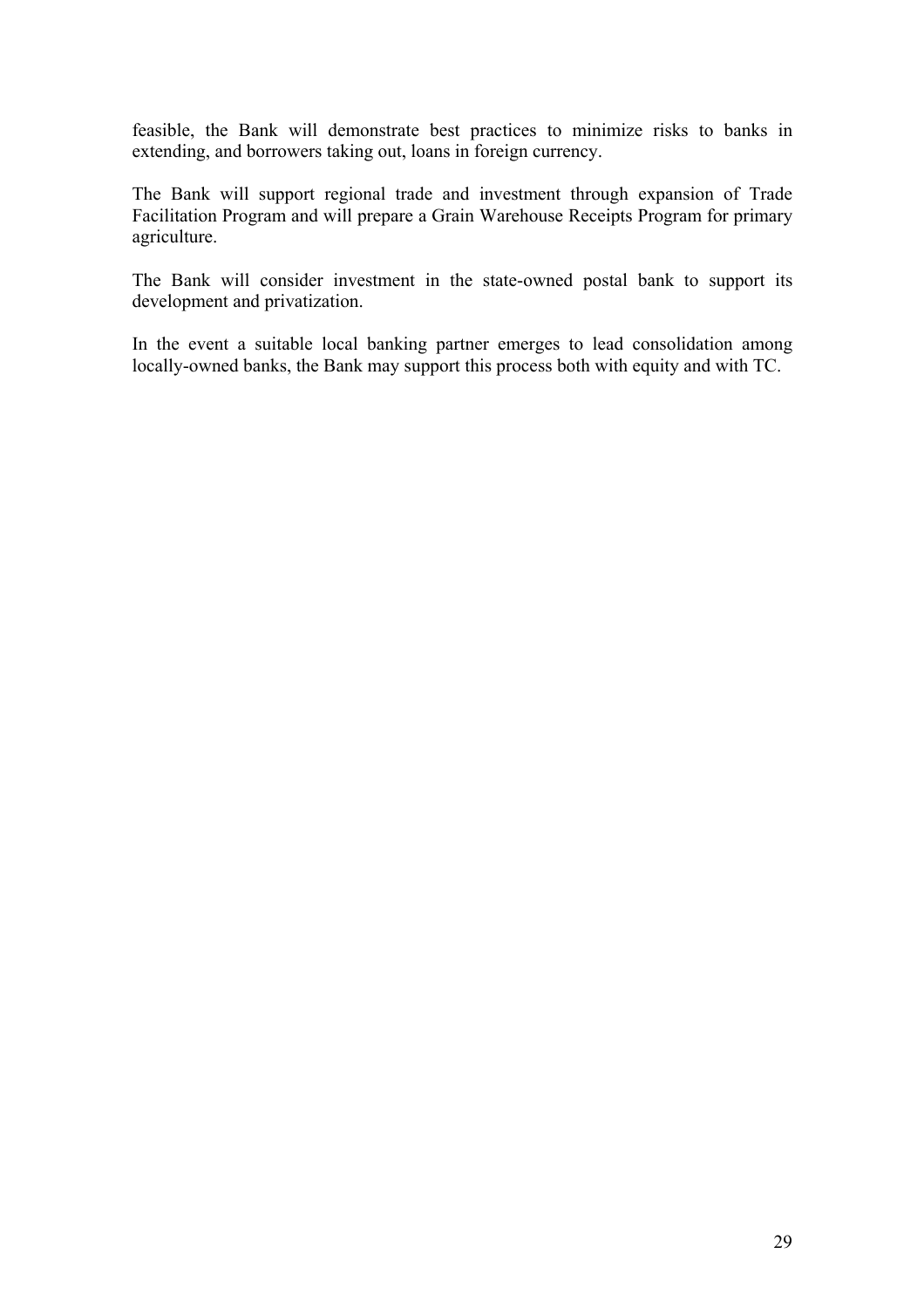### **4. CO-OPERATION WITH THE EUROPEAN UNION**

The European Union has played a critical role in Croatia's economic, political and social development, commencing with the Stabilisation and Association Agreement signed between Croatia and the Union in 2001, and continuing with negotiations towards accession to the EU.

Financial assistance has been provided under the new Instrument for Pre-Accession (IPA) from 2007. The IPA is a single and unified pre-accession program, replacing PHARE, ISPA and SAPARD. The IPA programme is concentrated on institution building and preparation for the implementation of the EU's common agricultural policy and cohesion policy. The IPA programme has five components, below:

- transition assistance and institution building;
- cross-border co-operation;
- regional development (transport, environment and regional competitiveness);
- human resource development;
- rural development

| <b>Component</b>                                                | 2007  | 2008  | 2009  | 2010  | 2011  | 2012  |
|-----------------------------------------------------------------|-------|-------|-------|-------|-------|-------|
| <b>Transition Assistance and Institution</b><br><b>Building</b> | 49,6  | 45,3  | 45,6  | 39,4  | 39,9  | 40,8  |
| Cross-border Co-operation                                       | 9,6   | 14,7  | 15,8  | 16,2  | 16,5  | 16,8  |
| Regional Development                                            | 45,0  | 47,6  | 49,7  | 56,8  | 58,2  | 59,3  |
| Human Resources Development                                     | 11,3  | 12,7  | 14,2  | 15,7  | 16,0  | 16,0  |
| Rural Development                                               | 25,5  | 25,6  | 25,8  | 26,0  | 26,5  | 27,2  |
| <b>TOTAL</b>                                                    | 141,2 | 146,0 | 151,2 | 154,2 | 157,2 | 160,4 |

### **Croatia - Financial Assistance under the IPA programme**

In addition, Croatia benefits from regional and horizontal programmes. In response to the economic crisis, an IPA crisis package has been created, comprising EUR 200 million for the Western Balkans region which are expected to leverage investments of at least EUR 1 billion, with co financing by partner financial institutions. The country will benefit from a share of multi-beneficiary funds for competitiveness, SMEs, energy efficiency, and banking sector regulation. As a candidate country, Croatia has been benefiting since 2007 from funding under IPA component III (roughly EUR 142 million cumulated since that year) for reinforcing the competitiveness of the economy – thus helping to cope with the crisis – through major infrastructure projects in the fields of transport (railway and inland waterway infrastructure), environment (treatment and disposal of solid waste, waste water), as well as support to  $\text{SMEs}^2$ 

 2 Croatia 2009 Progress Report, Commission of the European Communities, Brussels 14.10.2009.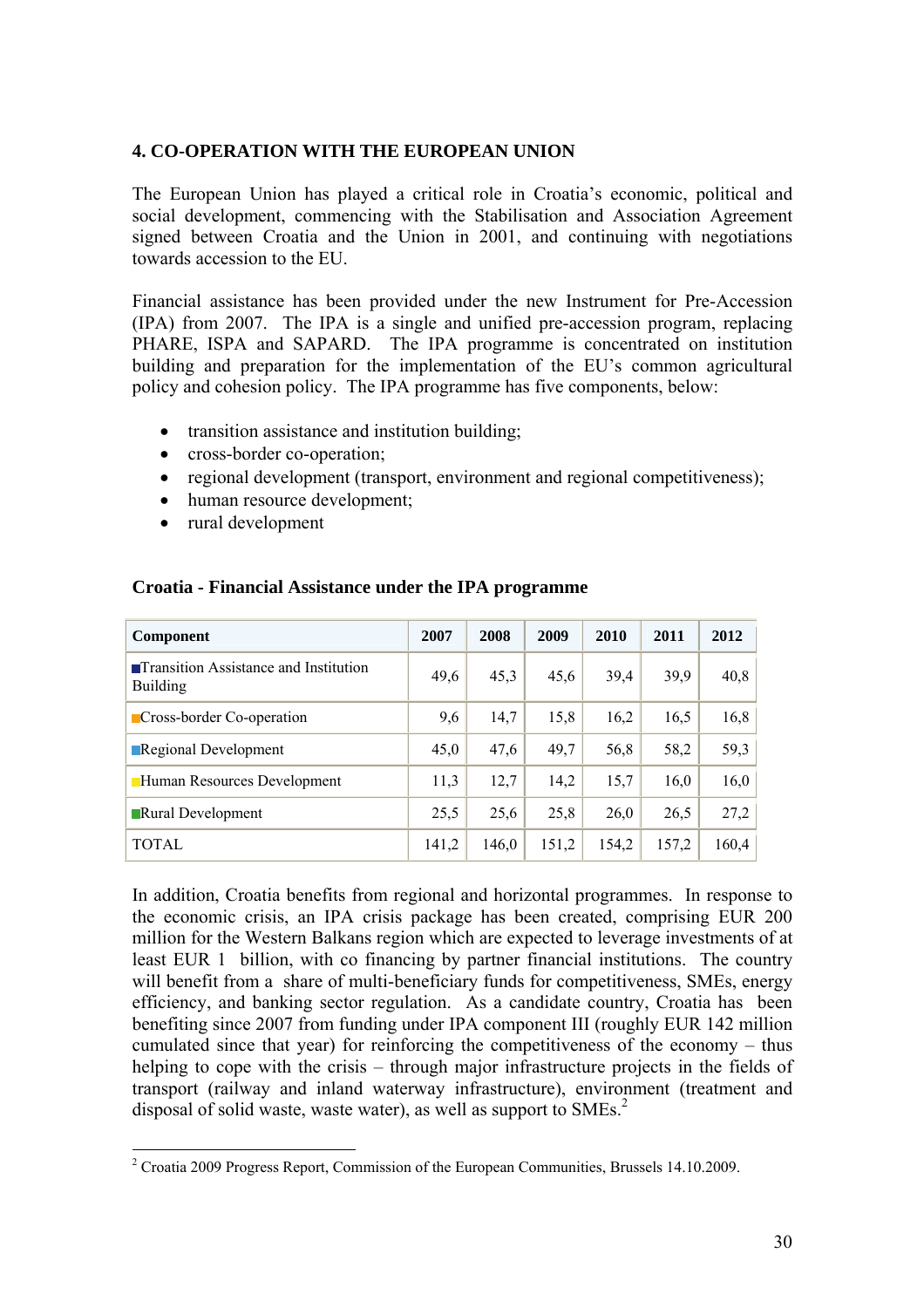The Bank cooperates closely with the EU in Croatia. Cooperation has focused on cofinancing of environmental infrastructure (Karlovac waste water treatment plant) and other planned investments in waste water treatment and in solid waste. In addition, the Bank has signed five EU-EBRD SME Finance Facility loans to banks and leasing companies with a value of EUR 50 million. Beyond this, the Bank and the EU regularly consult regarding support to economic reforms and policy dialogue. In this respect, the EU's role is very important, as a key proponent of reform in the country in areas such as railways restructuring, shipyard privatization, procurement policy, and judicial reform.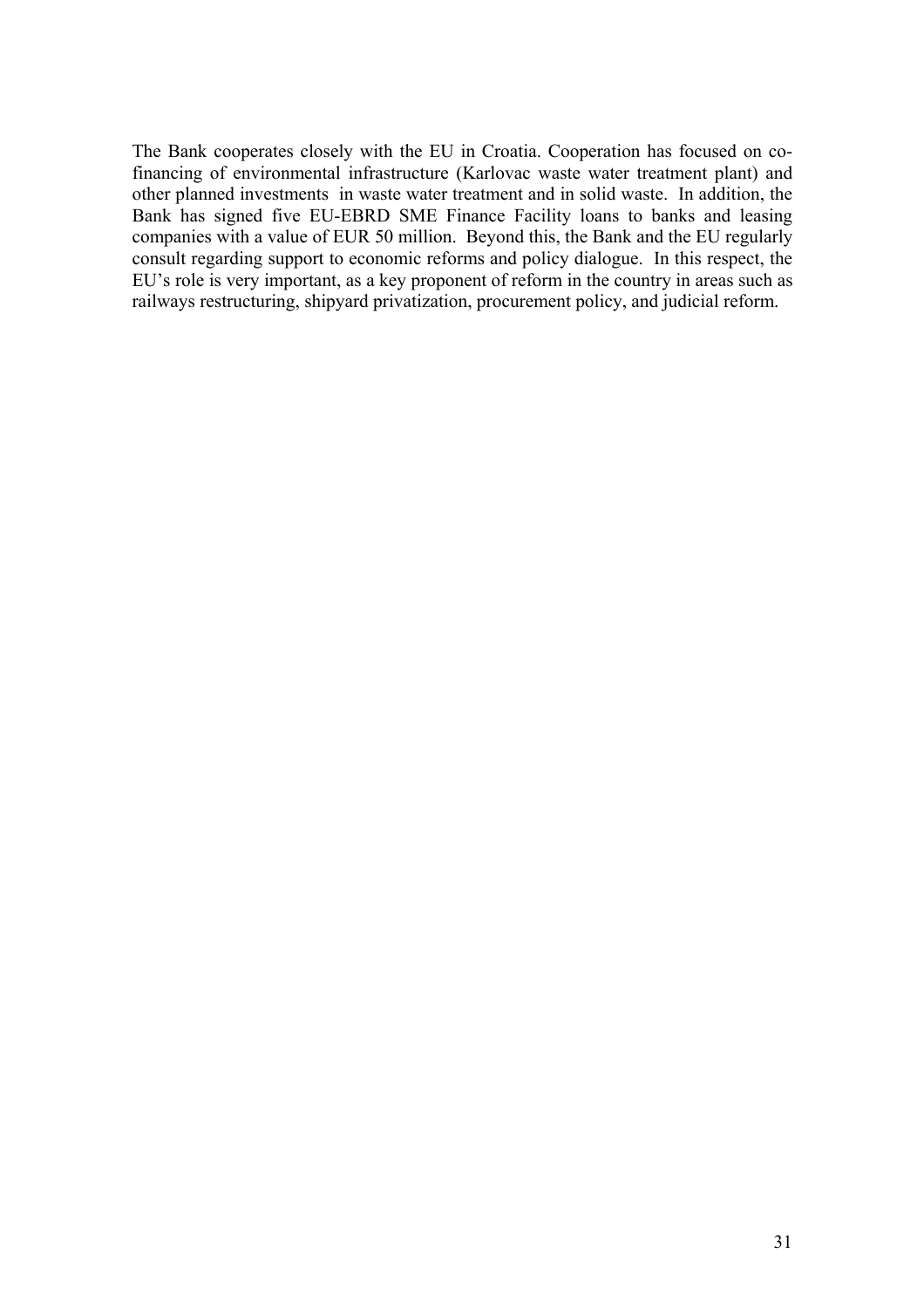# **5. CO-OPERATION WITH IFIS**

The Bank maintains regular contact and dialogue with other IFIs. In the recent Strategy period, the Bank has co-financed transactions with both EIB and the World Bank/IFC. In addition, the Bank is working closely with the Government of Croatia and the EU to prepare projects which will fit the priorities and meet the criteria for EU IPA grant cofinancing.

# **5.1. European Investment Bank (EIB)**

EIB started operations in Croatia in 2001 and, with the start of accession negotiations, and has become a significant lender for public sector infrastructure and to the financial sector. As of end of 2009, EIB's total exposure in Croatia amounted to EUR 1,982 million.

In 2009 the EIB financed projects in Croatia for a total of EUR 410 million (EUR 250 million HBOR, EUR 100 million ZABA - UniCredit Group and EUR 60 million Road Rehabilitation II B with Croatian Roads).

In 2007 and 2008 EIB's activities were mainly focused in infrastructure (EUR 100 million Port of Zadar loan), energy (Plinacro EUR 190 million loan) and several loans to local financial institutions in total amount of EUR 180 million. In 2009 the biggest EIB loan in Croatia was a EUR 250 million to HBOR (Croatian Bank for Reconstruction and Development).

The transport infrastructure sector will remain a top EIB priority (motorways, railways, air and sea transport), however, the bank envisages more loans in both the environmental sector (waste water treatment) and the health sector (Zagreb hospitals). EIB also intends to increase direct lending to the private sector and municipalities without state guarantees to foster their development.

The Bank and EIB have been cofinancing partners in the Transport sector for many years, and anticipate continuing to work together in this sector and others through the Western Balkans Investment Framework. At the same time, the Bank may be expected to cofinance projects with the EIB taking a larger portion in light of its larger balance sheet. Given the recent broadening of EIB's remit, the Bank expects to cofinance projects in other sectors including municipal finance and the corporate sector.

# **5.2. World Bank Group**

The Republic of Croatia has been a member of the World Bank Group since February 1993. The investments of the World Bank Group in Croatia have been made through the International Bank for Reconstruction and Development (IBRD) or the International Finance Corporation (IFC). In the new WB Strategy for Croatia for the period 2009 – 2012, new investments in the amount of USD 1 - 1.4 billion are predicted, most of which will be invested in infrastructure and environmental projects.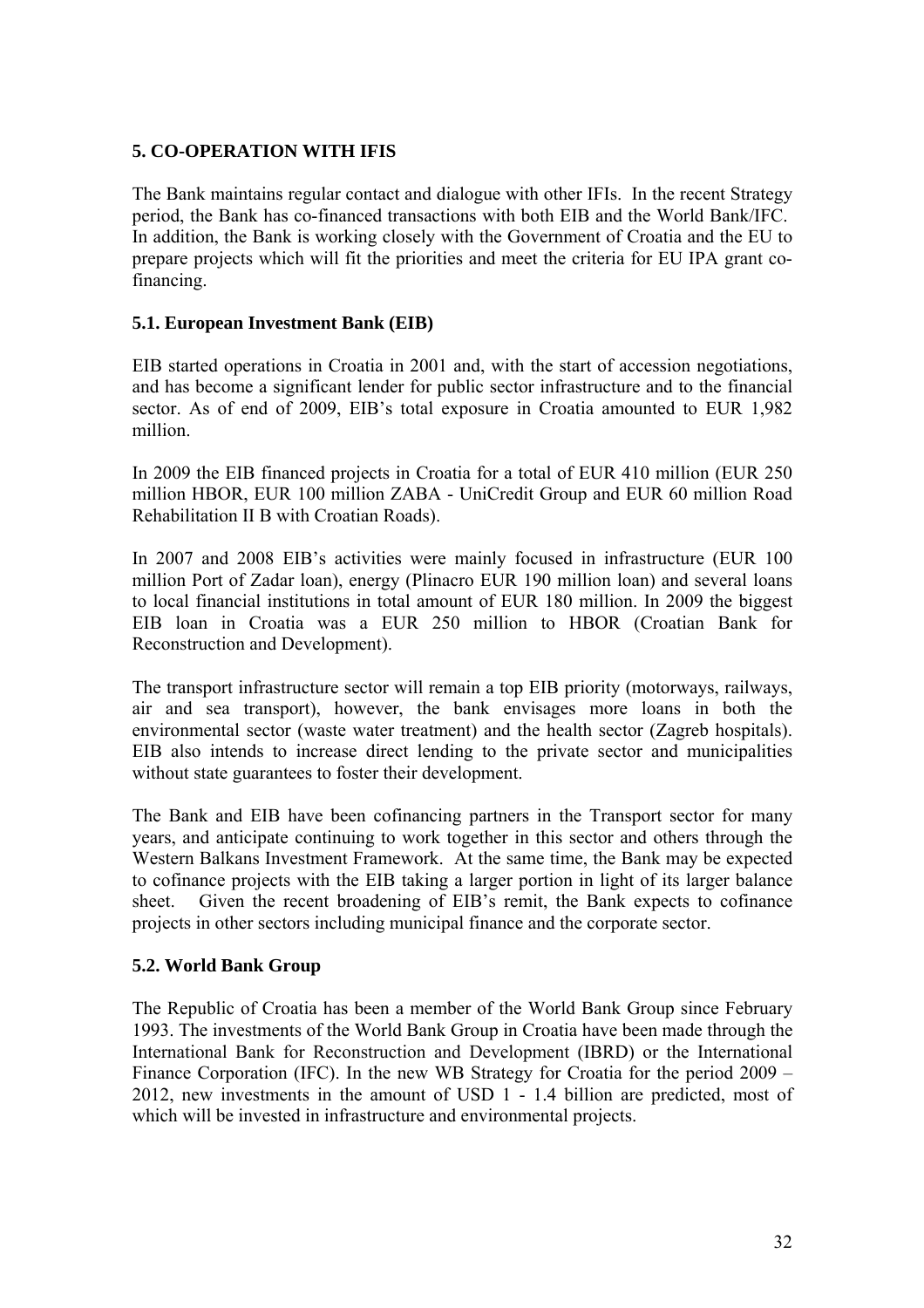### **5.2.1. International Bank for Reconstruction and Development (IBRD)**

Since 1990, the IBRD has supported 41 projects in Croatia with a total value of USD 2.52 billion and it has approved 52 grants with a total value of USD 70 million. As of October 2009, the total active lending portfolio consisted of 18 projects with total commitments of USD 1.1 billion. The IBRD's lending has been concentrated in the financing of transport infrastructure (32.1 per cent), water protection (22.5 per cent), private sector development (14.7 per cent), education (7.0 per cent), public sector governance (5.6 per cent), and other sectors (18.1 per cent). The grants have mostly been approved from the Global Environmental Facility (GEF), the Institutional Development Fund (IDF), and the Policy and Human Resources Development Fund (PHRD).

The partnership of the IBRD and Croatia has been organized around four central areas: sustaining Croatia's macroeconomic stability, strengthening the private sector, improving quality and efficiency in the social sectors, and increasing sustainability of long term development.

One of the landmark projects of IBRD in Croatia is the Rijeka Gateway project, whose second phase was signed in 2009. The entire project will transform the Port of Rijeka from a small local port to become one of the most important ports in the Mediterranean. Other IBRD projects in Croatia since the last country strategy include: the Inland Water project, aimed at improving water supply services, wastewater treatment, and flood protection measures in inland parts of the country, the Revenue Administration Modernisation project, aimed at improving efficiency, taxpayer services and tax compliance through capacity building and system improvement in the Croatian Tax Administration (CTA), the Development of Emergency Medical Services and Investment Planning Project, aimed at improving efficiency and outcomes of the emergency medical services' system and to strengthen the capacity of the Ministry of Health and Social Welfare to develop and implement strategic projects, the Coastal Cities Pollution Control project, aimed at improving the wastewater services in coastal municipalities, and the Export Finance Intermediation Loan.

Important IBRD pipeline projects in Croatia are the Irrigation Development project, and the Fiscal, Social and Financial Sector Development Policy Loan (DPL). Restructuring of Croatian Railways remains one of the IBRD's priorities in Croatia, but due to numerous obstacles, no improvements have been recorded in the last two years.

The IBRD and the Bank have been working in a very complementary way, with the IBRD taking a more proactive role in social sectors, railways, and in water projects which require support of the national government, while the Bank has focused on more commercial environmental projects and on the road sector. The area where the two institutions have come together was in the port sector, where we cofinanced the Port of Ploče project. Going forward the Bank will work closely with IBRD in considering a project in the railway sector. The Bank and IBRD keep in close contact with regular consultations to discuss economic developments and policy dialogue challenges.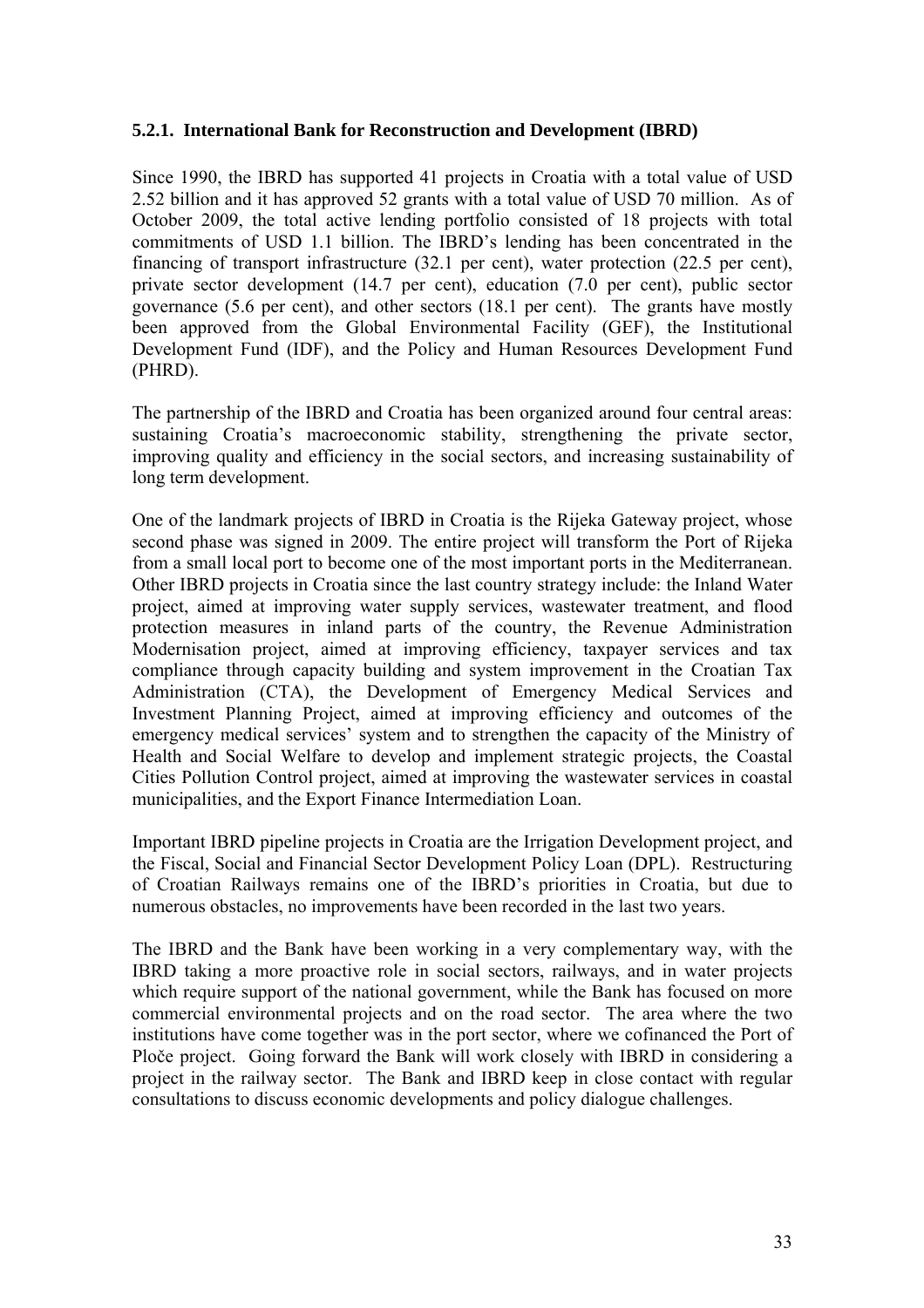### **5.2.2. International Financial Corporation (IFC)**

Since Croatia became a member in 1993, IFC has committed some USD 519 million of its own funds and has arranged USD 123 million in syndications. To date, IFC investments in Croatia typically have been loans in financial markets, general manufacturing and agribusiness projects.

Since the last country strategy, IFC has made two major investments in Croatia: a EUR 40 million loan to PIK Vrbovec (part of Agrokor Group), and a EUR 40 million to CMC Sisak, a steelworks privatised in 2007.

Besides loans, IFC's activities in Croatia include advisory work. Since 1996, the advisory program has included institutional framework surveys for the growth of the factoring industry and support to SMEs in the shipping and general manufacturing sectors.

The Bank and IFC have cofinanced the GS Hotels and Resorts project, and continue to cooperate in this project. In addition, IFC has provided debt financing to the Bank's investee company, Agrokor. The Bank and IFC regularly exchange information on our pipelines to avoid overlapping, unless a particularly challenging project requires investment from both institutions.

### **5.3. International Monetary Fund (IMF)**

The Republic of Croatia joined the IMF in December 1992. The current SDR quota amounts to 365.1 million SDRs (equivalent to USD 597 million). The last stand-by arrangement Croatia signed with the IMF was in 2004, lasting until 2006.

During the latest consultations held in May 2009, between the Croatian Government and Central Bank officials and the IMF, several key risks for the country's stability were detected: a high level of foreign debt, a high current account deficit, a high level of overall indebtedness, fast credit growth and a high level of exposure to foreign exchange risk. The IMF representatives were satisfied with the state of the public finances in Croatia, which compared well to some more troubled countries in the region, and have suggested the following measures, which will enable the continuation of the countries financial stability: maintaining exchange rate stability in the future periods, reducing the budget deficit, monitoring credit portfolios of the banks, carrying out structural reforms and continuing privatisation.

The Bank and the IMF exchange information on IMF consultation visits since the IMF closed its office in Zagreb in 2007.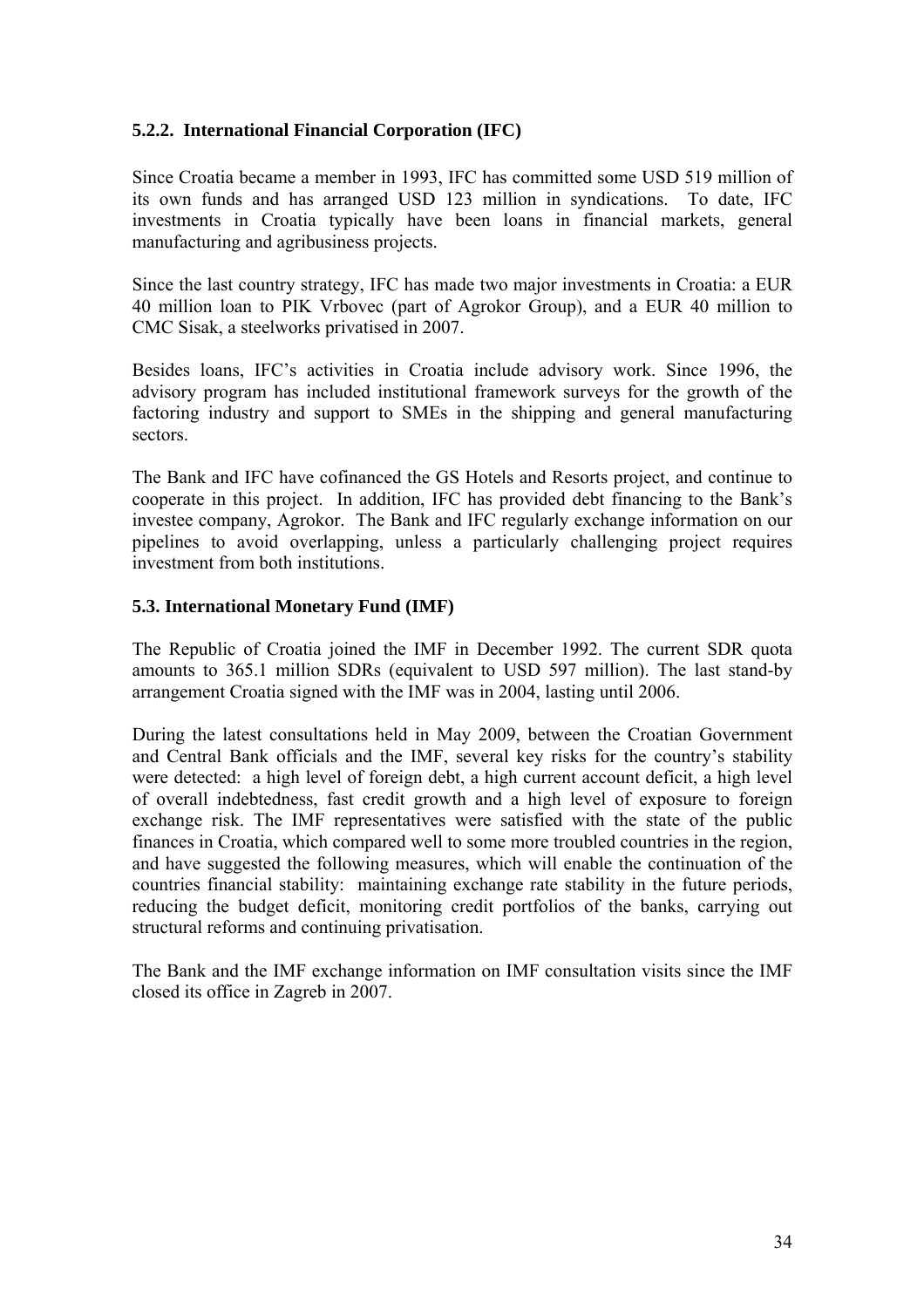# **III. ANNEXES**

### **ANNEX 1: POLITICAL ASSESSMENT**

Croatia is committed to and applying the principles of multiparty democracy, pluralism and market economics in accordance with the conditions specified in Article 1 of the Agreement establishing the Bank.

Croatia has continued to make progress on key political reforms, geared towards integration into the European Union. Its political system is mature and overall political stability has increased. Democratic institutions in Croatia are robust, with a functioning separation of powers and checks and balances in the political system. Elections are generally conducted in a manner deemed by the OSCE and the Council of Europe to be free and largely in line with international standards. There is high degree of alignment with EU rules in most areas, although further improvements will be needed, in particular in the judiciary, the public administration, and in the fight against corruption in order to enable proper implementation of the EU *acquis* and meet overall obligations of future membership.

### **Elections**

The legal framework, which benefited from several waves of electoral reforms, provides an adequate basis for the conduct of a democratic election process. The latest general elections, which were held in 2007, took place in a generally calm atmosphere and in a competitive and pluralistic environment. The elections represented further progress in fully meeting international standards and were judged by the OSCE Office for Democratic Institutions and Human Rights (ODIHR) to have been organised transparently and professionally. However, some aspects of the legal framework and its implementation can be further strengthened based on recommendations from ODIHR and other relevant international institutions, including voter registration, enhancing the regulatory framework for the media, and enforcement measures for the financing of political parties and election campaigns.

After November 2007 general election, the ruling centre-right Croatian Democratic Union (HDZ) received a second consecutive mandate to lead a coalition Government, which runs through 2011. It maintained the previous junior coalition partners, the Peasants Party (HSS) and the Social Liberal Party (HSLS). The Government also includes an ethnic Serbian party, SDSS, and continues to rely on the support from MPs representing other ethnic minorities and pensioners. The Government was reshuffled in July 2009 following the resignation of Prime Minister Ivo Sanader, who was replaced by Jadranka Kosor of the same ruling HDZ. The Government maintained and strengthened its overall pro-reform course, focusing on anti-crisis measures, integration into the EU, and other well-established priorities.

The latest presidential elections took place on 27 December 2009 and 10 January 2010. The elections generally complied with international standards for democratic elections. According to the OSCE/ODIHR Limited Election Observation Mission, confidence in the election administration and in the integrity of the process remained high during both rounds of the presidential election. The election was won by Ivo Josipović, the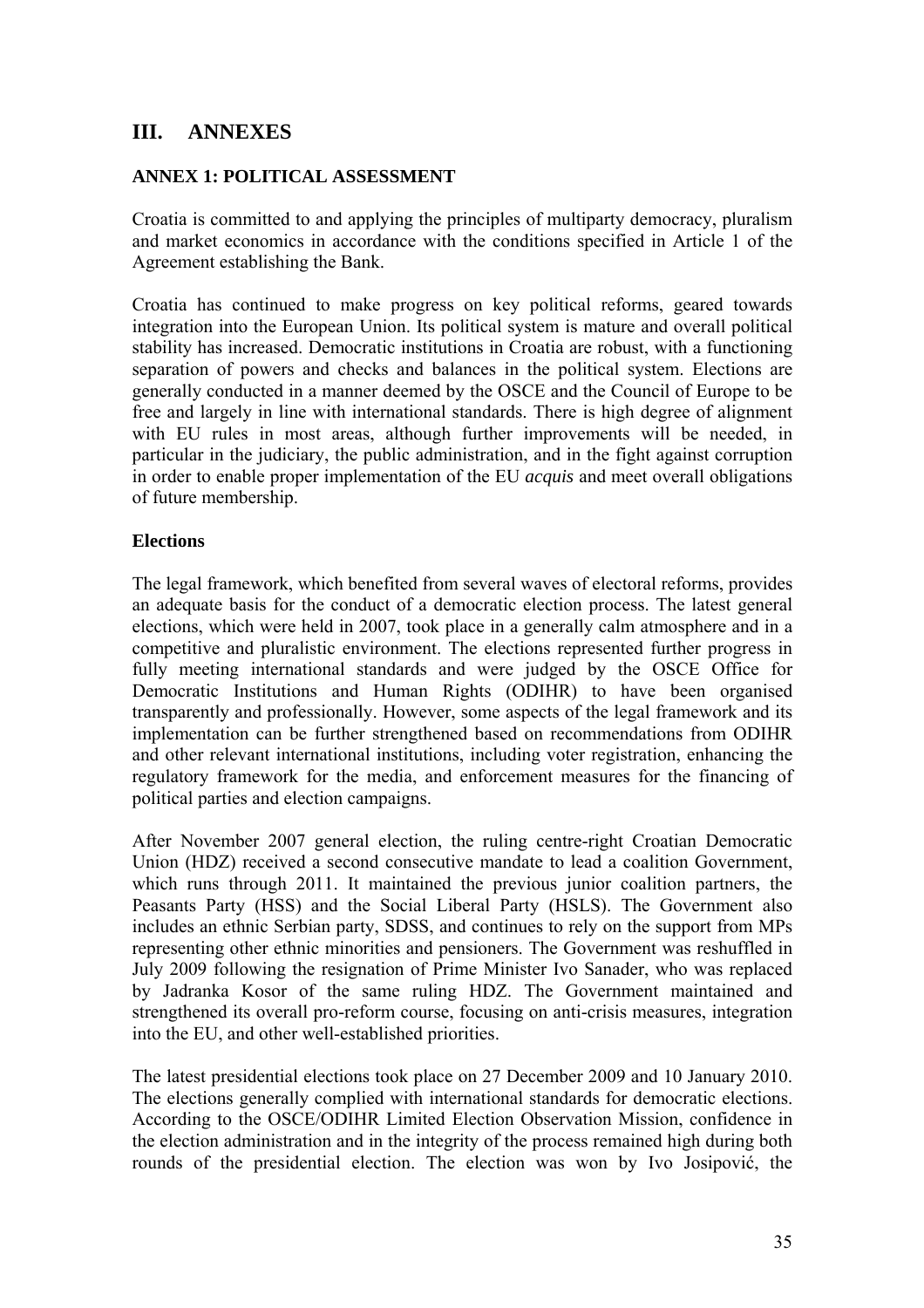candidate of the main opposition political party, centre-left Social Democratic Party (SDP), who received 60.26 per cent of votes. He was inaugurated on 18 February 2010. In the aftermath of the elections both the President-elect and the Prime Minister, who belong to different political parties, asserted that they would work to establish good cooperation between the two branches of executive power in the interest of all citizens of Croatia.

# **Rule of Law**

Comprehensive reform of the judiciary is making progress, and a large volume of necessary legislation has been adopted. However, significant challenges remain, particularly relating to judicial independence and efficiency.

Croatia's score of 4.1 in the 2009 Transparency International Corruption Perceptions Index (CPI) puts it at 66th place out of 180 countries, ahead not only of Western Balkan neighbours, but also of some EU members. The legal framework to combat corruption has been strengthened, a national police office for the fight against corruption and organised crime became operational, and special anti-corruption departments were established in four key courts. However, corruption remains a serious problem.. The Third Round Evaluation Report on Croatia, released by the Group of States against Corruption (GRECO) in December 2009, which focussed on two distinctive themes, incrimination and transparency of party funding, made 11 recommendations, which will be assessed by GRECO towards the middle of 2011 through its specific compliance procedure Recent indictments against some former members of the government, resignations of some serving members, and a number of investigations and arrests in the management of some public companies highlighted problems in the sphere of high level corruption. At the same time, these initial results of the anti-corruption efforts reflect intensification of the fight against corruption following the appointment of the new Prime Minister and may be seen as a practical demonstration of the authorities' commitment in this respect.

# **Human rights**

Croatia is a signatory to all major international human rights covenants, including the European Convention on Human Rights and Fundamental Freedoms. The progress made by Croatia towards honouring its commitments and obligations as a member of the Council of Europe since its accession in 1996 led to the decision of the Council of Europe, in 2000, to close the usual monitoring procedure for Croatia. The Croatian Constitution guarantees the basic freedoms and rights of citizens recognized in international law, while international treaties are directly enforceable by domestic courts and their status is superior to the domestic law. The constitutional guarantees of freedom of thought, conscience and religion are generally respected.

Freedom of expression, including freedom and pluralism of the media, is provided for in Croatian laws and is generally respected. However, there have been cases of threats against journalists working on cases of corruption and organise crime, and journalists continue to report undue political pressure. The dominant media outlet is Croatian Radio and Television (HRT). A few years ago, there was only one privately owned nation-wide broadcaster, today there are two: RTL and TV Nova.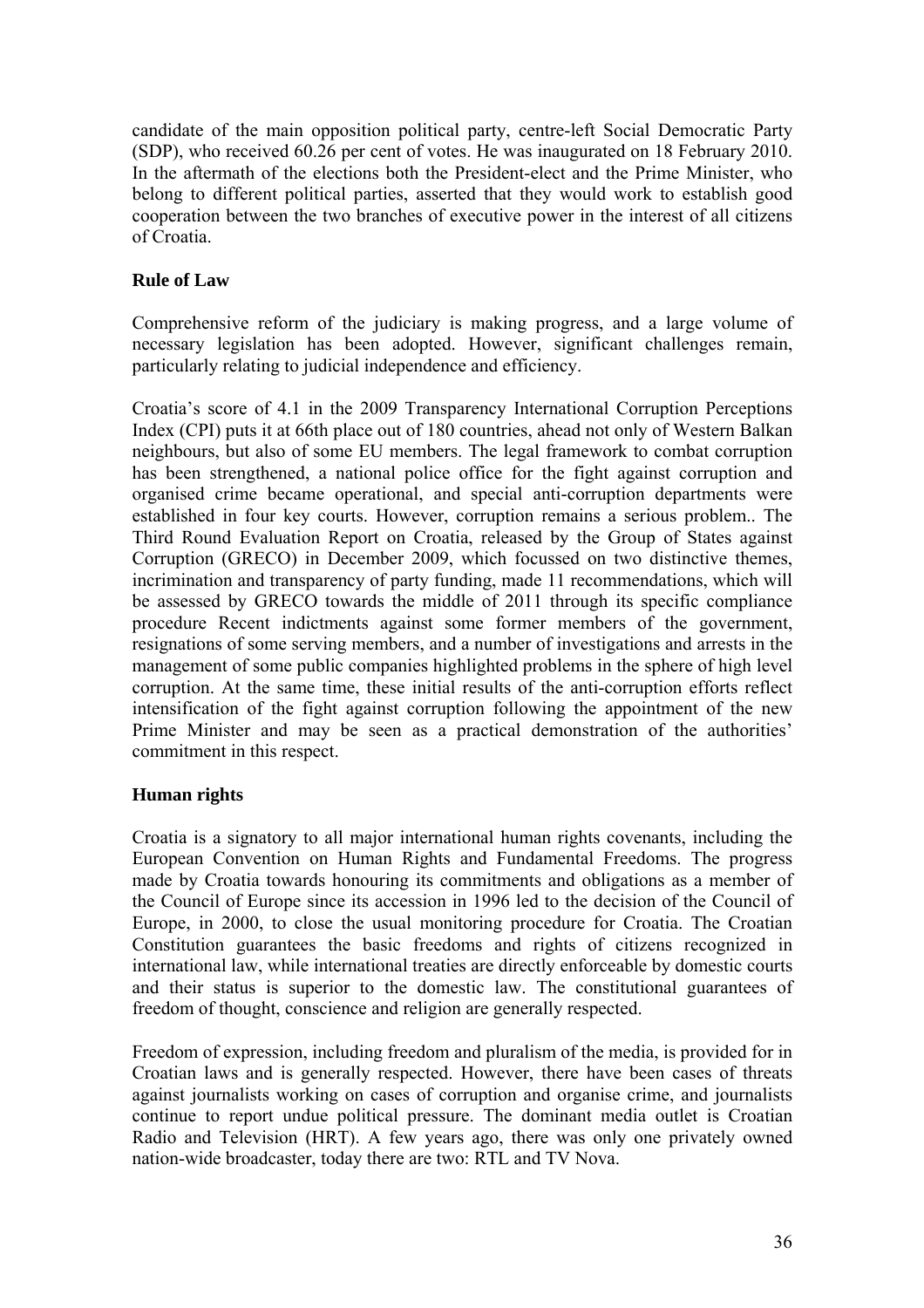According to the latest official census, conducted in 2001, ethnic Croats are about 89.63 per cent of the population. Minorities are about ten per cent, of which the largest group is ethnic Serbs (4.54 per cent of the total population of Croatia). The Croatian Constitutional Law on the Rights of National Minorities (CLNM) formally recognises 22 ethnic minorities in Croatia. The CLNM provides a comprehensive framework for the protection of minorities, and the authorities continue to issue high level public expressions of commitment to the rights of minorities.

Ethnic minorities actively participate in political life, including through their own political parties. They benefit from eight set-aside seats in the national Parliament and have the right to choose a general constituency or special minorities' ballot during the elections (during the latest general elections more than 70 per cent of ethnic minority voters chose the general ballot over the ethnic minority ballot).

Among the remaining challenges in the sphere of minorities' protection are full implementation of the above-mentioned very ambitious and comprehensive Constitutional Law (CLNM), overcoming under-representation of minorities in certain areas, particularly the judiciary and the police, cases of minorities' discrimination in the work place and labour market, and the need to take appropriate measures to encourage a greater spirit of tolerance towards minorities and to protect those who may still be subject to discrimination.

There has been some progress on the refugee return issue. According to UNHCR data, during this decade 109,091 refugees have returned to Croatia from Serbia and Bosnia and Herzegovina (more than 62,000 still remain in Serbia, 2,000 in Montenegro, and about 7,000 in BiH). Among the remaining issues is the provision of housing care for former occupancy and tenancy rights holders, where, despite the progress, the full implementation of the benchmarks remains to be seen.

The Roma minority, whose number according to official data stands at about 9,000 (Roma continue to raise concern about the number of their allegedly undocumented compatriots), continues to face particular challenges in many areas. However, this problem has continued to receive attention of the authorities, and some improvements have been made, particularly in preschool education. A Roma MP was elected for the first time to the Croatian Parliament in 2007.

According to the UNDP 2009 Human Developement Report, Croatia ranks 45 out of 181 countries regarding its gender development. Women are active at the grassroots level and have a few high-profile representatives at the national level, including, since 2009, the first-ever female Prime Minister. The percentage of women elected to the national Parliament in the last two general elections (2003 and 2007) stands just above 20 per cent of the total number of MPs. At the same time the situation of women on the labour market in general remains more difficult, including lower level of employment and higher level of long-term unemployment than in the case of men. The handling of domestic violence cases has improved although the overall gender prejudices remain uneven in some rural areas.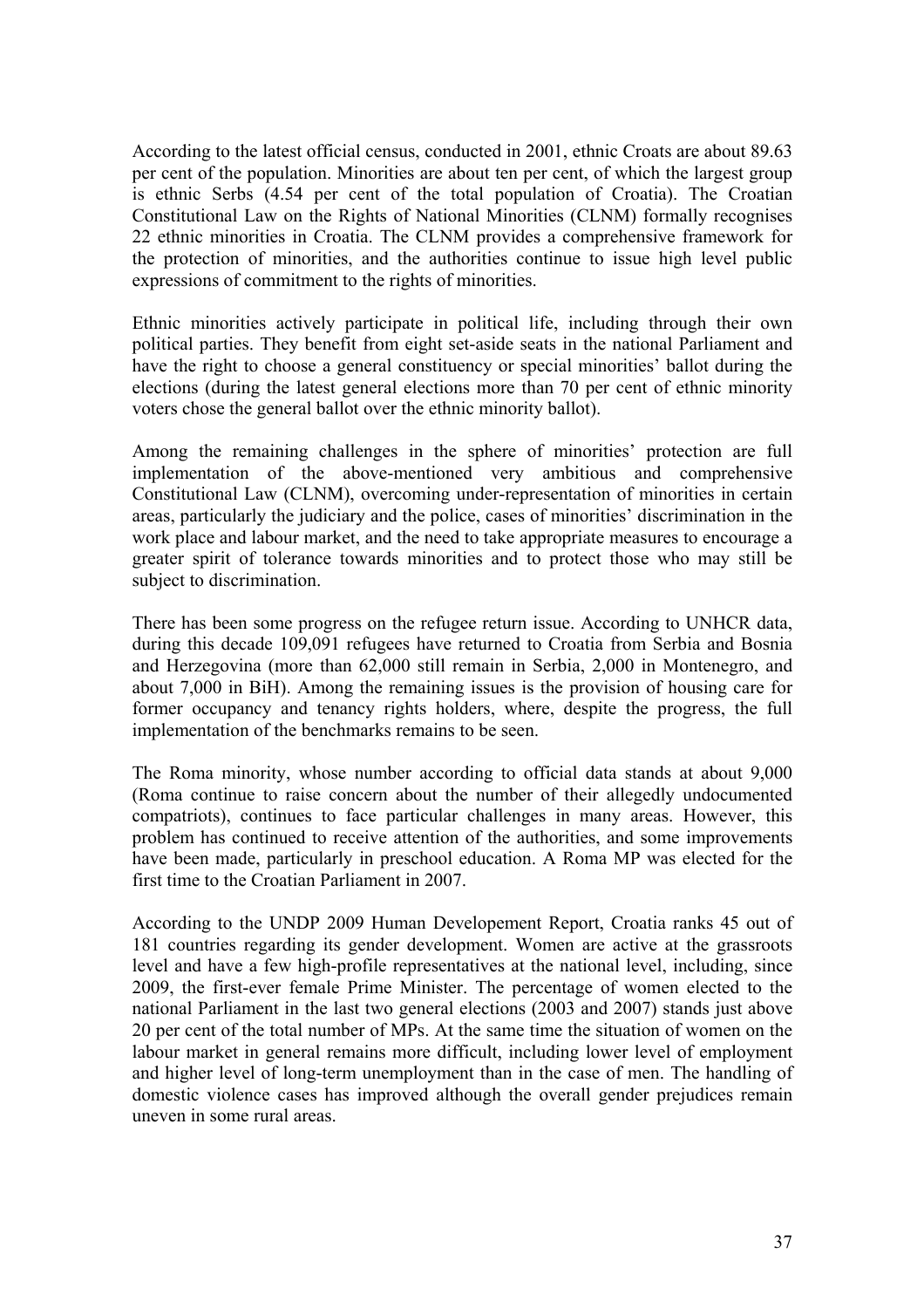There is a favourable legal framework for civil society organisations, which are particularly active in the areas of protection of minorities and socially vulnerable persons, women's and children's rights, and environment.

Croatia remains a source, transit, and increasingly in the last few years destination for persons trafficked for the purpose of sexual exploitation. Croatia is a party to all relevant international agreements on combating trafficking. The authorities are making efforts to prevent and combat trafficking, as well as to protect the victims. They continue to increase punishment of convicted trafficking offenders and have made progress in prosecuting them. The government has shown leadership and initiative, invested significant effort in relevant awareness raising and training projects, and sustains generous funding for NGOs engaged in the protection of the victims. In 2009, Croatia adopted a new national Plan for Compating Trafficking for the period 2009- 2011. Further efforts are needed to investigate possible trafficking within high tourism sectors along the Croatian coastline, and to ensure the responsible repatriation of foreign victims.

# **EU approximation and Euro-Atlantic integration**

Euro-Atlantic integration is the key priority of the Croatian authorities. EU approximation remains the main external anchor for reform and there is full consensus among all mainstream political parties regarding the importance of EU membership. EU accession talks have been ongoing since 2005. The latest EU Enlargement Strategy, released by the European Commission in October 2009, envisages the conclusion of the accession negotiations, if all outstanding conditions are met, in 2010. Croatia has made significant progress, and the accession talks have now reached a decisive phase, which makes full EU membership within the time-frame of this Strategy a realistic prospect. At EU level, a working group for the drafting of the Accession Treaty of Croatia has been set up, and a financial package for the accession has been prepared. Croatia became a fully-fledged member of NATO in 2009. Zagreb plays a constructive role in regional cooperation, and is supportive of further cross-border and regional projects.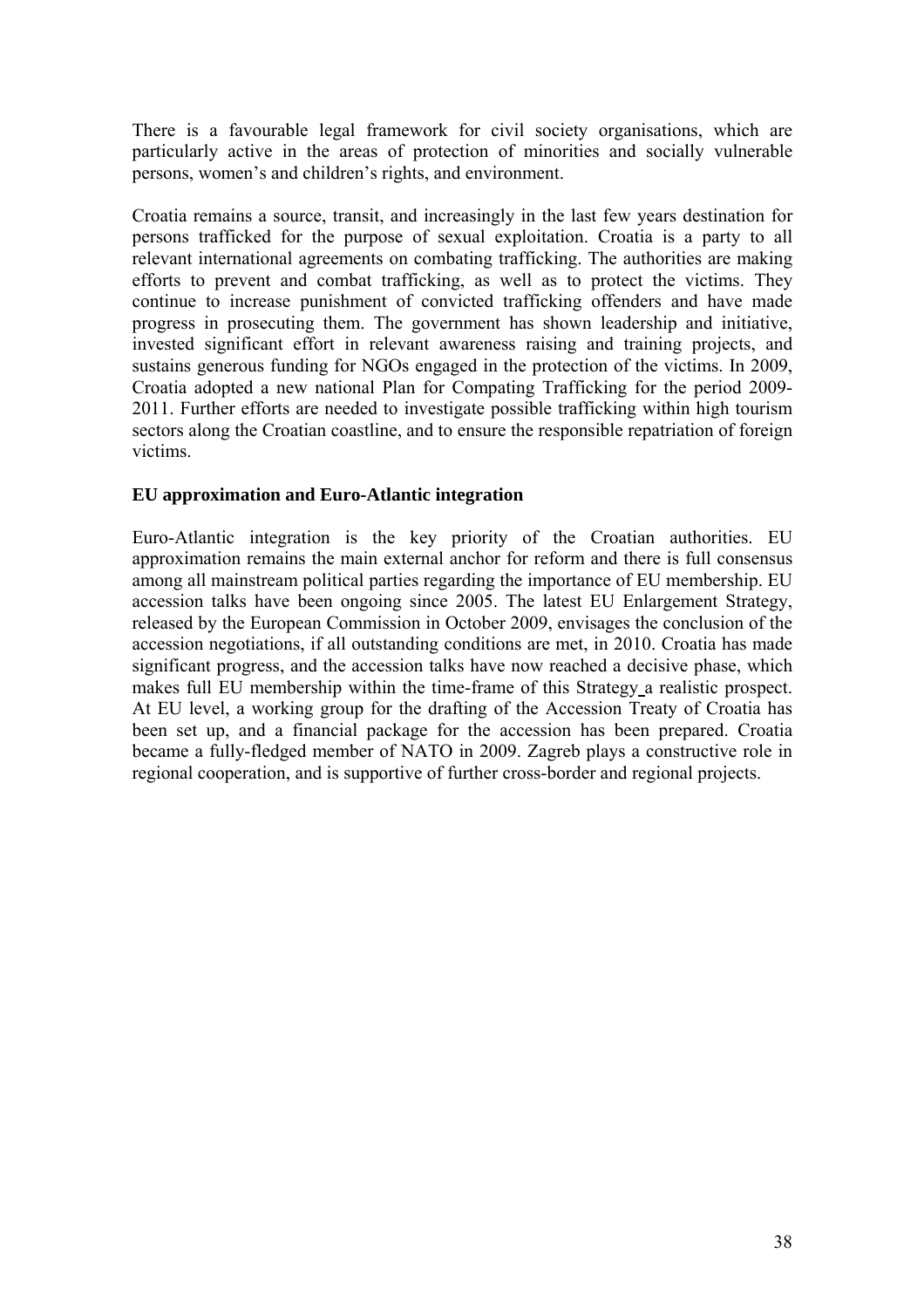### **ANNEX 2: COMMERCIAL LAWS OF CROATIA**

The EBRD has developed and regularly updates a series of assessments of legal transition in its countries of operations, with a focus on selected areas relevant to investment activities: capital markets, company law and corporate governance, concessions, secured transactions and telecommunications. In 2010, assessments will be conducted for the first time in the judicial capacity and procurement focus areas. The existing tools assess both the quality of the laws "on the books" (also referred to as "extensiveness") and the actual implementation of such laws (also referred to as "effectiveness"). All available results of these assessments can be found at www.ebrd.com/law. This annex presents a summary of the results for Croatia, accompanied by critical comments from the Bank's legal experts who have conducted the assessments and other research in the relevant areas.

### **Company Law and Corporate Governance**

The Law on Companies (1993) is the primary legislation on corporate governance in Croatia. A voluntary Corporate Governance Code<sup>3</sup> was adopted by the Croatian Financial Services Supervisory Agency and the Zagreb Stock Exchange in April 2007. The Code focuses on disclosure, shareholder general meetings, management and supervisory boards, and covers many issues in line with the OECD Principles. It also includes a questionnaire to help companies to report under the so-called the "comply or explain" mechanism.



The extremity of each axis represents an ideal score, i.e., corresponding to OECD Principles of Corporate Governance. The fuller the 'web', the more closely the corporate governance laws of the country approximate these principles

*Note:*

# **Quality of corporate governance legislation – Croatia (2007)**

*Source:* EBRD Corporate Governance Sector Assessment, 2007 assessment

 $\overline{a}$ 

<sup>&</sup>lt;sup>3</sup> The Croatian Corporate Governance Code is available at

http://www.ebrd.com/country/sector/law/corpgov/codes/index.htm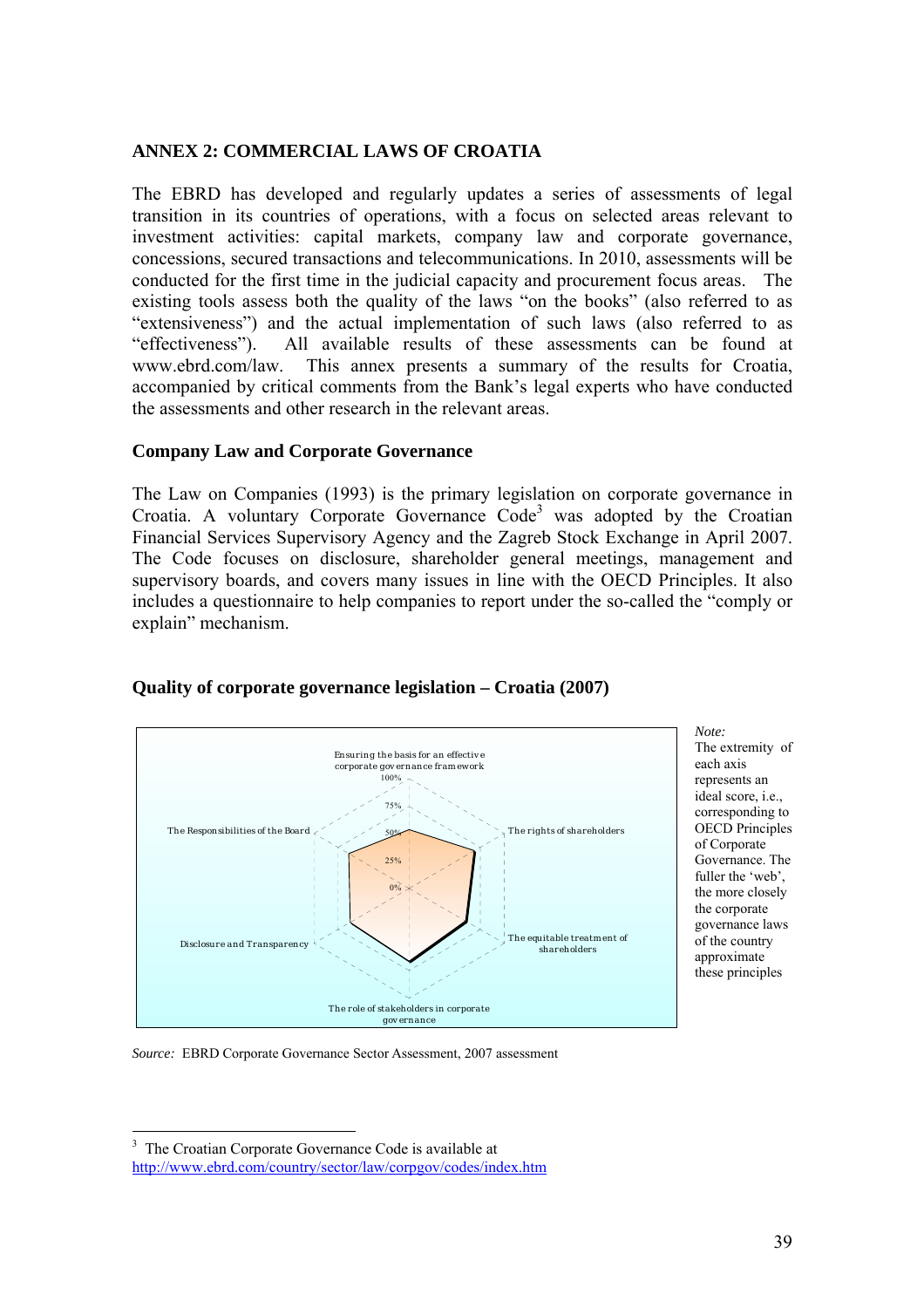The EBRD's 2007 Corporate Governance Sector Assessment, which gauged corporate governance legislation, rated Croatia as having achieved "medium compliance" with the OECD Principles of Corporate Governance. As shown in the chart above, flaws were found in many sections under consideration.

Croatia has undertaken a number of legal and regulatory changes in recent years which have led to improvements in the corporate governance framework. However, many shortcomings remain. This picture is confirmed by the World Bank's 2008 Report on the Observance of Systems and Codes. Key reform priorities include improving legislation on conflicts of interest, enhancing disclosure practices in respect of related party transactions and beneficial ownership, and strengthening the capacity of the Croatian Financial Services Supervisory Agency.

# **Concessions and Public-Private Partnerships**

The past year and a half has seen comprehensive reforms to the concessions and publicprivate partnerships (PPPs) regime in Croatia. Major developments have occurred in policy, as well as in legislative, regulatory and institutional frameworks.. These represent an important new step in promoting concessions and PPPs in Croatia.

Recent developments have been grounded in the Strategic Development Framework 2006 – 2013, and the guidelines for implementation of contractual forms of public private partnerships. In June 2008, the government approved the Strategic Framework for the Development of Public-Private Partnerships, setting the outline of future PPP and concession frameworks. This was followed by the approval in late 2008 of the Public Private Partnership Act (PPP Act) and the Concessions Act. The Policy Framework for Public Private Partnership was adopted by the Government on 8 January 2009. Regulations on the following matters were also approved: criteria for assessment and approval of PPP projects; the contents of PPP contracts; supervision of implementation of PPP projects; and training in procedures for the preparation and implementation of PPP projects.

The PPP Act defines PPP broadly, by reference to a set of characteristics. Among these are: a private partner assuming from a public partner an obligation to construct/reconstruct public infrastructure, together with financing, management and maintenance; the provision of public services to final users; the granting of a concession or compensation; and a sharing of risk. Implementation arrangements broadly reflect EU legislation and principles.

The EU influence can also be seen in the PPP Act's recognition of 'joint-venture-type institutionalised' PPPs (iPPPs), a feature not present in the frameworks of most EBRD countries of operations (the EU itself is yet to legislate on iPPPs). Notably, the PPP Act establishes and extensively regulates the PPP Agency as a public body. The Agency has both regulatory and operational functions, and also serves as a know-how centre.

The Concession Act governs the procedure for awarding concessions, implementation arrangements, monitoring rules, and contractual requirements. The definitions of public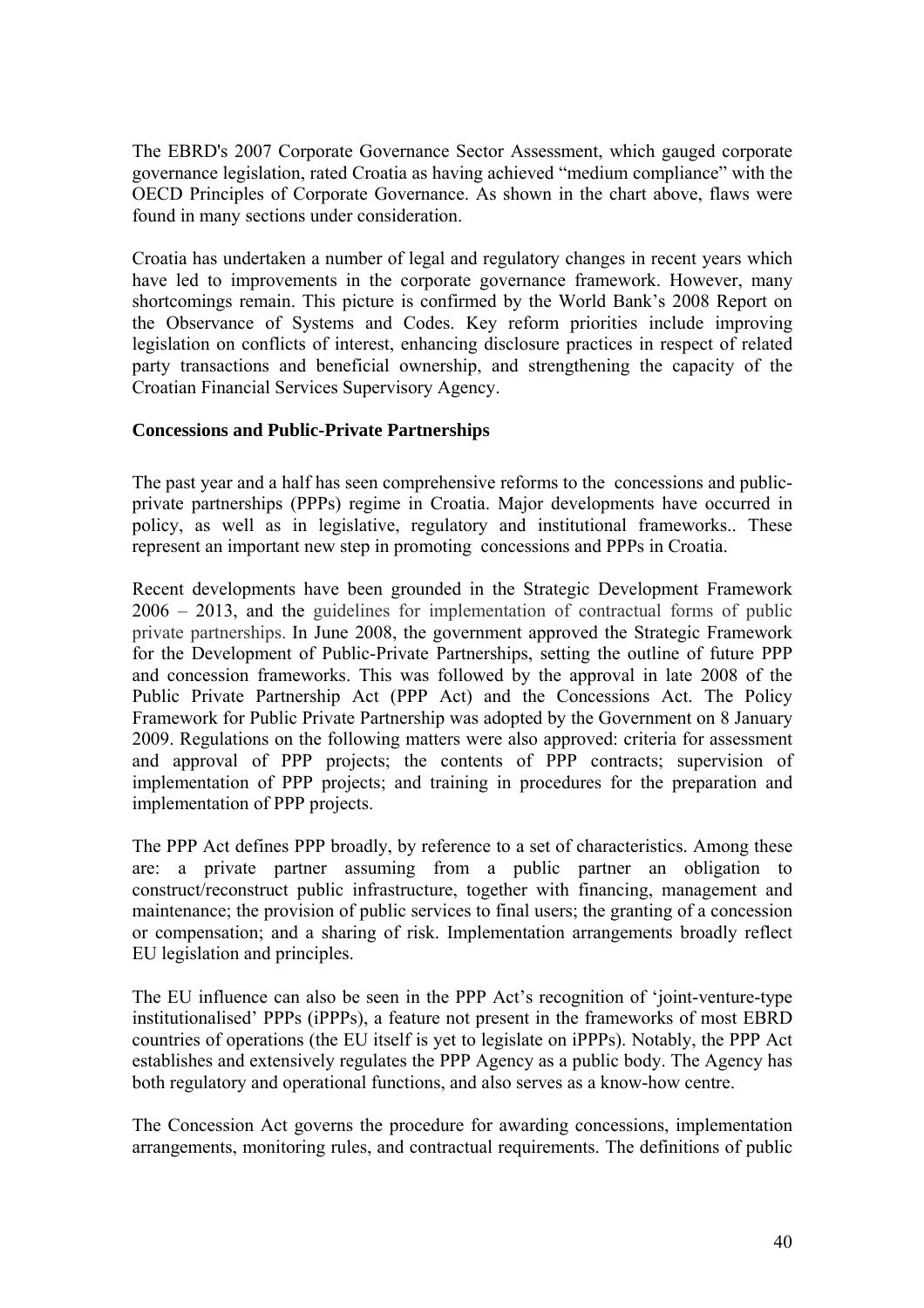works concessions and public services concessions are identical to those in the relevant EU Directives. According to the Concessions Act, where a concession forms a part of a PPP project, the PPP Act rules shall prevail. The Concessions Act allows the parties to agree on arbitration in settling their disputes, although the law applicable to dispute settlement is stated to be the law of the Republic of Croatia (Article 39). The Ministry of Finance is responsible for developing the policy and methodology in the field of concessions as well as for the maintenance of the Concessions Register. The Road Map for the harmonisation of special (sectorial) regulations governing concessions with the Concessions Act was adopted on 14 November 2008. During December 2009 the process of harmonization of sectorial concessions legislation with the Concessions Act continued.

The above frameworks are modern and comprehensive, and appear to have benefited from the reform experience of other countries in recent years. It remains to be seen how workable the new regime is in practice, and in particular whether the cross-referencing in the above mentioned acts works clearly and effectively.

### **Judicial Sector**

The court system in Croatia is comprised of municipal and district courts, the Administrative Court, the Supreme Court, and the Constitutional Court. Specialised commercial courts deal with commercial and contractual disputes. The State Judicial Council is responsible for the selection, appointment and promotion of judges, and for the administration of disciplinary proceedings.. It is a body independent of both the judiciary and the Ministry of Justice. The Council's capacity in these areas has recently been enhanced, however its procedures are not entirely transparent.

Reform of the judicial system appears to be a Government priority, particularly in light of EU accession requirements relating to the guarantee of the rule of law. An action plan on judicial reform adopted in June 2008 has seen improvements in the functioning of the judiciary. The chronic backlog of pending cases has been reduced by around 10.28 per cent to 795,722 cases in 2009. This has been facilitated by the Supreme Court's monitoring of case loads, new policies on case transfer between jurisdictions, overtime pay for judges and use of notaries for certain enforcement cases. Further, digitised land registries and an increased judicial budget have assisted in improving clearance rates. Nonetheless, the backlog remains large and judicial procedures generally are protracted. Enforcement of court decisions also constitutes a major obstacle to the efficient functioning of the courts. Further improvements in court rationalisation, as well as the accountability and the professional capacity of the judiciary, are considered necessary.

A number of concrete steps have been taken in the fight against corruption. A revised anti-corruption strategy was adopted in June 2008, together with a detailed action plan. A new inter-ministerial coordination system for monitoring anticorruption efforts is also in place. The Office for the Fight against Corruption and Organised Crime is increasingly active and has issued indictments in some important cases. However, corruption is considered to remain widespread in the country.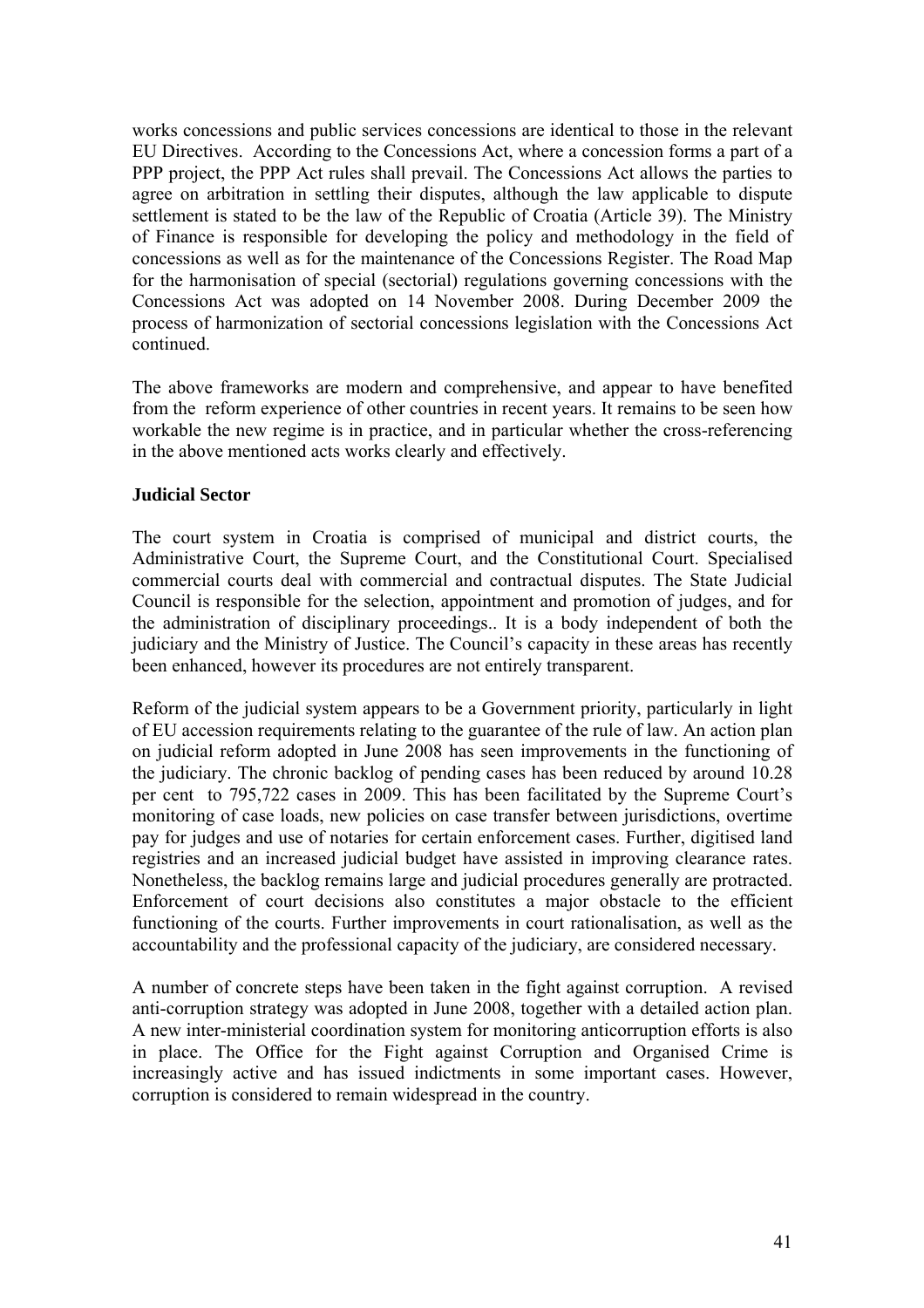### **Public Procurement**

Public procurement in Croatia is regulated by the Public Procurement Law of 3 October 2007 (PPA). Also, the Act on Amendments to the public Procurement Law of  $17<sup>th</sup>$ October 2008 (Official Gazette No. 125/08) enabled further harmonisation of the public procurement legal framework with the *Acquis Communautaire*. Legal protection instrument in the Republic of Croatia has also been further reinforced by adopting the Law on State Commission for Supervision over Public Procurement Procedure, on 5 February 2010. Croatia's public procurement framework was developed to be compliant with EC directives.

The PPA is supplemented by subordinate legislation, most importantly on public procurement notices and records, and on the methodology for drawing up and handling tender documents. The PPA applies to all public contracts for goods, works and services above the value of 70,000 HRK (approx. 9500 EUR), and to contracts of lower value if the client so decides. The specific procedure to be followed depends on the decision of contracting authority, fulfilment of specific conditions and estimated value of the contract in question. For services, the application of specific procedural rules depends on whether the contract is for EU priority services or non-priority services. The PPA does not provide separate thresholds for public procurement carried out by sectoral contracting authorities.

Eligibility criteria relating to the technical, financial and economic standing of the tender, as well as the award criteria for lowest bid or best value for money, are in line with international practice. Contracting authorities (state budget public procurement) may apply open or restricted procedures at any time, and negotiated procedures in certain circumstances For public procurement carried out by sectoral contracting authorities, negotiated procedures (with publication) are available at any time.

The PPA uses electronic procedures (certified electronic signatures are mandatory) and permits electronic communication between contracting authorities.

In general, the newly established public procurement arrangements are characterised by accountable and transparent mechanisms. However, public purchasing has a tendency to be too formalistic and the contracting authorities are not yet fully competent in obtaining value for money in the public procurement process.

# **Secured Transactions**

Taking security in Croatia is a process governed by a complex inter-relation of different acts. The 1996 Law on Ownership and Other Propriety Rights provides for security rights over immovable and movable assets. Generally speaking, the legal framework goes a long way in providing the tools market players need to tailor transactions as they deem fit and enforce them. However, improvements could be made in streamlining the procedures (that suffer from being overly complex and lengthy) and offer more flexibility to the parties.

Security rights over movable assets can be created in several ways. First, they can be agreed and registered by recording their title in a specific registry. This applies to ship, aircraft, or securities. For other movable assets, the parties can enter into a voluntary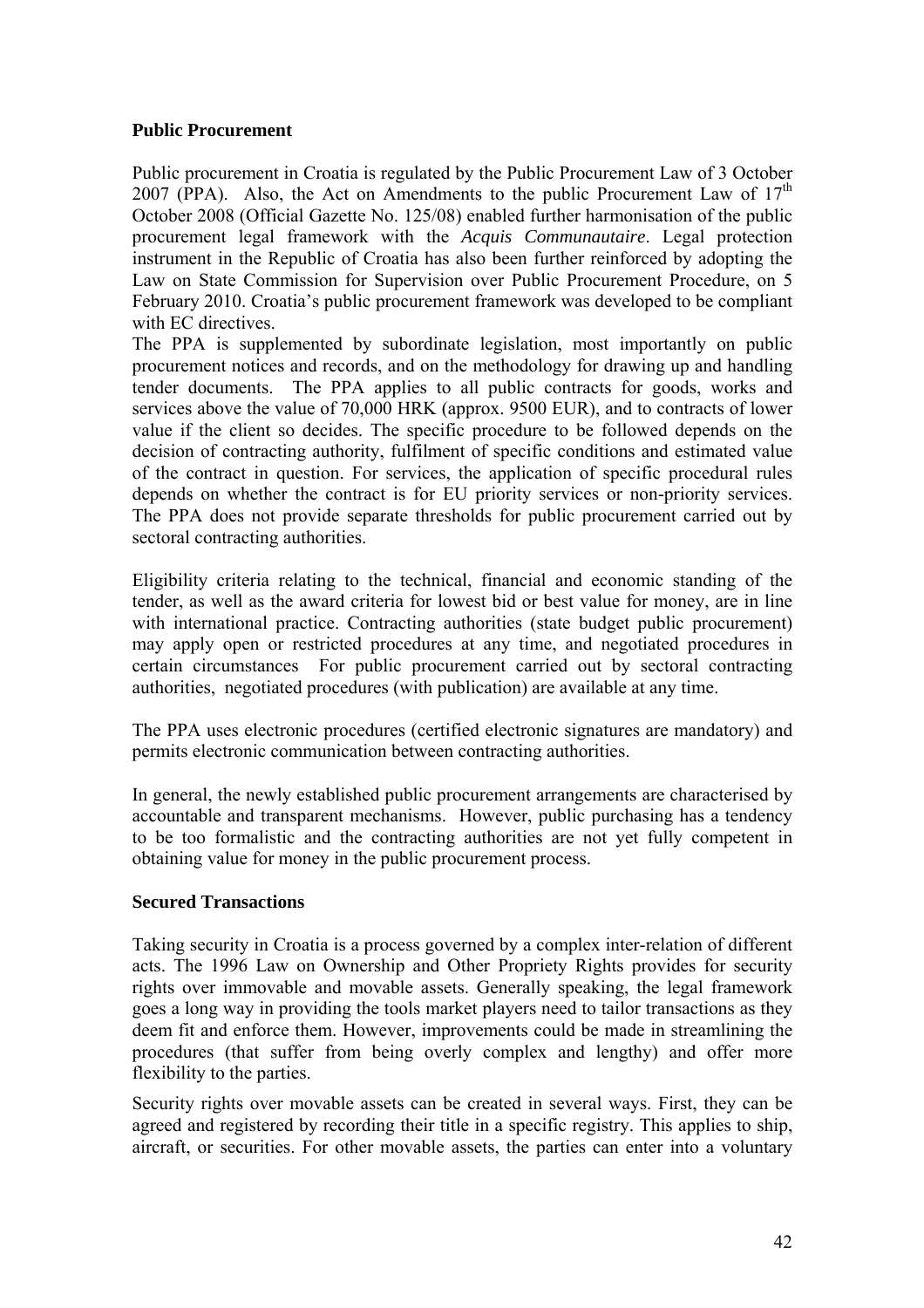agreement before a court, under which a charge (security right) is created over the assets to secure the claim. This security is governed by the 1996 Law on Execution (arts 261- 272) but it results in the actual seizure of these assets for security purposes. The existence of these charges is not easily accessible by third parties inquiring about the existence of previous charges against the debtor.

The instrument that is by far most used in practice to secure debt is the fiduciary transfer of ownership. The 1996 Law on Execution provides for transfer of ownership (title) of assets and rights for security purposes (arts 273 ff). Such a transfer can be made either before a court or a public notary (the latter is the most popular option). The fiduciary transfer of property is also published in the Official Gazette, which records that the transfer was made for security purposes.

Charges can only be created over individually determined assets. This makes security over generally described assets and charges over pool of assets impossible; further, notice to the chargor's debtor is required for the perfection of the charge over receivables. By contrast fiduciary transfers are flexible, as far as the collateral description is concerned. Enforcement of charges must generally be led by the court, and realisation takes place at public auction, except in some very limited circumstances. Fiduciary transfer of ownership, on the other hand, allows the asset to be sold directly by a public notary, providing that parties have included an enforcement provision.

A new Act, the Law on the Register of Pledges (court-ordered and notarised) was adopted on 11 October 2005, applying to both movable property and rights; it became effective in mid-April 2006. The Registrar is the Financial Agency (referred as FINA), a new institution born out of the former Yugoslav payment system (so-called ZAP or ZOP). FINA has many functions, including registering the balance sheets and accounts of enterprises, distributing and processing cash on behalf of the Croatian National Bank, and maintenance of inter-bank settlement systems. The register is comprised of both electronic and paper documents. Once registered, the pledge or fiduciary transfer becomes immediately visible and accessible at all register sites. The registered information is deemed accurate and FINA is liable for damages due to inaccuracy or loss of data in relation to data contained in the documents that form the basis for the entry. A charge or transfer of title can be agreed over all of the debtor's assets (or certain types) located at a specific site. The law provides for an instrument akin to a floating charge, according to which the debtor is allowed to sell the assets free from the charge but would have to replace them (unless otherwise provided in the contract).

Pursuant to the Law on Ownership and Other Property Rights of 1996, a security over immovable property (mortgage) is created by a mortgage agreement, with the signatures of the parties certified by a notary and its registration in the Land Register. A mortgage agreement executed as a notarial deed becomes immediately enforceable. Mortgages can secure any type of debt so long as it is determinable in monetary terms and the maximum amount has been expressed in the mortgage agreement. Any type of immovable property may be used to secure a debt.

The Land Register is kept by municipal courts under their president's supervision, with the Ministry of Justice having overall supervision of their work. The Register is undergoing a process of digitalisation. Transfers of apartments and unregistered property are recorded with the temporary Registers of Deposited Deeds that are created at each court and will be gradually transferred into the electronic Land Registry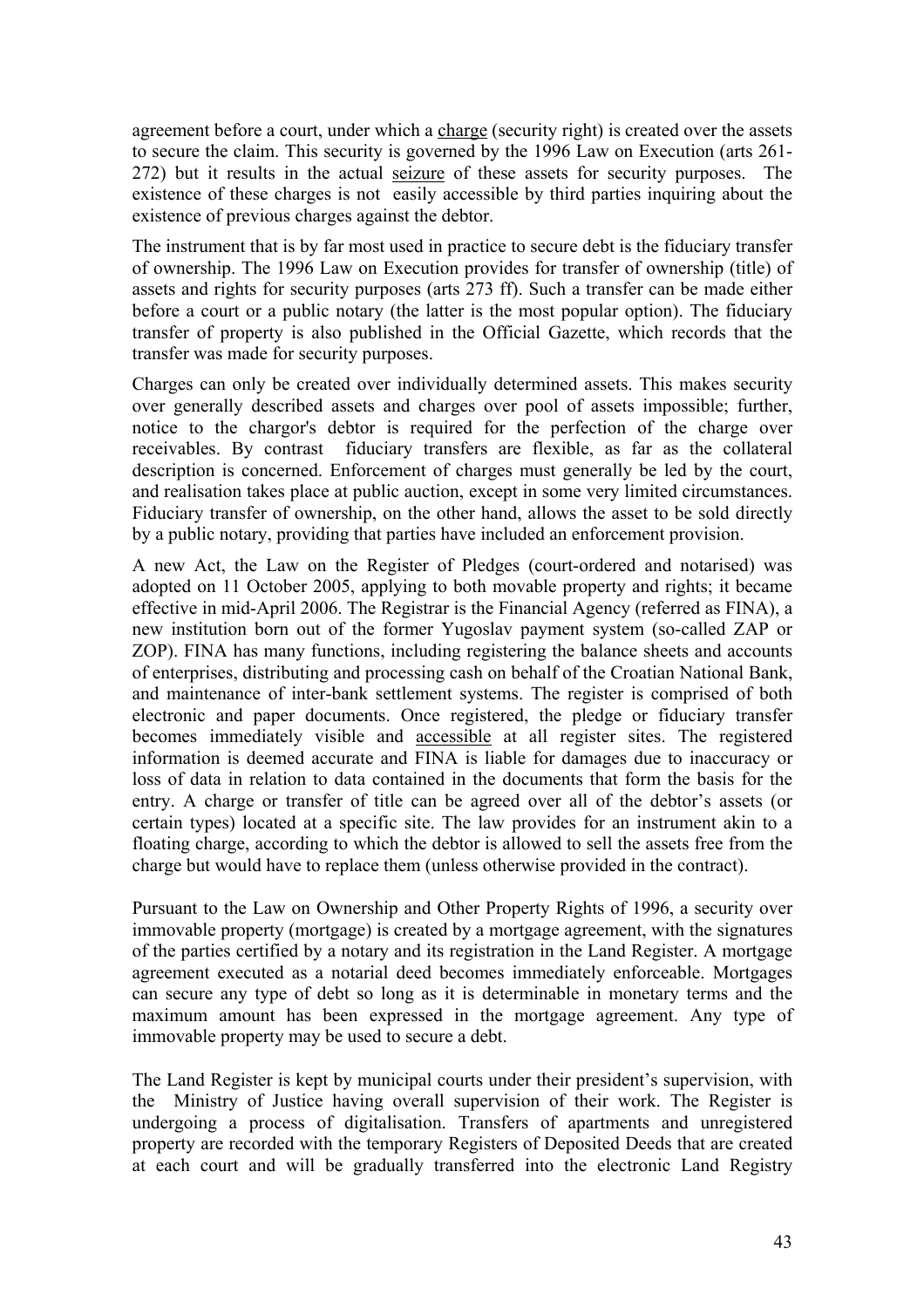database. The database can be inspected by any interested party at the Land Registry courts. Limited information is also available on-line.

Mortgagees enjoy priority in the mortgaged property from the moment of the mortgage being entered in the Register. Priority is upheld in practice, including the event of bankruptcy. However, there is some uncertainties as to the priority of tax claims.

In the event of the mortgagor's default, the mortgage can be enforced only with the involvement of a court by way of a public auction. Auction can also be carried out by a public notary authorised by a court. Enforcement is reported to take usually up to 1 year, and the sale proceeds often do not reach the market level. Debtor obstructions can significantly prolong the enforcement but cannot prevent the sale of the property.

### **Securities Markets**

In Croatia the basic legislation on the securities market is comprised by the Capital Market Act enacted in 2008, the Investment Funds Act and the Law on Croatian Financial Services Supervisory Agency, both enacted in 2005.

The Capital Market Act was approved by the Croatian Parliament in July 2008 and entered into force in January 2009. It superseded the Securities Market Act, aiming to harmonise the framework with the *Acquis Communautaire*. The Capital Market Act was further amended in June 2009 for harmonisation purposes with the *Acquis Communautaire*. The act focuses on the establishment, activities, supervision and termination of investment companies, market operators and operators of payment and settlement systems; the offering of investment services and the performance of investment activities; the offering, listing and trading of securities on the organised market; the reporting requirements in connection with securities; market abuse; the deposit of financial instruments and the settlement and payment of transactions with financial instruments and the authority. Finally, it details activities of the Croatian Financial Services Supervisory Agency for the implementation of the new Act.



#### **Quality of securities market legislation – Croatia (2007)**

*Note:* The extremity of each axis represents an ideal score, i.e., corresponding to the standards set forth in IOSCO's *Objectives and Principles for Securities Regulations*. The fuller the 'web', the closer the relevant securities market legislation of the country approximates these principles.

*Source*: EBRD Securities Market Legislation Assessment 2007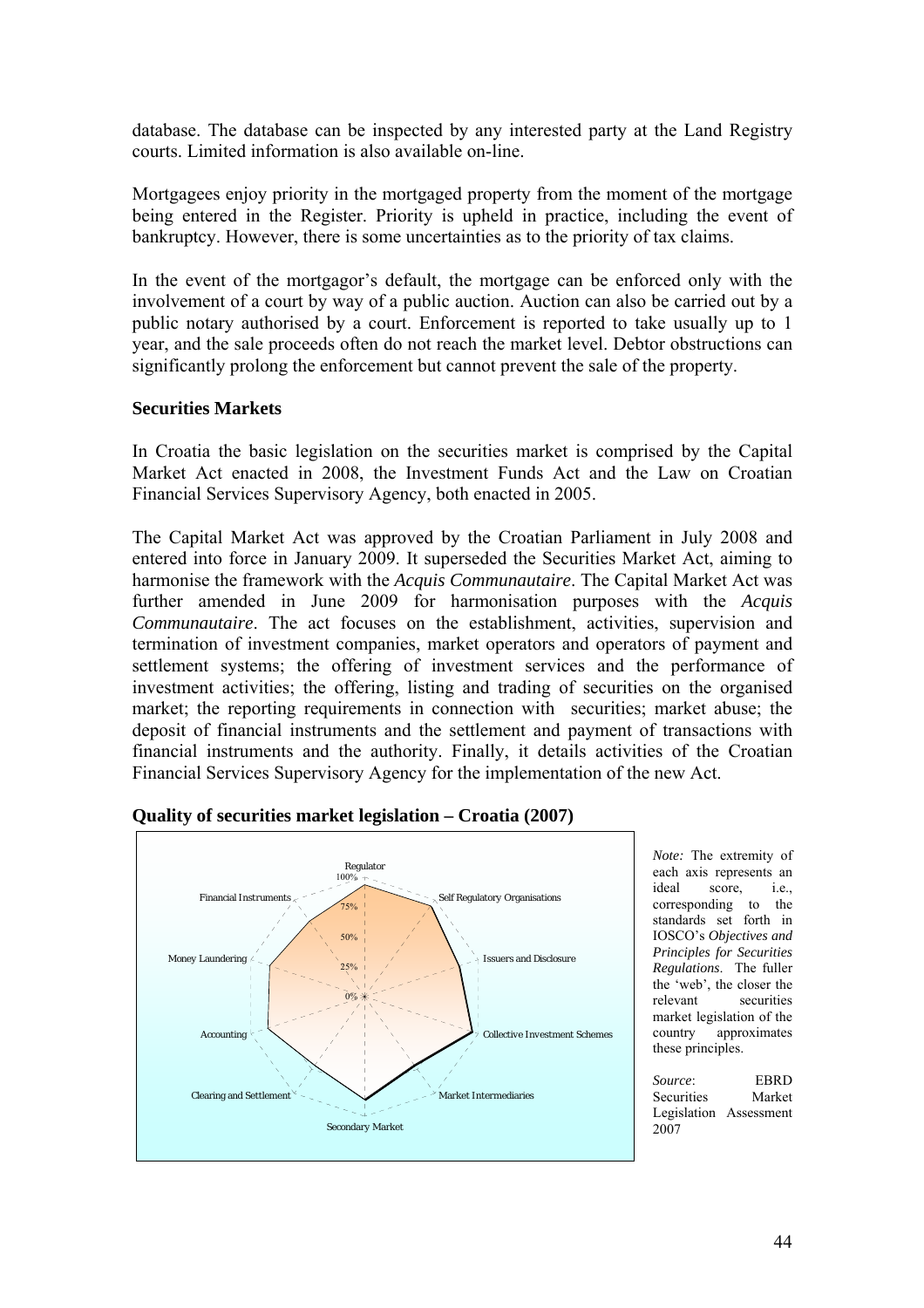Oversight of the Croatian capital market is undertaken by two bodies: the Croatian National Bank, which supervises credit institutions, and the Croatian Financial Services Supervisory Agency, which supervises the securities market, pension funds and insurance companies. The Agency was established as an independent legal entity on 1 January 2006 pursuant to the Act on Croatian Financial Services Supervisory Agency. The Act also provides for the dissolution and transfer to the Agency of authority from the Insurance Companies Supervisory Authority, the Croatian Securities Commission and the Agency for Supervision of Pension Funds and Insurance. The fundamental objectives of the Agency are the promotion of stability in the financial system and the maintenance of transparency and legality in securities markets operations. The Agency is an Ordinary Member of IOSCO.

The regulated market in Croatia is the Zagreb Stock Exchange. The current capitalisation of the market is about HRK 176.38 billion (about 24 Billion EUR) with 280 listed companies.<sup>4</sup>

The 2007 EBRD Securities Markets Legislation Assessment (see chart above) found Croatia in "high compliance" with the Objectives and Principles of Securities Regulation published by the International Organization of Securities Commissions (IOSCO), showing a generally sound securities markets legal framework. In order to understand -- how securities markets legislation works in practice, the EBRD recently concluded the 2007 Legal Indicator Survey ("the LIS"). Practitioners in the region were asked to comment on a hypothetical case study, advising an investor who lost his savings after buying shares in a national company's Initial Public Offering (IPO), misled by erroneous information in the prospectus. In particular, the Survey concentrated on effectiveness of prospectus disclosure requirements, private and public enforcement mechanisms and authority of the market regulator. The LIS revealed that IPOs and underwriting in Croatia are not yet common practice. Disclosure practices related to financial information, related party transactions and beneficial ownership need to be improved. Courts and the regulator are gradually developing expertise in investigating securities cases but more efforts need to be done. Also the corresponding capacity of prosecutor needs to be improved. The case study showed that there are many avenues possible to obtain redress in court but proceedings can be lengthy and characterised by heavy burdens of proof, which can diminish the effectiveness of the action.

### **Electronic Communications**

 $\overline{a}$ 

A new Electronic Communications Law (EC Law) came into force in July 2008, defining the institutional framework for the sector and bringing Croatia into compliance with the principles of the European Union (EU) 2003 regulatory framework. The Ministry of Sea, Transport and Infrastructure is the sector policymaker. The EC Law established the Croatian Post and Electronic Communications Agency (HAKOM) as a new autonomous and independent body responsible for regulatory implementation.

<sup>&</sup>lt;sup>4</sup> Information from the Zagreb Stock Exchange (http://zse.hr/default.aspx?id=73) accessed on 4 December 2009.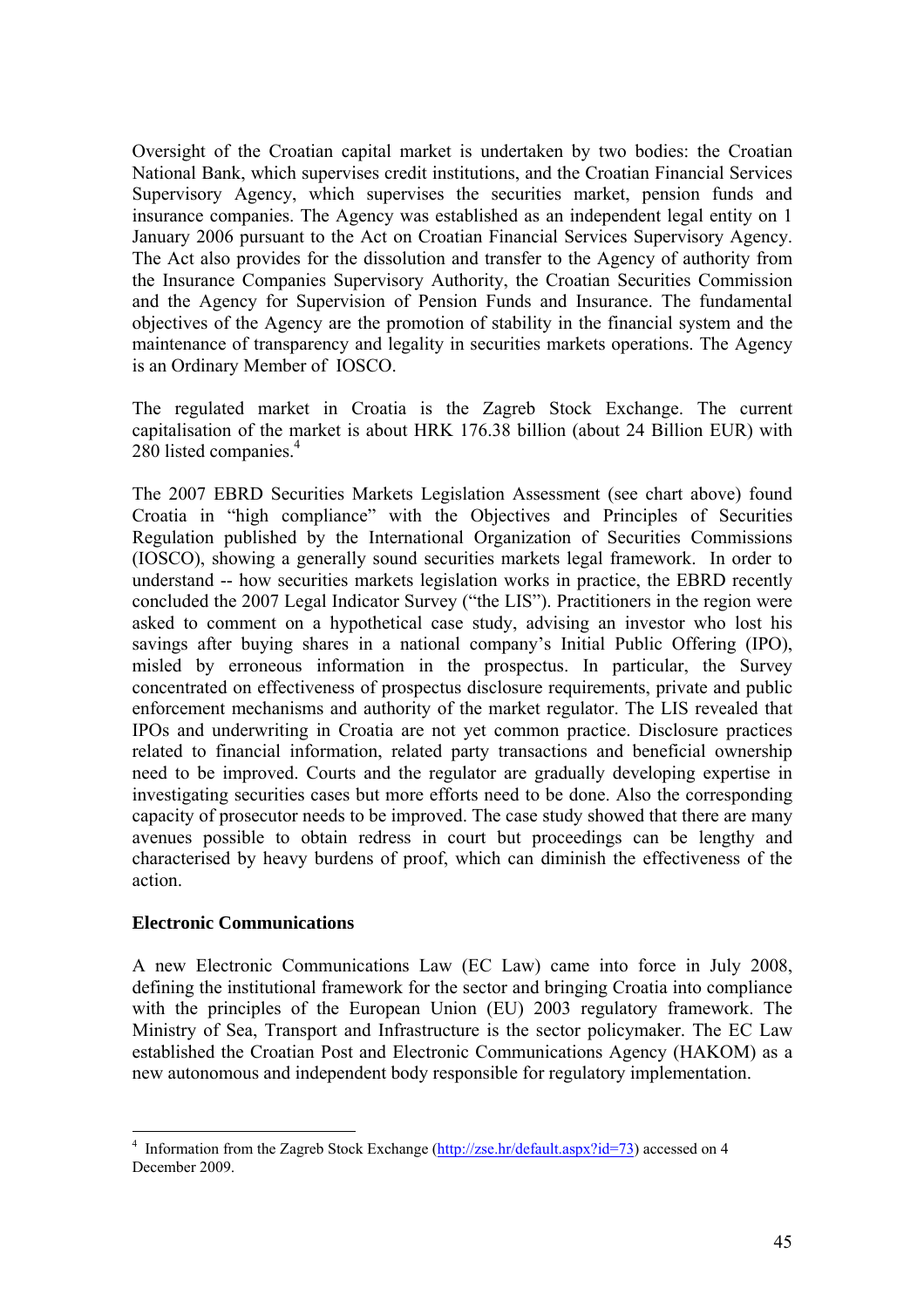Former monopoly operator, Hrvatske Telekomunikacije (T-Com), is majority owned by Deutsche Telekom (51 per cent). Remaining shares are held by the Croatian War Veterans' Fund (7 per cent), the Croatian state (3.5 per cent) and institutional and private investors (38.5 per cent). The mobile market is shared by T-Mobile (T-Com subsidiary), VIPnet and Tele2, with all three operating 2G and 3G and mobile network penetration rate being in excess of 100 per cent (132 per cent at end 2008).

The EC Law introduced a general authorisation regime whereby network and services can be provided without individual licences, provided a notification is submitted to HAKOM at least 15 days before the start of activities. Individual licences continue to be issued by HAKOM for the rights of use of the radio frequency spectrum.

The EC Law provides for the market analysis procedures, definition of relevant markets, Significant Market Power (SMP) designations and imposition of remedies on SMP operators based on the principles of the Law on Competition and the EU 2003 regulatory framework. The EC Law requires the HAKOM to carry out market analysis procedures at least once every three years and that process is understood to be currently underway.

The key competitive safeguards foreseen under the EU 1998 regulatory framework have been implemented in Croatia: carrier selection and pre-selection in the fixed network; fixed and mobile number portability; fixed and mobile reference interconnect offers published by operators with SMP; and, reference unbundling offers and bitstream access reference offers.

HAKOM can designate one or more universal service providers based on a public tender procedure. However, under the Telecommunications Law of 2003, a public voice telephone service provider with a market share above 80 per cent can be required to provide universal service without tender procedure. In November 2005 HAKOM designated T-Com as the universal service provider for a five-year term.

Following the adoption of the EC Law, the main priorities of the authorities are focused on implementing legislation, continuing the market analysis procedure already underway and development of regulatory cost accounting methodologies for ensuring effective price controls mechanisms in fixed and mobile networks. Additionally, work will need to begin on adopting the measures in the new 2010 EU regulatory package.

In a 2008 assessment of the communications sector of EBRD Countries of Operation, the sector regulatory regime in Croatia was deemed to have "Full Compliance" when measured against international best practice.<sup>5</sup>

<sup>&</sup>lt;sup>5</sup> For further detail see <u>http://www.ebrd.com/country/sector/law/telecoms/assess/index.htm</u>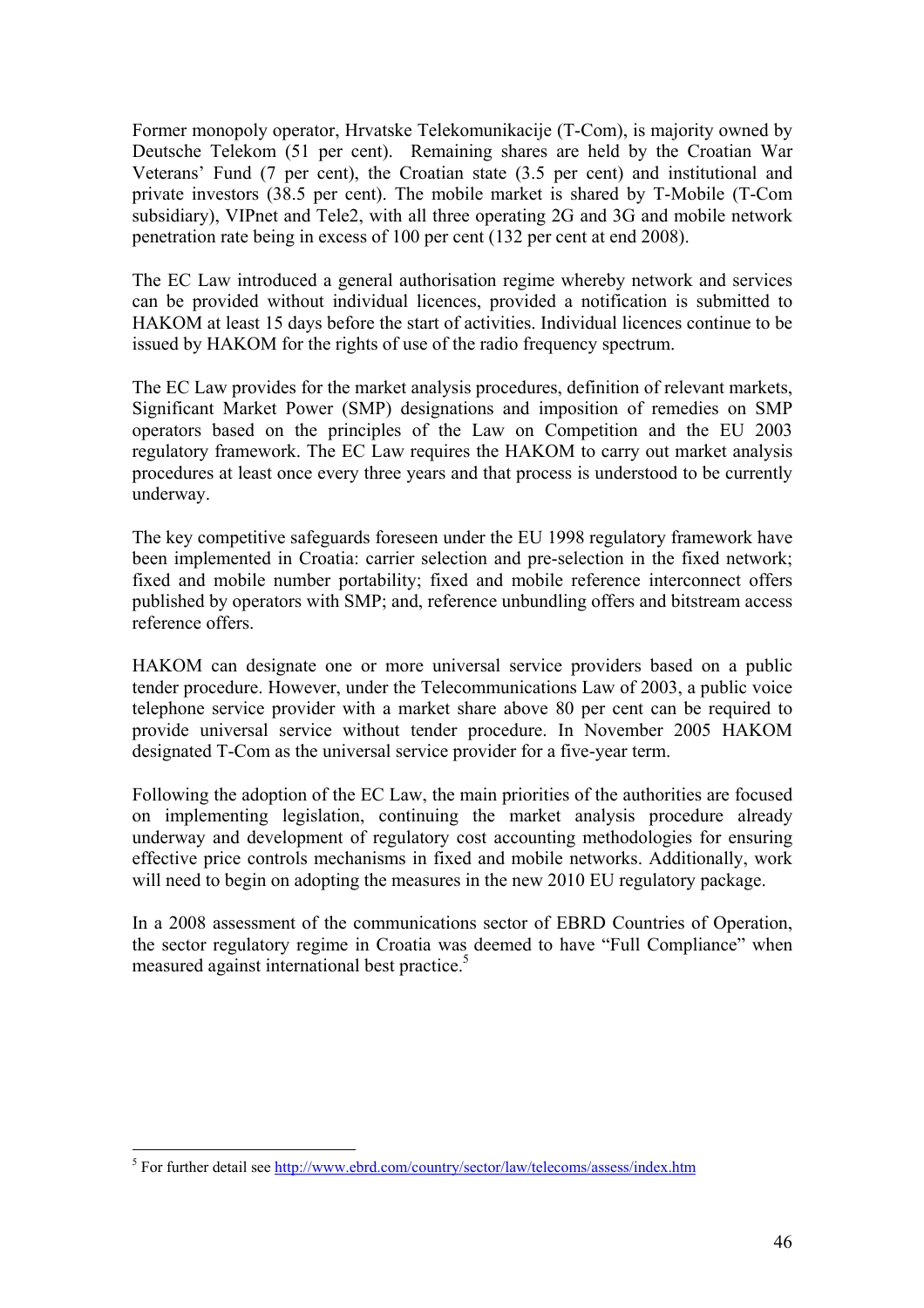#### **Quality of electronic communications regulatory framework – Croatia (2008)**



*Source: EBRD Telecommunications Regulatory Assessment, 2008* 

This regulatory spider diagram includes six main group indicators. For each indicator, the diagram presents the scores as percentages of the maximum achievable score. The scores begin at zero at the centre of the chart and reach 1.00 at the outside, so that in the overall chart, the wider the web, the better the score in the assessment.

*Note that even though Croatia is assessed as having "Full compliance", it has been marked down in the area of dispute resolution and appeal because of a lengthy appeal procedure and for still being in a transition phase for market analysis at the*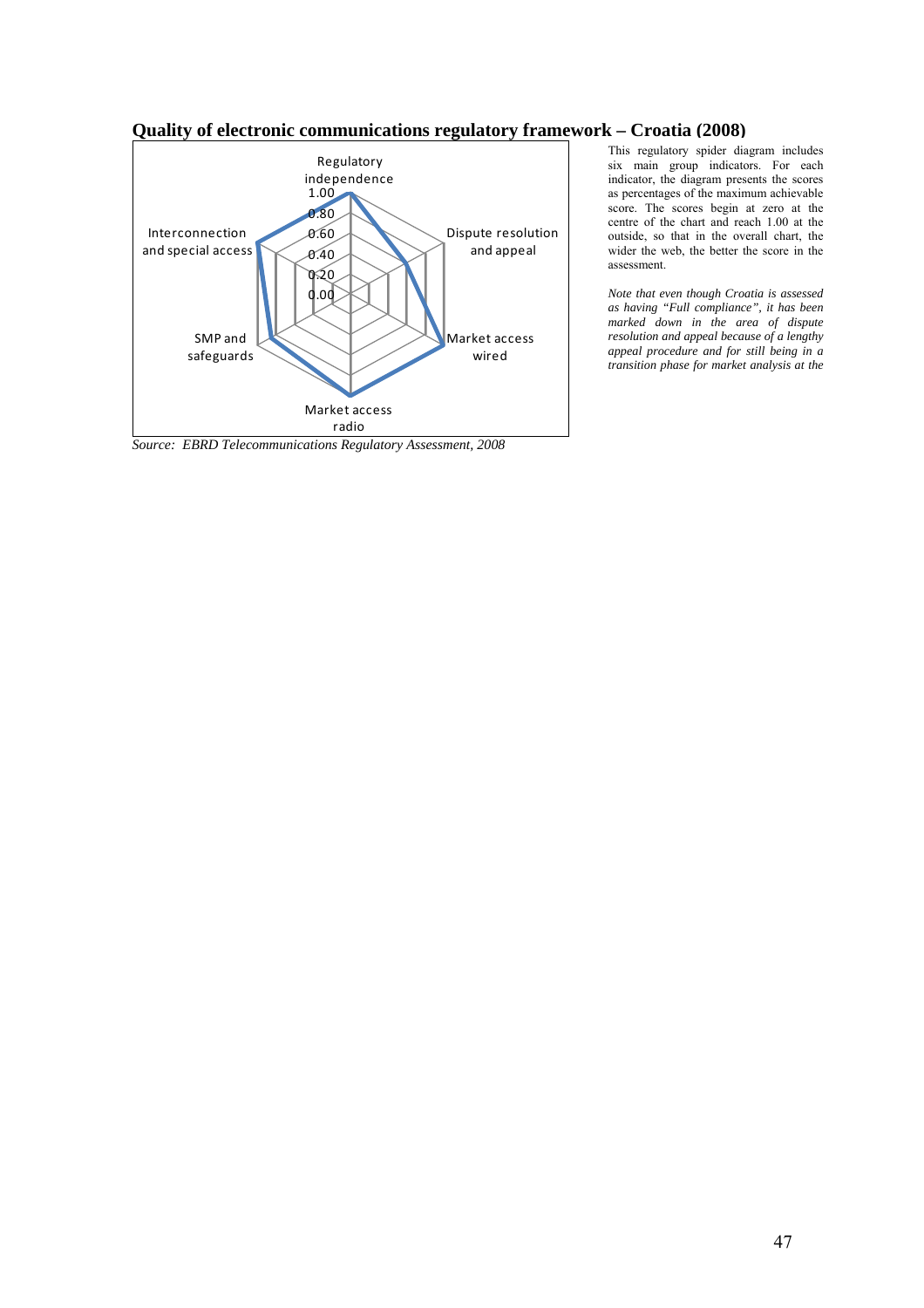# **ANNEX 3: SELECTED ECONOMIC INDICATORS**

| Croatia                                                                |                       |                       |                       |                                                |                         |                         |                         |
|------------------------------------------------------------------------|-----------------------|-----------------------|-----------------------|------------------------------------------------|-------------------------|-------------------------|-------------------------|
|                                                                        | 2003                  | 2004                  | 2005                  | 2006                                           | 2007                    | 2008                    | 2009<br>Estimate        |
|                                                                        |                       |                       |                       |                                                |                         |                         |                         |
| Output and expenditure<br>GDP                                          | 5.0                   | 4.2                   | 4.2                   | (Percentage change in real terms)<br>4.7       | 5.5                     | 2.4                     | $-5.8$                  |
| Private consumption                                                    | 4.8                   | 4.3                   | 4.4                   | 3.6                                            | 6.2                     | 0.8                     | na                      |
| Public consumption                                                     | 1.3                   | 2.6                   | 1.2                   | 2.2                                            | 3.4                     | 1.9                     | na                      |
| Gross fixed capital formation                                          | 24.7                  | 5.0                   | 4.9                   | 10.9                                           | 6.5                     | 8.2                     | na                      |
| Exports of goods and services                                          | 11.6                  | 5.4                   | 3.7                   | 6.5                                            | 4.3                     | 1.7                     | na                      |
| Imports of goods and services                                          | 11.9                  | 4.7                   | 3.9                   | 7.4                                            | 6.5                     | 3.6                     | na                      |
| Industrial gross output                                                | 4.1                   | 3.7                   | 5.1                   | 4.5                                            | 5.6                     | 1.6                     | na                      |
| Agricultural gross output                                              | $-15.9$               | 11.9                  | $-8.7$                | 4.4                                            | $-3.9$                  | 8.0                     | na                      |
| Employment <sup>1</sup>                                                |                       |                       |                       | (Percentage change)                            |                         |                         |                         |
| Labour force (end-year)                                                | 0.1                   | $-0.2$                | 0.7                   | 0.7                                            | $-0.9$                  | $-0.6$                  | na                      |
| Employment (end-year)                                                  | 0.1                   | 0.5                   | 2.5                   | 2.8                                            | 0.1                     | 0.5                     | na                      |
|                                                                        |                       |                       |                       | (In per cent of labour force)                  |                         |                         |                         |
| Unemployment (end-year)                                                | 14.4                  | 13.8                  | 12.3                  | 10.5                                           | 9.7                     | 8.7                     | na                      |
| Prices and wages                                                       |                       |                       |                       | (Percentage change)                            |                         |                         |                         |
| Consumer prices (annual average)                                       | 1.8                   | 2.1                   | 3.3                   | 3.2                                            | 2.9                     | 6.1                     | 2.5                     |
| Consumer prices (end-year)                                             | 1.7                   | 2.7                   | 3.6                   | 2.0                                            | 5.8                     | 2.9                     | 1.9                     |
| Producer prices (annual average)<br>Producer prices (end-year)         | 1.9<br>1.1            | 3.5<br>4.8            | 3.0<br>2.7            | 2.9<br>1.9                                     | 3.4<br>5.9              | 8.3<br>4.3              | na<br>na                |
| Gross average monthly earnings in economy (annual average)             | 4.8                   | 6.4                   | 4.4                   | 6.2                                            | 6.2                     | 7.1                     | na                      |
|                                                                        |                       |                       |                       |                                                |                         |                         |                         |
| Government sector                                                      |                       |                       |                       | (In per cent of GDP)                           |                         |                         |                         |
| General government balance                                             | $-4.8$                | $-4.0$                | $-3.5$                | $-3.1$                                         | $-2.5$                  | $-1.4$                  | $-3.3$                  |
| General government expenditure<br>General government debt              | 44.3<br>35.8          | 43.4<br>37.8          | 42.3<br>38.3          | 42.3<br>35.7                                   | 42.8<br>33.1            | 40.8<br>33.6            | na<br>na                |
|                                                                        |                       |                       |                       |                                                |                         |                         |                         |
| Monetary sector                                                        |                       |                       |                       | (Percentage change)                            |                         |                         |                         |
| Broad money (M4, end-year)<br>Domestic credit (end-year)               | 11.0<br>12.3          | 8.6<br>11.8           | 10.5<br>19.2          | 18.0<br>18.9                                   | 18.3<br>12.9            | 4.3<br>14.4             | na<br>na                |
|                                                                        |                       |                       |                       | (In per cent of GDP)                           |                         |                         |                         |
| Broad money (M4, end-year)                                             | 56.8                  | 57.0                  | 58.5                  | 63.7                                           | 68.7                    | 65.8                    | na                      |
| Interest and exchange rates                                            |                       |                       |                       | (In per cent per annum, end-year)              |                         |                         |                         |
| Domestic rate                                                          | 4.5                   | 4.5                   | 4.5                   | 4.5                                            | 9.0                     | 9.0                     | na                      |
| Money market interest rate (daily)                                     | 7.0                   | 6.0                   | 4.0                   | 3.5                                            | 6.7                     | 7.6                     | na                      |
| Deposit rate <sup>2</sup>                                              | 1.7                   | 1.8                   | 1.6                   | 1.9                                            | 2.7                     | 2.9                     | na                      |
| Lending rate <sup>2</sup>                                              | 11.5                  | 11.4                  | 9.9                   | 9.1                                            | 9.3                     | 10.7                    | na                      |
|                                                                        |                       |                       |                       | (Kuna per US dollar)                           |                         |                         |                         |
| Exchange rate (end-year)                                               | 6.1                   | 5.6                   | 6.2                   | 5.6                                            | 5.0                     | 5.2                     | na                      |
| Exchange rate (annual average)                                         | 6.7                   | 6.0                   | 5.9                   | 5.8                                            | 5.4                     | 4.9                     | na                      |
| <b>External sector</b>                                                 |                       |                       |                       |                                                |                         |                         |                         |
|                                                                        |                       |                       |                       | (In millions of US dollars)                    |                         |                         |                         |
| Current account                                                        | $-2,162.3$            | $-1,874.7$            | $-2,555.0$            | $-3,287.1$                                     | $-4,436.8$              | $-6,249.0$              | $-3,154.0$              |
| Trade balance                                                          | $-7,904.6$<br>6,311.4 | $-8,345.8$<br>8,214.5 | $-9,341.5$<br>8,959.8 | $-10,486.5$<br>10,644.4                        | $-12,933.4$<br>12,622.7 | $-15,956.0$<br>14,460.0 | $-10,279.0$<br>10.718.0 |
| Merchandise exports<br>Merchandise imports                             | 14,216.0              | 16,560.3              | 18,301.3              | 21,130.9                                       | 25,556.1                | 30,416.0                | 20,997.0                |
| Foreign direct investment, net                                         | 1,927.3               | 732.3                 | 1,551.0               | 3,193.7                                        | 4,735.8                 | 4,683.0                 | 1,284.0                 |
| Gross reserves, excluding gold (end-year)                              | 8,191.3               | 8,759.0               | 8,801.1               | 11,488.6                                       | 13,675.3                | 12,958.1                | na                      |
| External debt stock <sup>3</sup>                                       | 24,850.7              | 31,209.5              | 30,464.7              | 38,544.9                                       | 48,859.0                | 56,757.0                | na                      |
|                                                                        |                       |                       |                       | (In months of imports of goods and services)   |                         |                         |                         |
| Gross reserves, excluding gold (end-year) <sup>4</sup>                 | 5.2                   | 4.8                   | 5.1                   | 5.3                                            | 5.2                     | 4.6                     | na                      |
|                                                                        |                       |                       |                       | (In per cent of exports of goods and services) |                         |                         |                         |
| Debt service <sup>5</sup>                                              | $-20.2$               | $-24.2$               | $-26.9$               | $-36.8$                                        | $-44.0$                 | $-28.0$                 | na                      |
| Memorandum items                                                       |                       |                       |                       | (Denominations as indicated)                   |                         |                         |                         |
| Population (end-year, million)                                         | 4.4                   | 4.4                   | 4.4                   | 4.4                                            | 4.4                     | 4.4                     | na                      |
| GDP (in billions of kuna)                                              | 227.0                 | 245.6                 | 264.4                 | 286.3                                          | 314.2                   | 342.2                   | 333.1                   |
| GDP per capita (in US dollars)                                         | 7.625.5               | 9.167.0               | 10.003.9              | 11.040.9                                       | 13.196.5                | 15.608.4                | na                      |
| Share of industry in GDP (in per cent)                                 | 18.0                  | 18.5                  | 17.9                  | 17.7                                           | 17.6                    | 17.5                    | na                      |
| Share of agriculture in GDP (in per cent) <sup>6</sup>                 | 5.7                   | 6.1                   | 5.6                   | 5.4                                            | 5.2                     | 5.6                     | na                      |
| Current account/GDP (in per cent)'                                     | $-6.3$                | $-4.4$                | $-5.5$                | $-6.9$                                         | $-7.6$                  | $-9.2$                  | $-5.2$                  |
| External debt - reserves (in US\$ million)                             | 16,659.4              | 22,450.5              | 21,663.6              | 27,056.3                                       | 35,183.7                | 43,798.9                | na                      |
| External debt/GDP (in per cent) <sup>8</sup>                           | 66.3                  | 70.0                  | 72.1                  | 74.9                                           | 77.6                    | 82.4                    | na                      |
| External debt/exports of goods and services (in per cent) <sup>9</sup> | 151.3                 | 161.0                 | 168.6                 | 172.2                                          | 181.2                   | 197.2                   | na                      |
|                                                                        |                       |                       |                       |                                                |                         |                         |                         |

1 Data based on labour force surveys. 2 Weighted average over all maturities. 3 Change in reporting methodology from 2007 onwards.

4 Ratio calculated in euros. 5 Ratio calculated in euros.

<sup>6</sup> Agriculture includes hunting, forestry and fishing.<br><sup>7</sup> Ratio calculated in euros.<br><sup>8</sup> Ratio calculated in euros.<br><sup>9</sup> Ratio calculated in euros.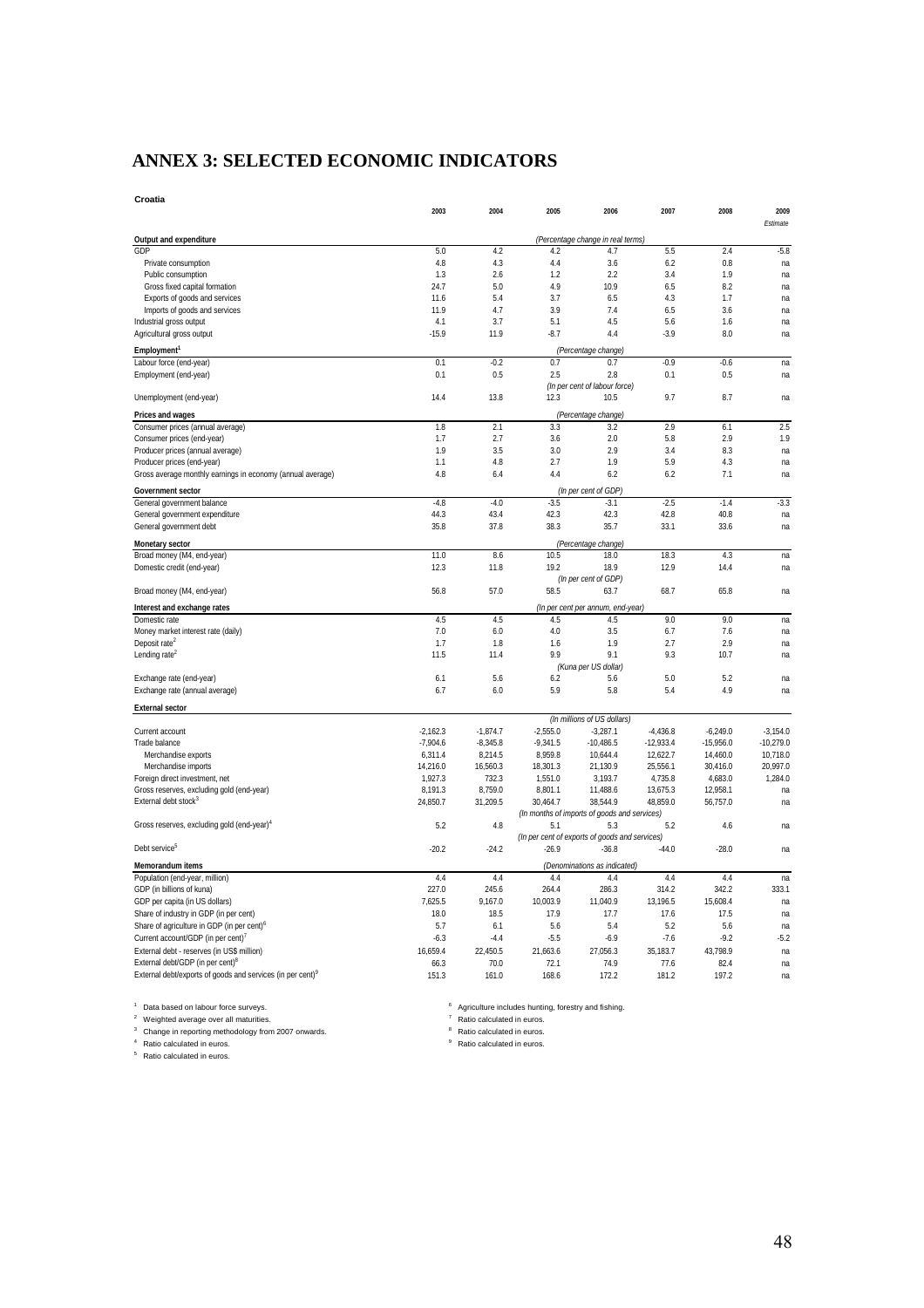### **ANNEX 4: ENVIRONMETAL AND SOCIAL DEVELOPMENTS**

### **Environment**

There has been some progress with the **horizontal legislation.** Full transposition of the environmental impact assessment (EIA) and strategic environmental assessment (SEA) directives was achieved through the adoption of implementing regulations. Implementing legislation related to the rules for subsidies in environmental protection was also adopted. Directive on environmental liability is still not fully transposed or implemented. The Protocol on Strategic Environmental Assessment (SEA) to the Convention on Environmental Impact Assessment in a Transboundary Context (Espoo Convention) was ratified. Efforts to implement the SEA need to be stepped up. Implementation of provisions relating to public participation and access to justice in environmental matters remain weak. The Act on Ratification of the Memorandum of Understanding on Croatia's participation in the Community Civil Protection Financial Instrument was adopted.

Good progress has been made in the area of climate change. Implementing legislation on Kyoto flexible mechanisms has been enacted. The National Allocation Plan for greenhouse gas emissions allowances was adopted for the period 2010-2020. Preparations for Croatia's participation in the EU Emission Trading Scheme (EU ETS) are well advanced. Further work is required in the areas of GHG emission allowance trading, establishment of a national GHG registry. However, barriers to renewable energy and energy efficiency remain a significant problem.

Good progress can be reported in the field of **air quality**. The Air Protection Act has been amended to ensure further alignment with the *acquis*. Further Protocols to the Long-Range Transboundary Air Pollution Convention (LRTAP) have been ratified. In addition, the National Air Quality Protection and Improvement Plan for the Period 2008-2011 have been adopted. Implementing legislation related to the use of organic solvents, fuel economy and CO<sub>2</sub> emissions of new passenger vehicles, as well as to establishment of zones and agglomerations by air category was also adopted. Work on the establishment of the national air quality monitoring and management system is entering its operational phase. The programme for monitoring the quality of liquid fuels for 2008 has been adopted. The government continues to decide annually on the quantity of fuel on the market that does not comply with the prescribed quality standards. Transposition of the new *acquis* related to ambient air quality and cleaner air for Europe and emission ceilings related to atmospheric pollutants is required. Preparations in this area are progressing well.

There has been some progress with **waste management.** The Waste Act has been amended and a national waste management plan for 2007-2010 approved. Implementing legislation related to management of construction waste, categories and operating conditions for landfills and the management of sewage sludge in agriculture have been enacted. The Environmental Protection and Energy Efficiency Fund is financing the remediation of illegal landfills and sites containing hazardous waste. Ten further landfills have been remedied. Full alignment with the *acquis* in management of waste from extractive industries, hazardous waste and shipments and trans-boundary movement of waste is still required. Preparations in this area are advancing, however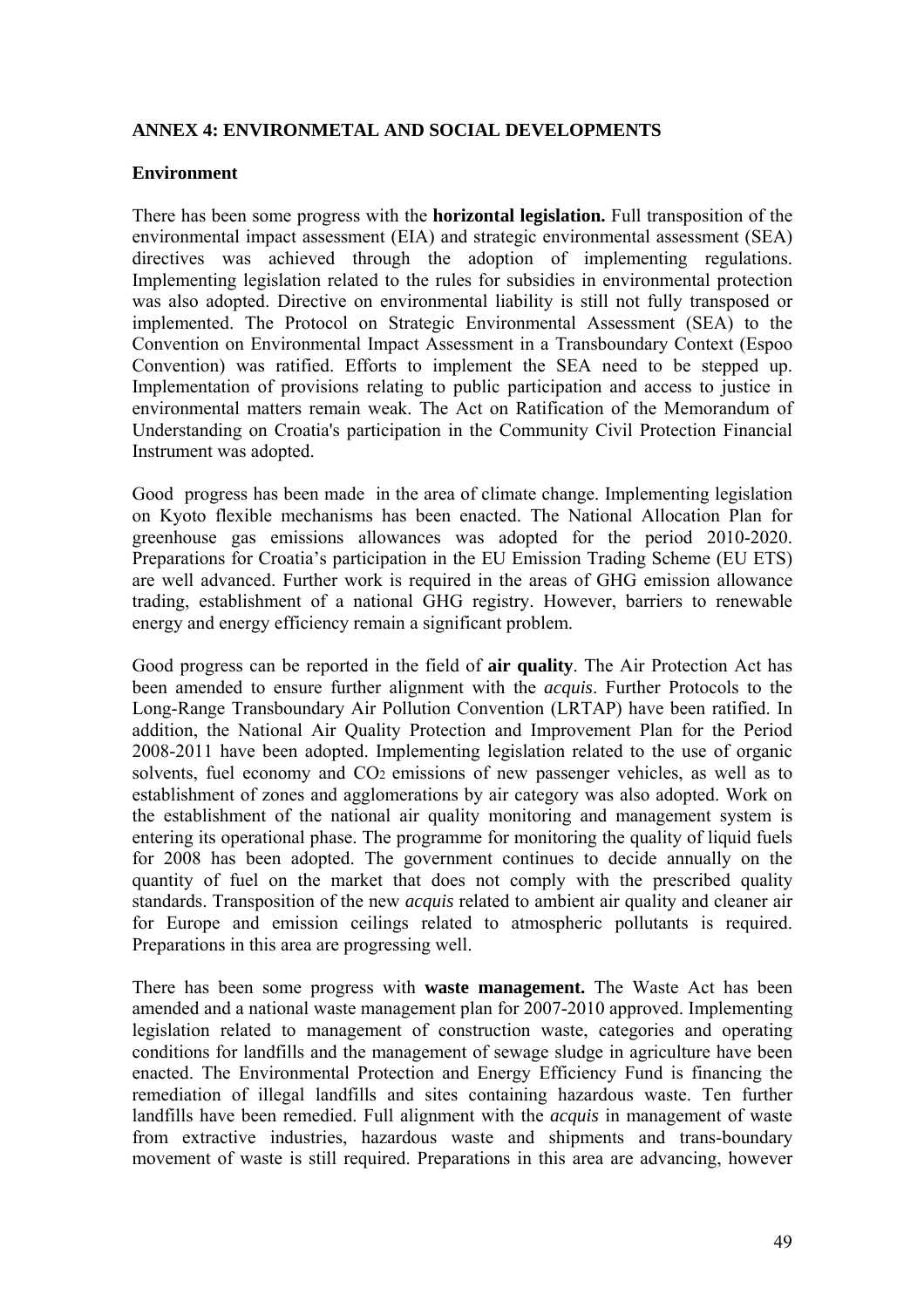special attention should be drawn to the need to ensure adequate public participation in the development of programmes, plans and projects at an early stage when options are still open.

Little progress can be reported in the **water sector**. The Water Management Strategy has been adopted. The national monitoring programme is being prepared. A programme of monitoring bathing water quality has been launched. The new Water Act was adopted and published in the Official Gazette No. 153/09 on November 21 2009. The new Water Management Financing Act was also adopted. Some progress can be reported in the field of **nature protection** with the enactment of implementing legislation related to the establishment of the ecological network. The Strategy and Action Plan for Conservation of Biological and Landscape Diversity were adopted and the Nature Protection Act was amended to ensure further alignment with the *acquis*.This provides the administrative framework for the designation of actual protected areas under Natura 2000. A draft list of proposed Natura 2000 sites has been discussed with relevant stakeholders. Additional efforts are needed to finalise the list of Natura 2000 sites. Administrative capacity for the implementation and enforcement of the *acquis* needs further strengthening.

Significant progress has been achieved in the area of **industrial pollution control and risk management. Implementing** legislation relating to the integrated pollution prevention and control (IPPC) and the Seveso II Directives has been enacted. Registries of installations falling under IPPC and the Seveso II Directives have been established. Efforts have been made in further developing the European Release and Transfer Register (EPRTR). Significant efforts will be required to ensure sufficient administrative capacity in this sector. Preparations in this area are proceeding well.

Good progress can be reported on **chemicals** and **genetically modified organisms (GMOs).** The Chemicals Act has been amended to ensure further alignment with the *acquis* and the law implementing REACH has been enacted. Full transposition of the *acquis* in relation to labelling and packaging, and sorting of chemicals and the exports and imports of chemicals as well as biocides was achieved. Some progress can be reported in the area of GMOs. Notification and the requirements for labelling and packaging of GMOs have been further regulated through implementing legislation. Further efforts will be required for achieving full alignment with the *acquis*. Laboratories and administrative capacity need to be further strengthened in order to implement and enforce the legislation. Preparations in these areas are moderately advanced.

Good progress can be reported in the **noise** sector. Full transposition has been achieved with the adoption of the Noise Protection Act. Adoption of noise maps for towns and municipalities is progressing well. Preparations in this area are well on track.

There has been progress related to **forestry.** Implementing legislation related to data collection, observation and registers related to forest fires has been enacted. Preparations in this area are advancing.

Progress has been made to increase **administrative capacity across the sectors**. However, capacity for the implementation of the *acquis* remains overall weak, particularly at the local level. Areas of concern include the nature protection and IPPC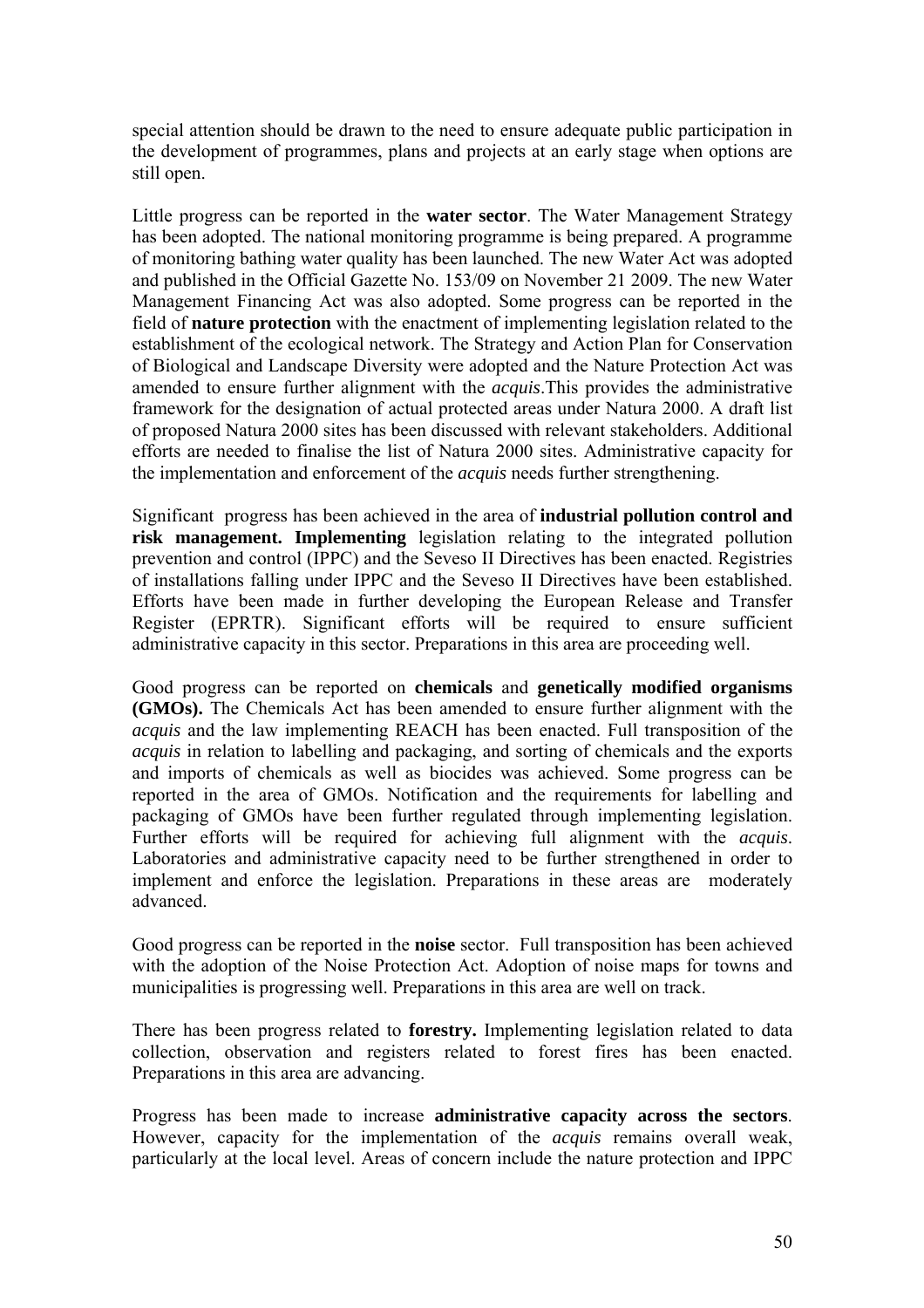sectors. There is a particular need for training in the implementation of new legislation to both the administration and economic operators which will be obliged to comply with the new legislation. Due consideration should also be given to improving the coordination mechanisms between all institutions/bodies involved in environmental protection.

# **Social development**

# **a) Social and labour issues**

Living standards in Croatia are among the highest in the transition region, as measured by conventional economic indices such as GDP per capita. The strong growth rates that the Croatian economy enjoyed between 2000-2008, at close to 5 per cent per annum on average, have contributed to a reduction in poverty levels and a level of GDP per capita in 2008 that was (in PPP terms) 62.7 that of the EU-27, according to World Bank estimates. The poverty ratio, calculated as the percentage of population living below US\$ 2 per day (in PPP terms) is below 2 per cent; the headcount poverty rate (a broader measure of poverty) was estimated by the World Bank at 11 per cent in 2006, the lowest in the transition region. Other development indicators such as life expectancy, infant mortality and child malnutrition also compare favourably with most of the transition region. However, there are significant disparities in income within the country, and poverty remains an issue in some rural areas.

Croatia faces significant medium- and long-term demographic challenges. According to the UN World Population Prospects 2006, Croatia's population is projected to decrease by 19 per cent by 2050, as a result of the ageing population and consequent high death rate. The median age of the population was 40.6 years in 2005, and this is projected to rise to 48.7 in 2050. The population problem is compounded by the substantial emigration rates, especially among the higher educated. Croatia has an emigration rate estimated at 12 per cent, with the major destination for migrants from Croatia being Europe. According to some estimates, nearly 30 per cent of workers with higher education emigrated in the period 1990-2000, higher than comparable rates in the rest of the region. While some benefits flow back to the country in terms of remittances, the challenge is to ensure that many of these highly educated people return to the country at some point so that their skills and experience can be of benefit to Croatia also.

The labour market in Croatia is characterised by substantial rigidities. The unemployment rate is around 9 per cent of the labour force, and is expected to rise in the short-term as the full effects of the economic crisis feed through to the labour market. The participation rate, at around 63 per cent, is significantly lower than the EU average, leading to an exceptionally low employment rate of about 57 per cent among those aged 15-64. These low rates reflect inherited distortions in the pension system, whereby many people were encouraged in the 1990s to retire early, as well as other disincentives to work created by the social welfare system. Informal employment is estimated to comprise around 10-15 per cent of the total and nearly 60 per cent of this is undertaken in the construction industry.

The situation of women on the labour market in general remains more difficult than for men, with 45 per cent of women being employed and 62 per cent of women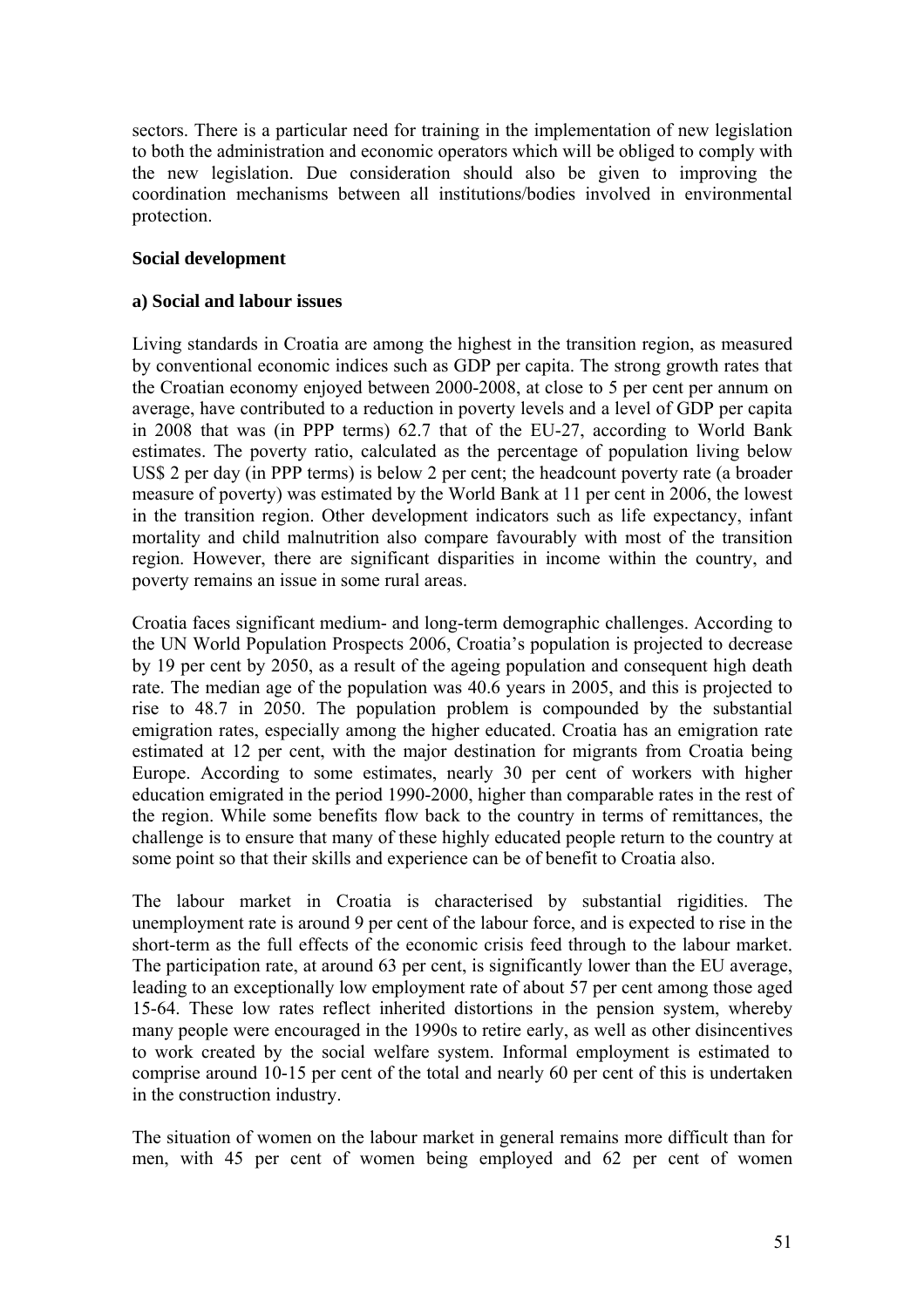experiencing long term unemployment as compared to 55 per cent of men. Whilst gender equality is protected by the Labour Act and the 2003 Gender Equality Act (Article 89 of the Labour Act states that employers must pay equal salaries to women and men for equal work and work of equal value), women generally occupy lower paid jobs and tend to receive lower wages than men for the same work. Some reports suggest that there is a general lack of understanding of the principle of equal pay by employees, employers, government officials, policymakers and trade unions. In job interviews, employers often ask about marital status and number of children. Women who are pregnant or aged 40 to 50 years face the greatest risk of discrimination (CEDAW, 2005). ITUC (2008) claims that women are being particularly disadvantaged by a growing emphasis on the use of fixed-term contracts.

On the demand side of the labour market, wages and taxes are both relatively high in Croatia, with a consequent dampening effect on firms' demand for workers. In addition, workers enjoy a high degree of employment protection under the existing Labour Code. This point is illustrated starkly by the World Bank's Doing Business 2010 indicators, according to which Croatia ranks  $163^{\text{rd}}$  in the world (out of 183 countries) in terms of ease of hiring workers. Finally, a recent World Bank study has identified a number of skill shortages, and the report claims that these shortages are more severe than in neighbouring countries. These factors, combined with strong trade unions in the public sector, help to explain the high degree of rigidity in the market and consequent relatively high level of unemployment.

# **b) Health**

Croatia ranks  $45<sup>th</sup>$  (out of 171 countries) in the Human Development Index. Government spending on health was estimated at 6.1 per cent of GDP in 2005. In general, the health system compares favourably with most other transition countries in terms of coverage and outcomes. Several Millennium Development Goal (MDG) indicators have improved significantly since 1990. Most notably, the infant mortality rate has dropped from 11 per 1,000 live births in 1990 to 5 in 2008, while the mortality rate for underfives has fallen over the same period from 13 to 6. However, the cost of providing health care has risen substantially over the years and the Health Insurance fund runs a significant deficit.

Most communicable diseases are kept well under control due to the mandatory vaccination programme that is implemented throughout Croatia. Tuberculosis, is, however, re-merging as a public health issue. The risk of and HIV outbreak is assessed to be moderate, in part, as a result of many years of primary and secondary prevention efforts. In 2006, the Government adopted the national health Development strategy 2006-2011. The objective of the strategy is to tackle accessibility of the healthcare system, fairness and equity and improving service quality. The system has been decentralised and funds have been transferred to complement this.

# **c) Education**

Standards of school education are relatively high in Croatia. Gross primary enrolment rates are close to 100 per cent, as are literacy rates among the age-group 15-24. At the tertiary level, however, the level of spending on higher education is less than one per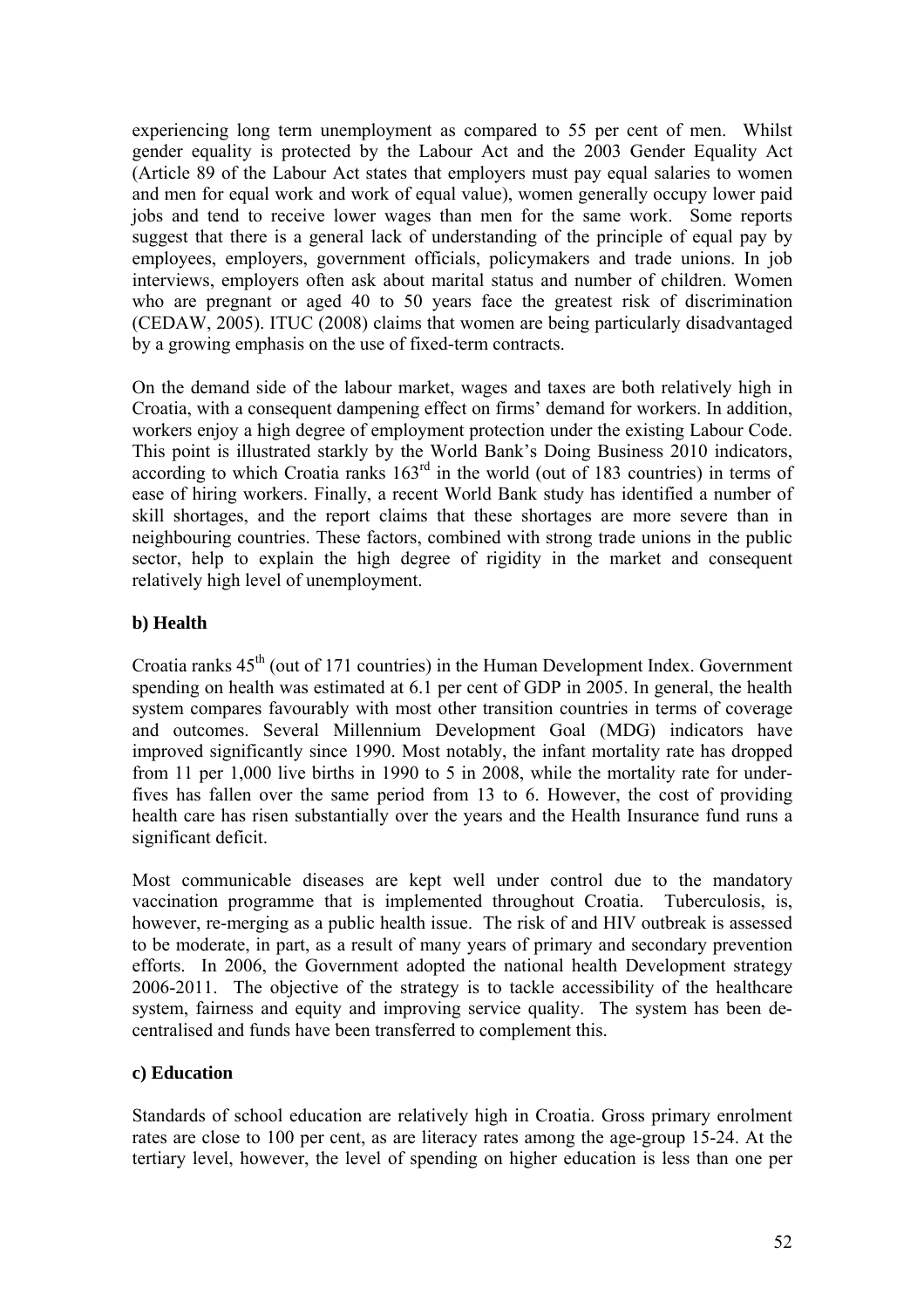cent of GDP (compared to an EU average of 1.3 per cent in 2007). A recent World Bank study has identified a number of other inadequacies with the quality of education at third-level. These include the outdated nature of some courses, the lack of information on the connection between tertiary education and the labour market, and the level of inefficiency (for example, the long average time to complete degrees) in the system. Most third-level education is publicly-provided, with a limited degree of private universities.

Romani children continued to suffer discrimination in education as the authorities failed to develop and implement a meaningful strategy to address their access to education. Roma segregation in some schools remained a problem. The authorities failed to provide teaching in Romani languages which limited the progress of some Romani students. The use of Romani teaching assistants was sporadic. Attendance in pre-school programmes was low amongst Roma. (Amnesty I report 2009)

# **d) Social Exclusion**

About one-fifth of Croatian citizens perceive themselves as socially excluded or at risk of social exclusion, according to UNDP's most recent National Human Development Report for Croatia, Unplugged: Faces of Social Exclusion presented in February 2007. The groups most at risk of social exclusion include people with physical and intellectual disabilities, returnees, the Roma and Serb minorities, long term unemployed, youth, single parent families, homeless, old people and prisoners.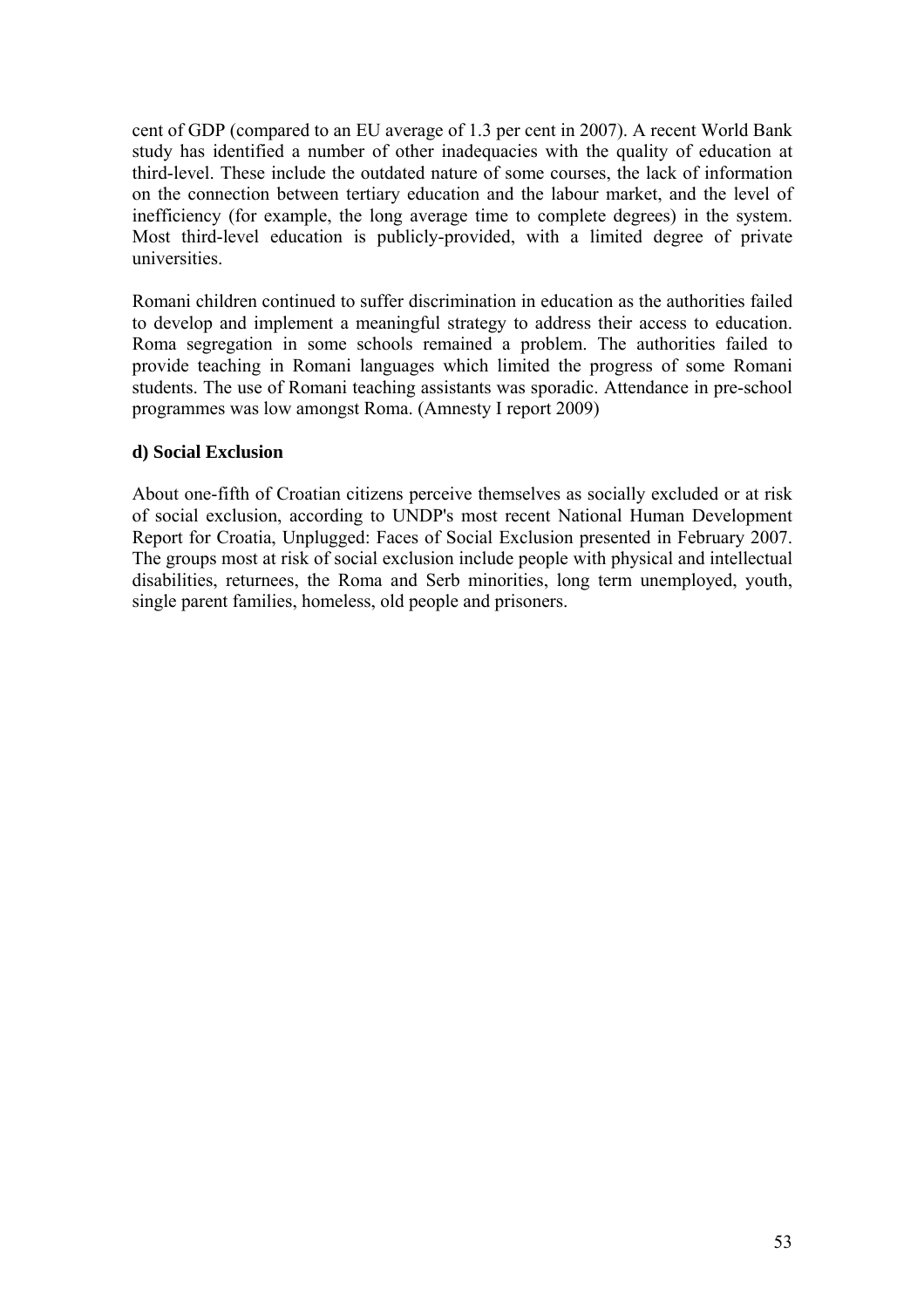### **ANNEX 5: ACCESSION BACKGROUND**

Accession negotiations: In its 2009 Progress report, the Commission stated that it should be possible to wrap-up negotiations in 2010, provided Croatia fulfils all the necessary conditions. After the Arbitration Agreement on the border issue between Slovenia and Croatia, negotiations could be unblocked. Croatia has made progress in several chapters, and 3 Accession Conferences were held last year and one this year, which were able to open 8 chapters and close a total of 10. Overall, the situation is that at this stage out of 33 chapters, 30 have been opened out of which 17 are provisionally closed.

- Pre-Accession assistance: As a candidate country, Croatia has benefited from the Instrument for Pre-accession Assistance (IPA) since 2007. The 2009 IPA programmes amounted to  $E$ 151 million, and concentrated on institution building and preparation for the implementation of the EU's common agricultural policy and cohesion policy. In addition, Croatia continued to benefit from regional and horizontal programmes.
- Financial package: On 29 October 2009, the Commission adopted a Communication on a financial package for the accession negotiations with Croatia. The Commission's proposals are based on the principles and methodology underlying the financial packages agreed with the twelve Member States of the fifth enlargement. This includes a two-year phasing-in of expenditure for cohesion policy and rural development, which constitute the largest financial amounts in the financial package. For the purposes of the Commission Communication, the working hypothesis for the accession of Croatia is January 2012. EUR 3.5 billion of commitment appropriations are foreseen to take into account Croatia's accession in 2012-2013.

Council conclusions on the Commission's proposal were adopted in early December 2009 inviting the Commission to present draft EU common positions on the negotiating chapters with financial implications (agriculture and rural development, regional policy and coordination of structural instruments, financial and budgetary provisions and other issues).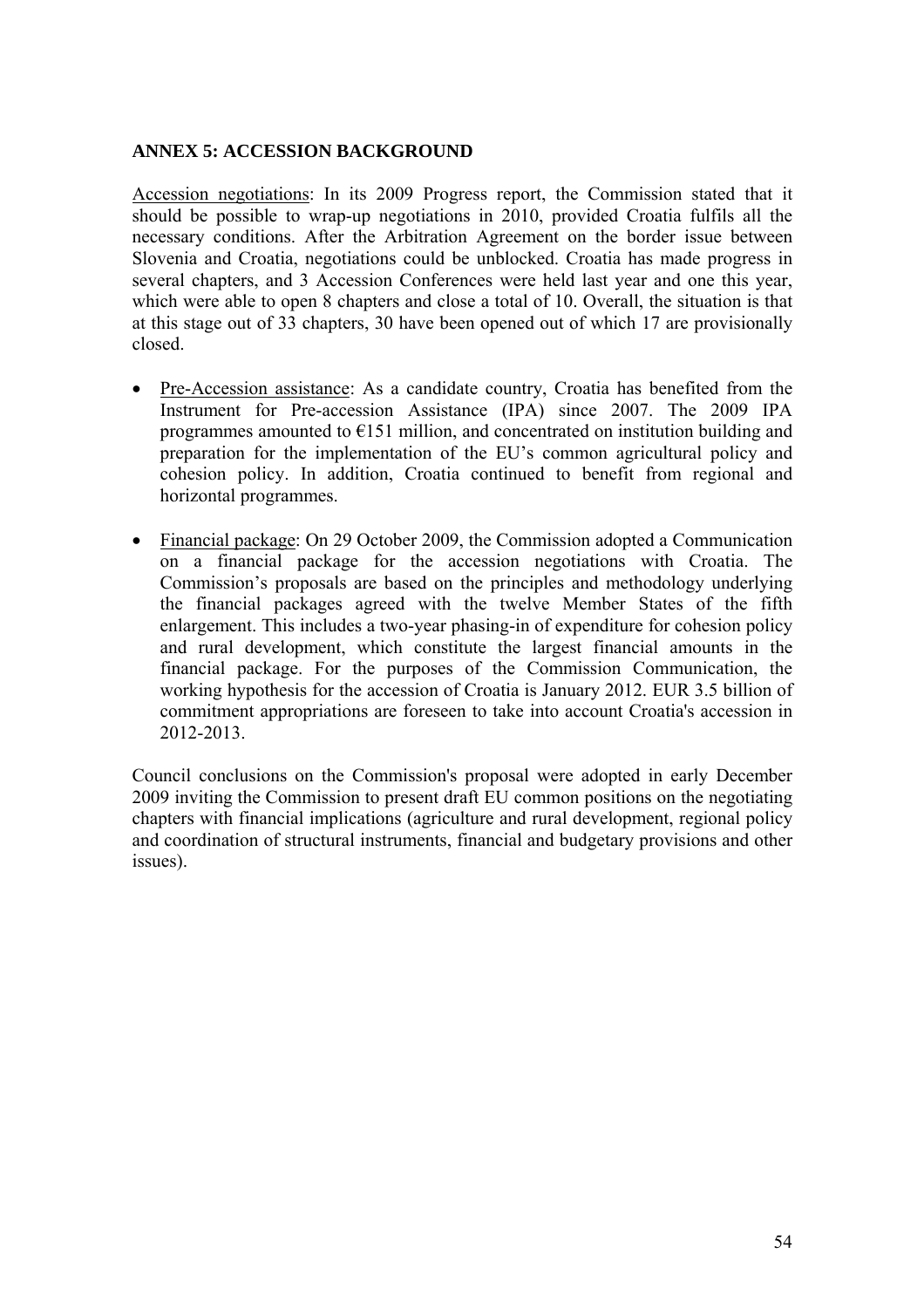| in m EUR                         | 2006     | 2007    | 2008    | 2009    | 1Q2010  |
|----------------------------------|----------|---------|---------|---------|---------|
|                                  |          |         |         |         |         |
| Net cumulative business volume   | 1,576.4  | 1,708.3 | 1,886.3 | 2,082.0 | 2,137.0 |
|                                  |          |         |         |         |         |
| Cumulative total project cost    | 4,538.6  | 4,823.2 | 5,141.7 | 5,667.8 | 5,873.2 |
| Portfolio                        | 947.2    | 992.9   | 1,019.7 | 1,178.0 | 1,204.0 |
|                                  |          |         |         |         |         |
| Cummulative number of operations | 56.0     | 67.0    | 73.0    | 75.0    | 79.0    |
|                                  |          |         |         |         |         |
| Performing assets                | 745.2    | 786.2   | 849.0   | 1,033.0 | 1,015.0 |
|                                  |          |         |         |         |         |
| Annual new business              | 302.7    | 152.6   | 105.4   | 248.0   | 58.0    |
| Annual gross disbursments        | 239.3    | 110.0   | 127.0   | 259.0   | 7.0     |
| Gross cumulative disbursments    | 1,374.4  | 1,484.4 | 1,611.4 | 1,870.4 | 1,877.4 |
|                                  |          |         |         |         |         |
| Annual cancelations              | 6.0      | 12.0    | 3.0     | 8.0     | 5.0     |
| Private sector share             | $61.0\%$ | 62.0%   | 66.0%   | 67.0%   | 68.0%   |
|                                  |          |         |         |         |         |

# **ANNEX 6: CROATIA PORTFOLIO TRENDS**

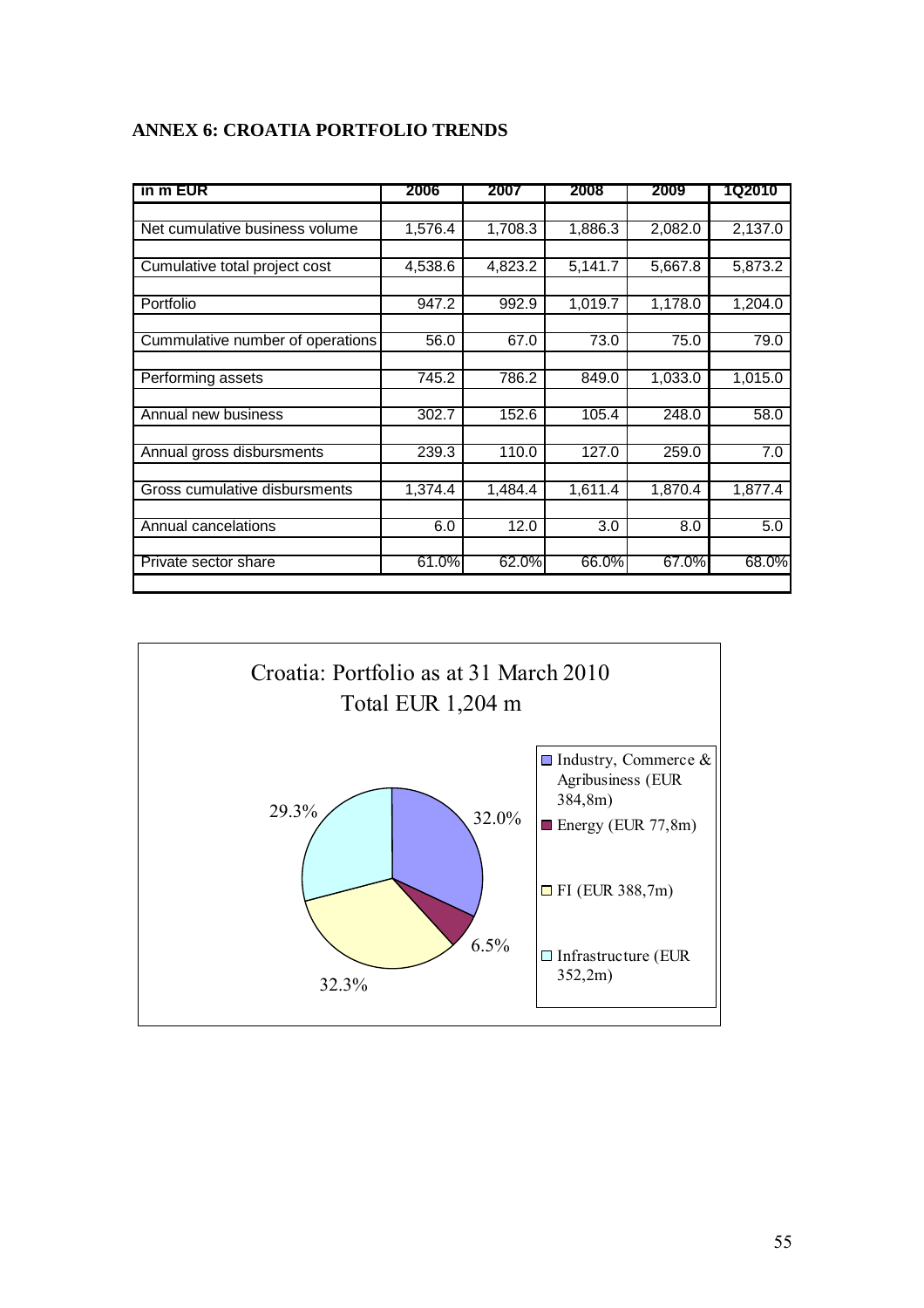# **ANNEX 7: TECHNICAL COOPERATION PROJECTS TO DATE**

| <b>Commitment</b><br><b>Name</b>                                                                                      | <b>Euro</b><br><b>Committed</b> | <b>Euro</b><br><b>Disbursed</b> | <b>Fund</b><br><b>Approved date</b> | Commit.<br><b>Stage Name</b> | <b>Sector</b>                   |
|-----------------------------------------------------------------------------------------------------------------------|---------------------------------|---------------------------------|-------------------------------------|------------------------------|---------------------------------|
| Power sector reconstruction                                                                                           | 57,536                          | 57,536                          | 18/03/93                            | Closed                       | Energy                          |
| Review of draft legislation on securities market                                                                      | 7,145                           | 7,145                           | 02/11/93                            | Closed                       | Community/Social Services       |
| Review of draft banking law                                                                                           | 9,632                           | 9,632                           | 02/11/93                            | Closed                       | Finance, Business               |
| Electricity network reconstruction - procurement advisory<br>services                                                 | 138,334                         | 138,334                         | 17/06/94                            | Closed                       | Energy                          |
| Power investment master plan                                                                                          | 297,000                         | 297,000                         | 01/03/95                            | Closed                       | Energy                          |
| Power network tariff study                                                                                            | 61,063                          | 61,063                          | 01/03/95                            | Closed                       | Energy                          |
| Highway reconstruction project - axle load study                                                                      | 123,084                         | 123,084                         | 20/04/95                            | Closed                       | Construction                    |
| Road user charges                                                                                                     | 146,242                         | 146,242                         | 01/05/95                            | Closed                       | Construction                    |
| Highways reconstruction - institutional reform                                                                        | 244,950                         | 244,950                         | 01/05/95                            | Closed                       | Construction                    |
| Zagrebacka Banka - investment banking due diligence and<br>training                                                   | 41,736                          | 41,736                          | 09/06/95                            | Closed                       | Finance, Business               |
| Zagrbacka Banka - environmental due diligence training                                                                | 44,131                          | 44,131                          | 01/07/95                            | Closed                       | Finance, Business               |
| Agribusiness line of credit - Dalmatinska banka d.d.                                                                  | 95,532                          | 95,532                          | 25/08/95                            | Closed                       | Manufacturing                   |
| Agribusiness line of credit (ACR02)                                                                                   | 163,402                         | 163,402                         | 01/09/95                            | Closed                       | Manufacturing                   |
| Agribusiness line of credit (ACR03)                                                                                   | 56,155                          | 56,155                          | 01/09/95                            | Closed                       | Manufacturing                   |
| Wholesale market - promotion of private sector                                                                        | 150,735                         | 150,735                         | 08/02/96                            | Closed                       | Manufacturing                   |
| Preparation of MEII Programme                                                                                         | 178,906                         | 178,906                         | 28/02/96                            | Closed                       | Local Authority Services        |
| Environmental training for the Croatian Credit Bank for<br>Reconstruction                                             | 36,488                          | 36,488                          | 08/03/96                            | Closed                       | Finance, Business               |
| Tourism Credit Line - Credit Advisor                                                                                  | 180,852                         | 180,852                         | 23/04/96                            | Closed                       | Finance, Business               |
| Slavonska Banka d.d. - due diligence                                                                                  | 175,628                         | 175,628                         | 05/06/96                            | Closed                       | Finance, Business               |
| Environmental due diligence training for banks                                                                        | 40,942                          | 40,942                          | 19/07/96                            | Closed                       | Community/Social Services       |
| Vrazdinska banka d.d                                                                                                  | 98,127                          | 98,127                          | 15/01/97                            | Closed                       | Finance, Business               |
| Vrasdinska banka d.d                                                                                                  | 167,325                         | 167,325                         | 21/01/97                            | Closed                       | Finance, Business               |
| Environmental due diligence training for Croatian bank - Alpe<br>Jadran Banka, Trgovacka banka, Varazdinska Banka and | 37,024                          | 37,024                          | 01/02/97                            | Closed                       | Finance, Business               |
| Varzdinska banka                                                                                                      | 48,919                          | 48,919                          | 24/02/97                            | Closed                       | Finance, Business               |
| Islands airports / market and institutional organisation study                                                        | 182,843                         | 182,843                         | 06/05/97                            | Closed                       | Transport, Storage              |
| Municipal Environmental Infrastructure Investment Programme<br>institutional strengthening                            | 227,852                         | 227,852                         | 21/07/97                            | Closed                       | <b>Local Authority Services</b> |
| Municipal Environmental Infrastructure Investment Programme<br>institutional strengthening                            | 11,908                          | 11,908                          | 21/07/97                            | Closed                       | <b>Local Authority Services</b> |
| Wholesale markets project preparation                                                                                 | 85,038                          | 85,038                          | 25/07/97                            | Closed                       | Manufacturing                   |
| Review of the Jakusevac Landfill Rehabilitation Project -<br>feasibility study                                        | 48,960                          | 48,960                          | 22/09/97                            | Closed                       | <b>Local Authority Services</b> |
| Agri equipment multi project facility - sub-project 1                                                                 | 12,503                          | 12,503                          | 04/11/97                            | Closed                       | Manufacturing                   |
| Zagreb landfill rehabilitiation programme - municipal finance<br>analysis of the City Zagreb                          | 38,828                          | 38,828                          | 19/01/98                            | Closed                       | <b>Local Authority Services</b> |
| Zagreb landfill rehabilitation programme - municipal finance<br>analysis of the City of Zagreb                        | 94,948                          | 94,948                          | 19/01/98                            | Closed                       | <b>Local Authority Services</b> |
| Zagreb landfill rehabilitation programme - municipal finance<br>analysis of the City of Zagreb                        | 41,340                          | 41,340                          | 19/01/98                            | Closed                       | <b>Local Authority Services</b> |
| Zagreb landfill rehabilitation programme - municipal finance<br>analysis of the City of Zagreb                        | 8,415                           | 8,415                           | 19/01/98                            | Closed                       | <b>Local Authority Services</b> |
| Croatia wholesale markets - project implementation                                                                    | 477,670                         | 477,670                         | 31/03/98                            | Closed                       | Manufacturing                   |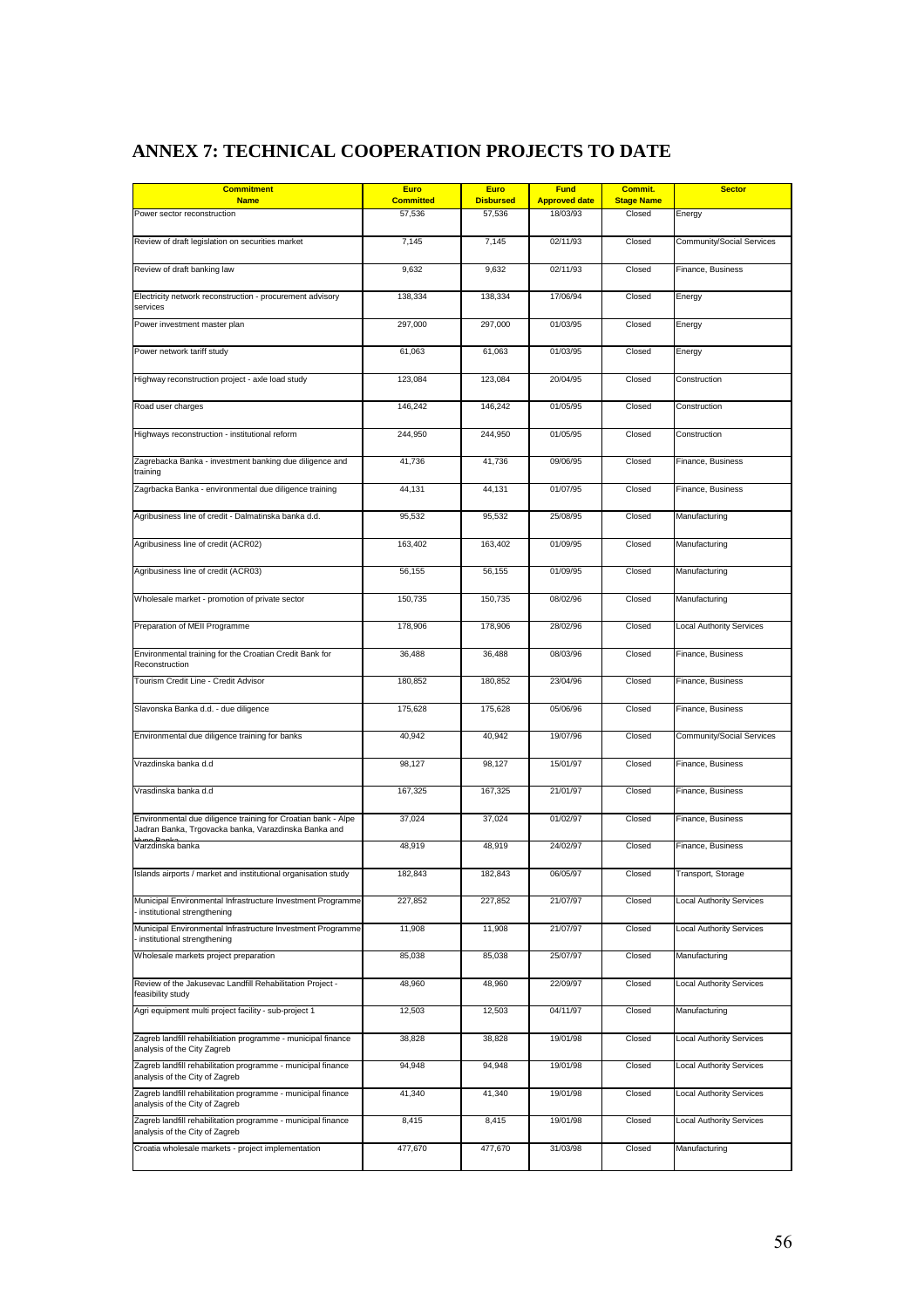| <b>Commitment</b><br><b>Name</b>                                                                           | <b>Euro</b><br><b>Committed</b> | <b>Euro</b><br><b>Disbursed</b> | <b>Fund</b><br><b>Approved date</b> | Commit.<br><b>Stage Name</b> | <b>Sector</b>                   |
|------------------------------------------------------------------------------------------------------------|---------------------------------|---------------------------------|-------------------------------------|------------------------------|---------------------------------|
| Dubrovnik municipal services rehabilitation programme                                                      | 146,865                         | 146,865                         | 08/05/98                            | Closed                       | <b>Local Authority Services</b> |
| Dubrovnik municipal services rehabilitation programme                                                      | 35,648                          | 35,648                          | 08/05/98                            | Closed                       | <b>Local Authority Services</b> |
| Design and supervision consultants for Croatia Wholesale                                                   | 737,639                         | 737,639                         | 10/07/98                            | Closed                       | Manufacturing                   |
| Markets<br>FAO Framework Agreement - Badel                                                                 | 17,421                          | 17,421                          | 17/01/99                            | Closed                       | Agriculture, Forestry, Fishing  |
| Project Management Consultant - Zagreb Solid Waste<br>Management Programme                                 | 454,000                         | 454,000                         | 08/06/99                            | Closed                       | <b>Local Authority Services</b> |
| Rijeka - Kantrida Sewerage Extension Project Review (i)<br><b>Technical Due Diligence</b>                  | 29,731                          | 29,731                          | 02/09/99                            | Closed                       | <b>Local Authority Services</b> |
| Rijeka Water and Sewerage Project - Kantrida sewerage<br>extension project review, financial due diligence | 13,899                          | 13,899                          | 08/09/99                            | Closed                       | <b>Local Authority Services</b> |
| Rijeka - Kantrida Sewerage Extension Project Review (ii)<br>Financial Due Diligence                        | 28,803                          | 28,803                          | 08/09/99                            | Closed                       | <b>Local Authority Services</b> |
| TurnAround Management Programme (TAM) - Podravka                                                           | 48,222                          | 48,222                          | 06/10/99                            | Closed                       | Manufacturing                   |
| TurnAround Management Programme (TAM) - Podravka                                                           | 9,438                           | 9,438                           | 28/10/99                            | Closed                       | Manufacturing                   |
| Assessment of Company's Competitive Position and Critical<br>Review of Corporate Strategy - Plava Laguna   | 84,543                          | 84,543                          | 29/10/99                            | Closed                       | Commerce, Tourism               |
| Market Study and Strategy Review - Plava Laguna                                                            | 66,641                          | 66,641                          | 23/11/99                            | Closed                       | Commerce, Tourism               |
| TurnAround Management Programme (TAM) - Getro                                                              | 29,412                          | 29,412                          | 20/02/00                            | Closed                       | Manufacturing                   |
| TurnAround Management Programme (TAM) - Getro                                                              | 26,739                          | 26,739                          | 23/02/00                            | Closed                       | Manufacturing                   |
| Diagnostic and guidelines for company restructuring - IPK                                                  | 10,243                          | 10,243                          | 25/05/00                            | Closed                       | Manufacturing                   |
| Diagnostic and guidelines for company restructuring - IPK                                                  | 4,310                           | 4,310                           | 25/05/00                            | Closed                       | Manufacturing                   |
| Diagnostic and guidelines for company restructuring - IPK                                                  | 12,191                          | 12,191                          | 25/05/00                            | Closed                       | Manufacturing                   |
| Diagnostic and guidelines for company restructuring - IPK                                                  | 6,771                           | 6,771                           | 25/05/00                            | Closed                       | Manufacturing                   |
| Business Advisory Service (BAS) Programme in Croatia - Ana<br><b>Betica</b>                                | 24,633                          | 24,633                          | 20/06/00                            | Closed                       | Manufacturing                   |
| Business Advisory Service (BAS) Programme in Croatia - TAM<br>Management & Support                         | 37,600                          | 37,600                          | 20/06/00                            | Closed                       | Manufacturing                   |
| Business Advisory Service (BAS) Programme in Croatia -<br>subsidy contributions                            | 759,928                         | 759,928                         | 20/06/00                            | Closed                       | Manufacturing                   |
| Business Advisory Service (BAS) Programme in Croatia -<br>office operating expenses                        | 71,600                          | 71,600                          | 20/06/00                            | Closed                       | Manufacturing                   |
| Business Advisory Service (BAS) Programme in Croatia -<br>office rent & Opex                               | 85,945                          | 85,945                          | 20/06/00                            | Closed                       | Manufacturing                   |
| Business Advisory Service (BAS) Programme in Croatia -<br>office equipment & furniture                     | 20,967                          | 20,967                          | 20/06/00                            | Closed                       | Manufacturing                   |
| TurnAround Management Programme (TAM) - Nasicecement                                                       | 46,892                          | 46,892                          | 05/07/00                            | Closed                       | Manufacturing                   |
| Business Advisory Service (BAS) Programme in Croatia -<br>Local Programme Director                         | 61,431                          | 61,431                          | 07/07/00                            | Closed                       | Manufacturing                   |
| Business Advisory Service (BAS) Programme in Croatia -<br>Travel Expenses for Udo Schedel                  | 9,680                           | 9,680                           | 12/07/00                            | Closed                       | Manufacturing                   |
| TurnAround Management Programme (TAM) - Nasicecement                                                       | 9,203                           | 9,203                           | 19/07/00                            | Closed                       | Manufacturing                   |
| TurnAround Management Programme (TAM) - Grand Hotel                                                        | 47,931                          | 47,931                          | 04/08/00                            | Closed                       | Manufacturing                   |
| TurnAround Management Programme (TAM) - Grand Hotel<br>Adriatic                                            | 5,391                           | 5,391                           | 01/09/00                            | Closed                       | Manufacturing                   |
| Business Advisory Service (BAS) Programme in Croatia -<br>Project Officer                                  | 36,688                          | 36,688                          | 27/09/00                            | Closed                       | Manufacturing                   |
| TurnAround Management Programme - Getro d.o.o. II                                                          | 39,601                          | 39,601                          | 01/11/00                            | Closed                       | Manufacturing                   |
| City of Zagreb Creditworthiness Enhancement Programme                                                      | 322,333                         | 322,333                         | 29/11/00                            | Closed                       | Community/Social Services       |
| City of Zagreb Creditworthiness Enhancement Programme                                                      | 90,000                          | 90,000                          | 07/12/00                            | Closed                       | Community/Social Services       |
| City of Zagreb Creditworthiness Enhancement Programme                                                      | 67,352                          | 67,352                          | 07/12/00                            | Closed                       | Community/Social Services       |
| Hrvatske Zelejeznice, Energy Management Programme -<br><b>Preliminary Assessment</b>                       | 13,070                          | 13,070                          | 21/12/00                            | Closed                       | Energy                          |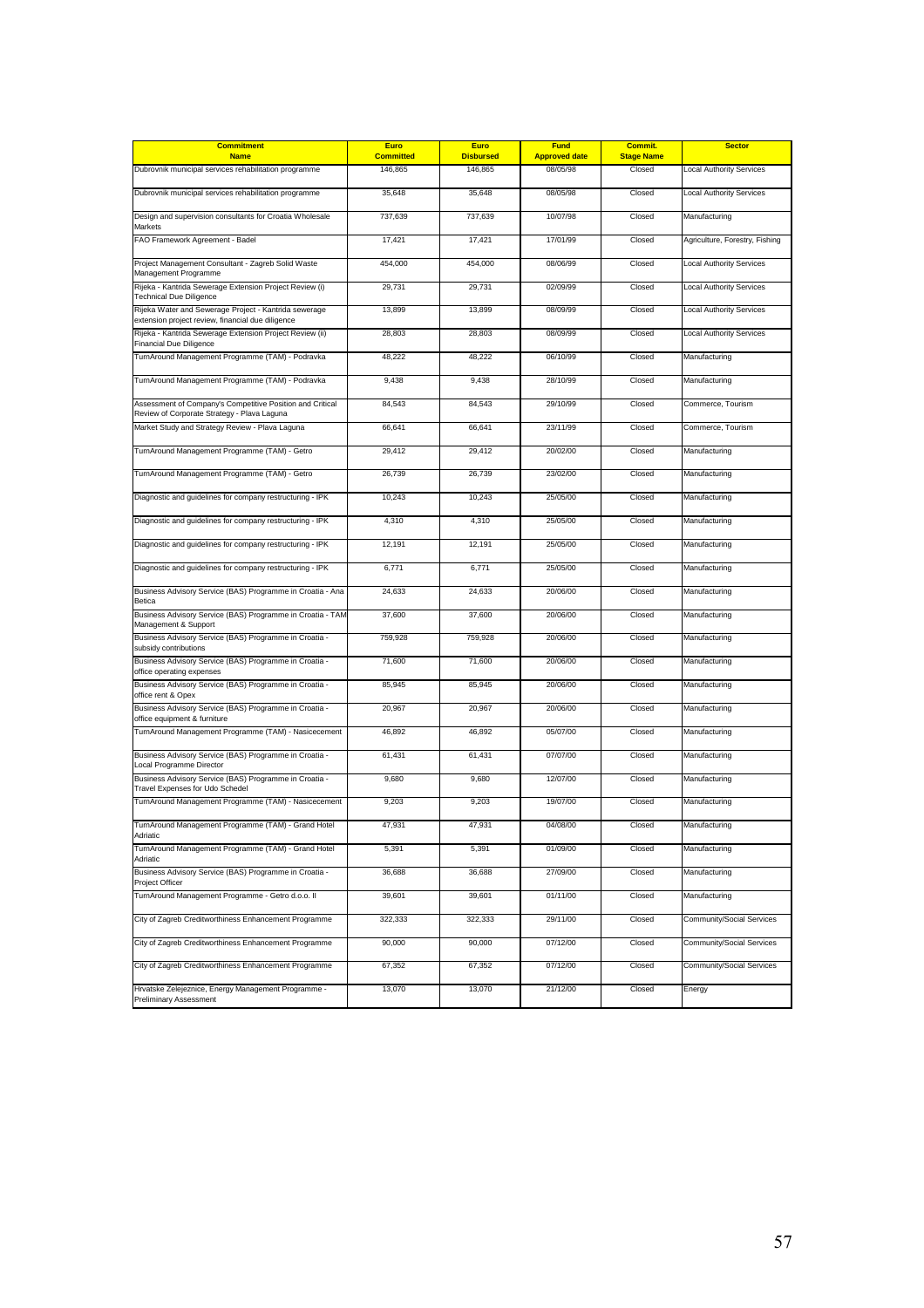| <b>Commitment</b>                                                                                             | Euro             | Euro             | <b>Fund</b>          | Commit.           | <b>Sector</b>                       |
|---------------------------------------------------------------------------------------------------------------|------------------|------------------|----------------------|-------------------|-------------------------------------|
| <b>Name</b>                                                                                                   | <b>Committed</b> | <b>Disbursed</b> | <b>Approved date</b> | <b>Stage Name</b> |                                     |
| Wholesale Markets Programme - Improvement of Regulatory<br>Framework of Fresh Produce Wholesale Marketing     | 4,663            | 4,663            | 11/01/01             | Closed            | Manufacturing                       |
| Zagreb Public Transport Project                                                                               | 129,621          | 129,621          | 12/04/01             | Closed            | Transport, Storage                  |
| TAM Programme - Koestlin                                                                                      | 32,397           | 32,397           | 08/05/01             | Closed            | Manufacturing                       |
| 4TurnAround Management Programme - MTC Medimurska<br>Trikotaza                                                | 48,400           | 48,400           | 09/05/01             | Closed            | Manufacturing                       |
| Uljanik Shipyard                                                                                              | 47,940           | 47,940           | 09/07/01             | Closed            | Manufacturing                       |
| Uljanik Shipyard                                                                                              | 34,000           | 34,000           | 09/07/01             | Closed            | Manufacturing                       |
| Business Advisory Service (BAS) Programme in the Balkans -<br>Regional Programme Director                     | 80,000           | 80,000           | 09/07/01             | Closed            | Manufacturing                       |
| Business Advisory Service (BAS) Programme - BAS<br>Programme Director in Croatia, Peter Siretz                | 23,932           | 23,932           | 20/08/01             | Closed            | Manufacturing                       |
| Wholesale Markets Programme - Improvement of the<br>Regulatory Framework of Fresh Produce Wholesale Marketing | 5,553            | 5,553            | 22/08/01             | Closed            | Manufacturing                       |
| Wholesale Markets Programme - Improvement of the<br>Regulatory Framework of Fresh Produce Wholesale Marketing | 5,529            | 5,529            | 22/08/01             | Closed            | Manufacturing                       |
| Port of Dubrovnik / Passenger Port Development Project                                                        | 149,908          | 116,144          | 28/09/01             | Disbursing        | Transport, Storage                  |
| Port of Dubrovnik / Passenger Port Development Project                                                        | 83,372           | 69,020           | 23/10/01             | Disbursing        | Transport, Storage                  |
| City of Rijeka Creditworthiness Enhancement Programme                                                         | 148,783          | 148,783          | 22/11/01             | Closed            | Local Authority Services            |
| TAM Programme i: MTC Tvornica Carapa DD                                                                       | 24,902           | 24,902           | 22/11/01             | Closed            | Manufacturing                       |
| Port of Dubrovnik - Passenger Port Development Project                                                        | 48,479           | 36,349           | 05/12/01             | Disbursing        | Transport, Storage                  |
| Rijeka Water and Sewage Company - Financial and<br>Operational Improvement Project ("FOPIP")                  | 66,379           | 66,379           | 18/04/02             | Closed            | Local Authority Services            |
| Rijeka Water and Sewage Company - Financial and<br>Operational Improvement Project ("FOPIP")                  | 51,338           | 51,338           | 18/04/02             | Closed            | Local Authority Services            |
| TAM Programme - Dilj                                                                                          | 48,400           | 48,400           | 12/06/02             | Closed            | Manufacturing                       |
| Warehouse Receipt Credit Adviser                                                                              | 16,253           | 16,253           | 19/07/02             | Closed            | Agriculture, Forestry, Fishing      |
| Business Advisory Service (BAS) Programme in Croatia -<br>National Programme Director Kruno Placko            | 14,482           | 14,482           | 07/08/02             | Closed            | Manufacturing                       |
| Business Advisory Service (BAS) Programme in Croatia - Asst<br>to National Prog. Director - Ana Betica        | 6,273            | 6,273            | 07/08/02             | Closed            | Manufacturing                       |
| Croatian Tourism Privatisation Framework                                                                      | 75,240           | 75,240           | 27/09/02             | Closed            | Community/Social Services           |
| Croatian Tourism Privatisation Framework                                                                      | 271,951          | 271,951          | 27/09/02             | Closed            | Community/Social Services           |
| BAS Programme/Contract Extention of the BAS Croatia<br>Porgramme Director, Peter Siretz                       | 40,726           | 40,726           | 31/10/02             | Closed            | <b>Local Authority Services</b>     |
| BAS Programme / Contract of the BAS Croatia National<br>Programme Director, Ana Klaric                        | 21,965           | 21,965           | 23/12/02             | Closed            | Manufacturing                       |
| BAS Programme / Contract Extension of the BAS Croatia<br>Assistant to National Programme Director, Ana Betica | 3,111            | 3,111            | 23/12/02             | Closed            | Manufacturing                       |
| Port of Dubrovnik: Project Preparation.                                                                       | 179.463          | 179.463          | 05/06/03             | Closed            | Transport, Storage                  |
| EBRD/TMG BAS Programme in South East Europe                                                                   | 98,204           | 86,391           | 24/07/03             | Disbursing        | Manufacturing                       |
| Croatia - Small and medium size municipalities - TA to<br>Commercial Banks                                    | 49,650           | 49,650           | 29/08/03             | Closed            | <b>Local Authority Services</b>     |
| Mikroplus                                                                                                     | 194,824          | 194,824          | 08/12/03             | Closed            | Finance, Business                   |
| Croatian Railways Network Management: Project Preparation                                                     | 177,737          | 177,737          | 20/02/04             | Closed            | Transport, Storage                  |
| Framework for Technical Assistance to Croatian SMM<br>Municipalities (Dutch funded)                           | 671,212          | 671,212          | 03/09/04             | Closed            | CEALs, CoFinancing Lines &<br>RVF's |
| Framework for Technical Assistance to Croatian SMM<br>Municipalities (Dutch funded)                           | 402,020          | 402,020          | 03/09/04             | Closed            | CEALs, CoFinancing Lines &<br>RVF's |
| Port of Dubrovnik Institutional Assistance                                                                    | 194,958          | 194,958          | 17/12/04             | Closed            | Transport, Storage                  |
| PPC: Introduction to Project Financing Workshop - Karlovac                                                    | 2,094            | 2,094            | 15/06/05             | Closed            | <b>Local Authority Services</b>     |
| Dubrovnik Public Transport Twinning Agreement                                                                 | 84,792           | 84,792           | 16/09/05             | Closed            | Transport, Storage                  |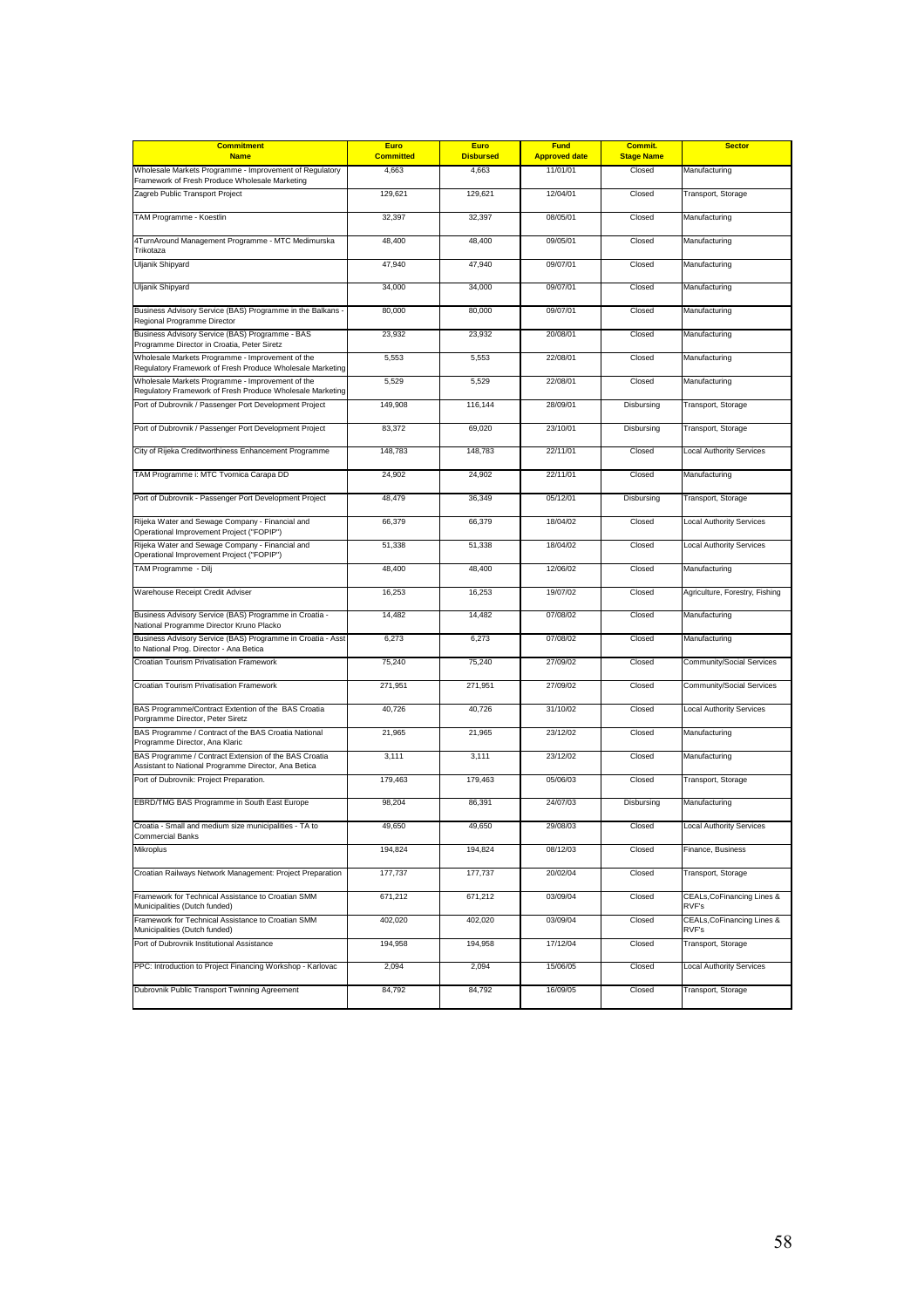| <b>Commitment</b>                                                                                            | <b>Euro</b>      | <b>Euro</b>      | <b>Fund</b>          | Commit.           | <b>Sector</b>                   |
|--------------------------------------------------------------------------------------------------------------|------------------|------------------|----------------------|-------------------|---------------------------------|
| <b>Name</b>                                                                                                  | <b>Committed</b> | <b>Disbursed</b> | <b>Approved date</b> | <b>Stage Name</b> |                                 |
| Port of Ploce Financial & Economic Due Diligence                                                             | 49.450           | 49,450           | 08/11/05             | Closed            | Transport, Storage              |
| Karlovac Water and Wastewater Management Project- FOPIP                                                      | 277,829          | 277,829          | 31/01/06             | Closed            | <b>Local Authority Services</b> |
| Port of Dubrovnik Institutional Strengthening Assistance                                                     | 150,000          | 150,000          | 30/05/06             | Closed            | Transport, Storage              |
| Croatia: ARZ: Corporate Strategy Assistance                                                                  | 149,790          | 149,790          | 24/10/06             | Closed            | Construction                    |
| Croatian Wind to Grid Advisory Assignment                                                                    | 21,500           | 21,500           | 26/10/06             | Closed            | Energy                          |
| TAM - Terme Tuhelj                                                                                           | 39,627           | 39,627           | 08/12/06             | Closed            | Manufacturing                   |
| Croatian Roads Performance Maintenance Contracts                                                             | 250,000          | 51,889           | 19/02/07             | Disbursing        | Construction                    |
| Continuation of BAS Bulgaria and Croatia                                                                     | 144,222          | 144,222          | 22/03/07             | Disbursing        | Manufacturing                   |
| Port of Ploce Legal Due Diligence                                                                            | 49,000           | 48,750           | 12/04/07             | Disbursing        | Transport, Storage              |
| Continuation of BAS Croatia -(5 months) - Framework                                                          | 146,121          | 126,727          | 28/06/07             | Disbursing        | Manufacturing                   |
| Dubrovnik Urban Transport Development Project                                                                | 225,910          | 225,910          | 13/11/07             | Disbursing        | Transport, Storage              |
| Sisak Wastewater - Financial and Operational Performance<br>Improvement Programme and Implementation Support | 273,575          | $\mathbf 0$      | 14/11/07             | Committed         | <b>Local Authority Services</b> |
| TAM - Din Novoselec                                                                                          | 49,880           | 49,880           | 19/12/07             | Closed            | Manufacturing                   |
| TAM - Jadran Hoteli                                                                                          | 52,000           | 46,626           | 26/03/08             | Disbursing        | Manufacturing                   |
| Pula Wastewater - Financial and Operational Performance<br>Improvement Programme                             | 394,050          | $\mathsf 0$      | 28/03/08             | Committed         | <b>Local Authority Services</b> |
| Continuation of the BAS Programme in Croatia                                                                 | 327,450          | 263,680          | 31/03/08             | Disbursing        | Manufacturing                   |
| TAM - IPK Kandit                                                                                             | 52,000           | 29,961           | 25/07/08             | Disbursing        | Manufacturing                   |
| TAM - Natura Agro                                                                                            | 52,000           | 34,254           | 25/07/08             | Committed         | Manufacturing                   |
| TAM - Ilocki Podrumi                                                                                         | 52,000           | 32,276           | 28/07/08             | Disbursing        | Manufacturing                   |
| TAM HG SPOT                                                                                                  | 72,000           | 38,469           | 29/07/08             | Disbursing        | Manufacturing                   |
| TAM - Combis                                                                                                 | 50,000           | 36,433           | 22/09/08             | Disbursing        | Manufacturing                   |
| TAM - Prvi Maj d.d. (Croatia)                                                                                | 52,000           | 28,886           | 26/09/08             | Disbursing        | Manufacturing                   |
| TAM - Limex                                                                                                  | 50,000           | 29,425           | 20/11/08             | Committed         | Manufacturing                   |
| Zagreb Stock Exchange (ZSE): Capital Markets Training                                                        | 245,000          | 30,000           | 10/12/08             | Disbursing        | Finance, Business               |
| Continuation of the BAS Programme in Croatia                                                                 | 352,657          | 124,238          | 09/01/09             | Disbursing        | Manufacturing                   |
| Velika Gorica Urban Transport - Regulatory Strengthening and<br>Management Strategy                          | 267,050          | $\mathsf 0$      | 29/01/09             | Committed         | Transport, Storage              |
| TAM - Standard MIO                                                                                           | 52,000           | 10,196           | 13/05/09             | Committed         | Manufacturing                   |
| TAM - MD- Profil Groupa                                                                                      | 52,000           | 9,525            | 13/05/09             | Committed         | Manufacturing                   |
| TAM - Radez                                                                                                  | 52,000           | 9,484            | 27/05/09             | Committed         | Manufacturing                   |
| TAM - Jadranka Hotel                                                                                         | 51,500           | 7,088            | 19/06/09             | Committed         | Manufacturing                   |
| Croatian Port of Sibenik: Assistance in Preparation and<br>Implementation of a Management Information System | 50,000           | $\overline{0}$   | 15/07/09             | Committed         | Transport, Storage              |
| PORT OF SIBENIK: ASSISTANCE IN PROJECT<br>SUPERVISION AND ADMINISTRATION                                     | 873,000          | $\overline{0}$   | 14/08/09             | Committed         | Transport, Storage              |
| TAM - Rione                                                                                                  | 52,000           | 9,278            | 19/08/09             | Committed         | Manufacturing                   |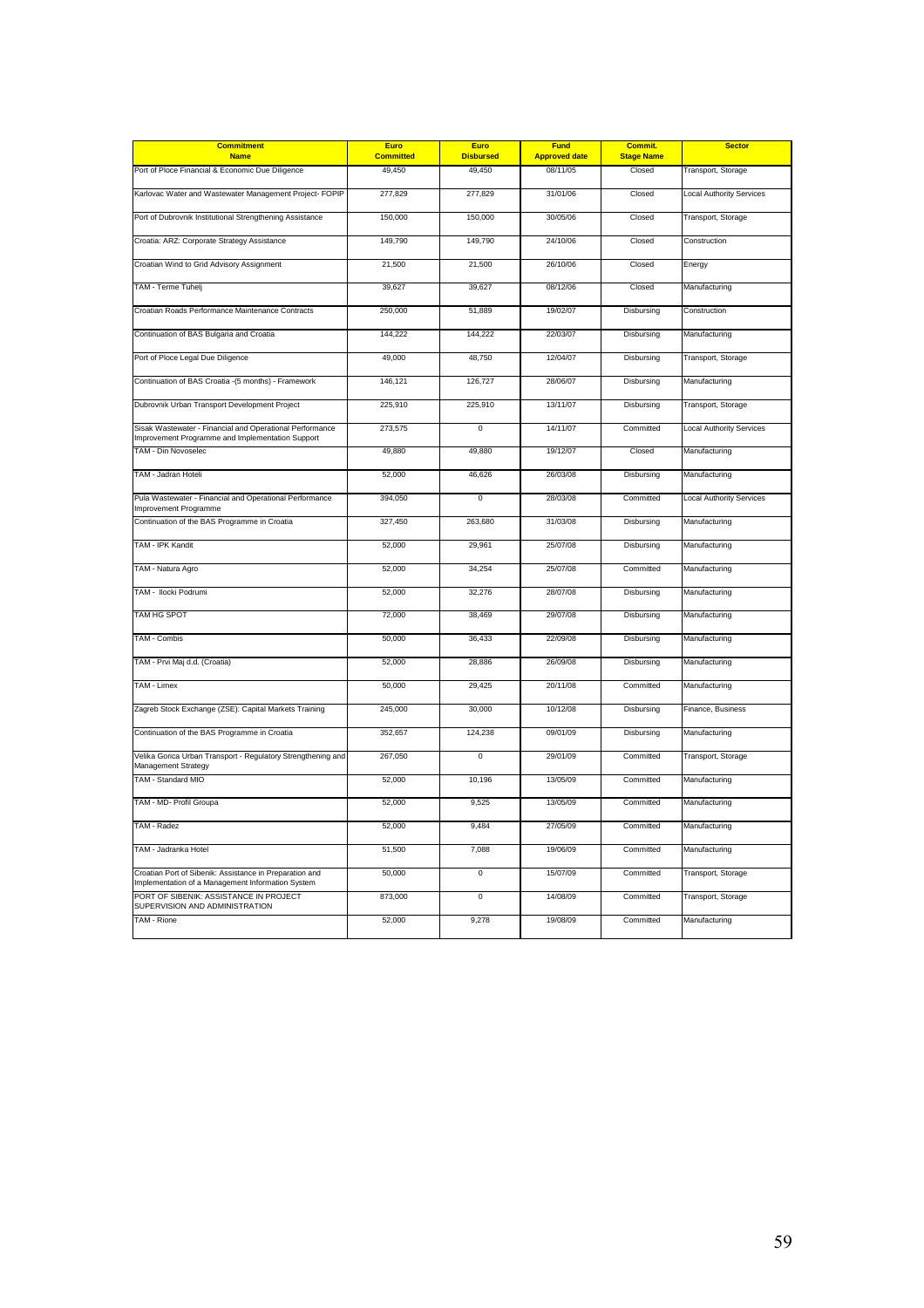| <b>Commitment</b><br><b>Name</b>             | <b>Euro</b><br><b>Committed</b> | <b>Euro</b><br><b>Disbursed</b> | <b>Fund</b><br><b>Approved date</b> | Commit.<br><b>Stage Name</b> | <b>Sector</b> |
|----------------------------------------------|---------------------------------|---------------------------------|-------------------------------------|------------------------------|---------------|
| TAM - Ugo Grupa                              | 51,500                          | 7,142                           | 24/08/09                            | Committed                    | Manufacturing |
| Continuation of the BAS Programme in Croatia | 105,000                         | 2,530                           | 27/10/09                            | Committed                    | Manufacturing |
| TAM - Odjeca Textiles                        | 57.500                          | 0                               | 29/10/09                            | Committed                    | Manufacturing |
| <b>TOTAL</b>                                 | 16,124,115                      | 12,895,510                      |                                     |                              |               |
| No of Commitments:                           | 143                             |                                 |                                     |                              |               |

| <b>Commitment by sector</b>      | <b>Euro</b><br><b>Committed</b> | Euro<br><b>Disbursed</b> |
|----------------------------------|---------------------------------|--------------------------|
| Agriculture, Forestry, Fishing   | 33,674                          | 33,674                   |
| CEALs, CoFinancing Lines & RVF's | 1,073,232                       | 1,073,232                |
| Commerce, Tourism                | 151,184                         | 151,184                  |
| Community / Social Services      | 874,964                         | 874,964                  |
| Construction                     | 914,065                         | 715,954                  |
| Energy                           | 588,504                         | 588,504                  |
| Finance, Business                | 1,279,687                       | 1,064,687                |
| <b>Local Authority Services</b>  | 2,664,526                       | 1,996,901                |
| Manufacturing                    | 5,648,696                       | 4,751,373                |
| Transport, Storage               | 2,895,583                       | 1,645,037                |
| <b>TOTAL</b>                     | 16,124,115                      | 12,895,510               |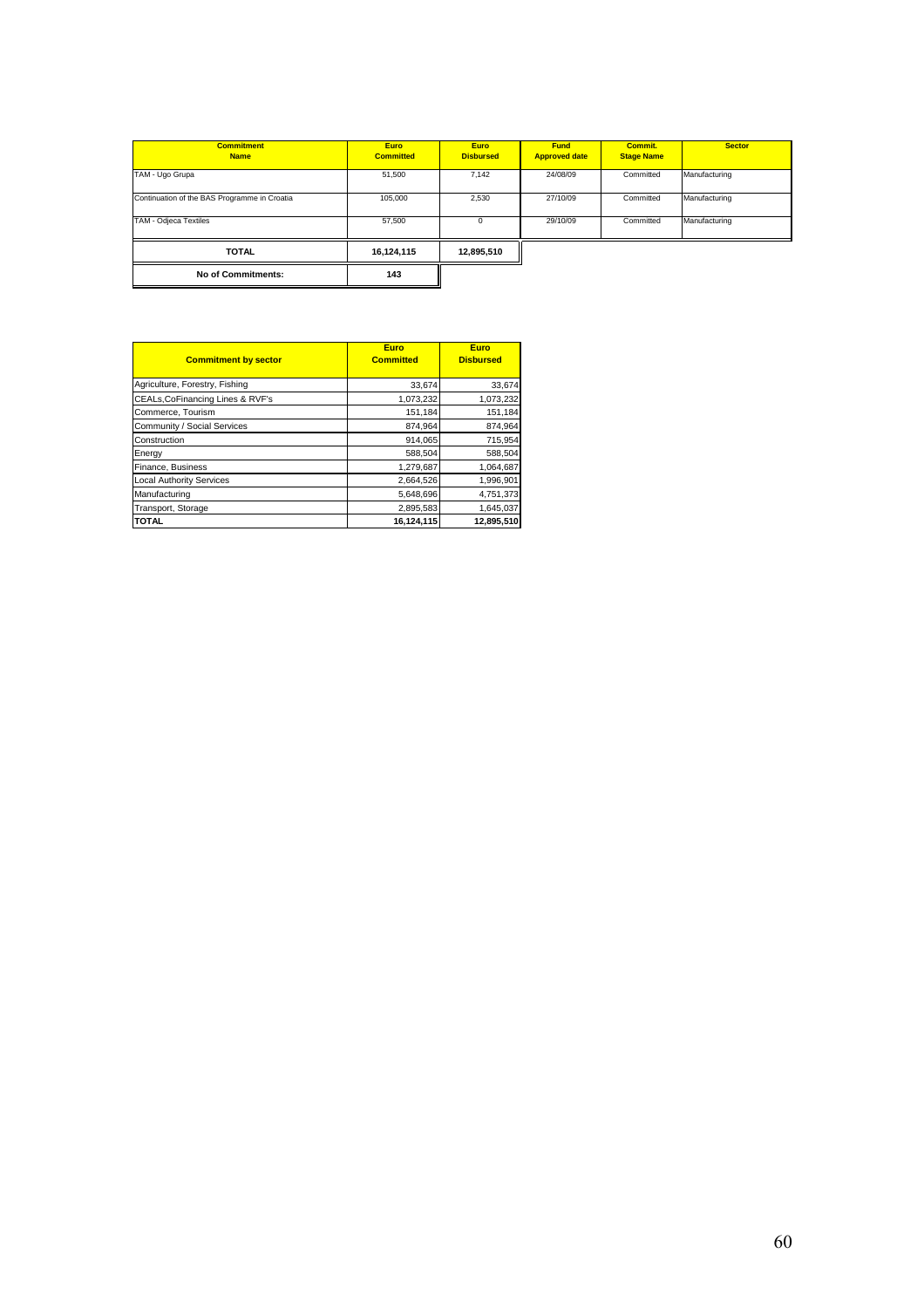### **ANNEX 8: TAM/BAS ACTIVITIES IN CROATIA**

The TAM/BAS Programme supports economic transition by achieving enterprise change in potentially viable micro, small and medium enterprises and contributing to the development of sustainable infrastructures of local business advisory services in the EBRD countries of operations.

# **12.1 TAM/BAS in Croatia**

# **Previous TAM experience**

*TAM supports the introduction of international best practice in small and medium sized enterprises with the potential of becoming future leaders in their market through the introduction of international advisors from developed countries with 15-20 years of professional experience in the relevant sector. TAM projects typically last around 18 months. The Programme also carries out seminars and training activities promoting international best practices by disseminating successful case-studies to entrepreneurs.* 

To date, TAM has secured EUR 1.4 million in donor funding for projects in Croatia. The largest amount of funding came from Luxembourg, which has provided over EUR 500.000 of funding. Other bilateral donors include Greece, Switzerland, Taipei China, the UK, Sweden, Netherlands, Ireland, and Finland. In addition, TAM has received EUR 100,000 of funding from the EBRD Shareholder Special Fund.

TAM has undertaken a total of 27 projects, 15 of which are still in progress, with new enterprises currently being screened. Of the projects that are completed and rated, all were rated "satisfactory" or "highly satisfactory", except one that was closed early. TAM projects have enjoyed a wide coverage across both industry and geographic location with 70 per cent of all projects undertaken outside of Zagreb. TAM projects are complex and with interventions carried out in many areas of business operations. In Croatia, the area of focus sought by most projects was in marketing, product design and development.

### **Previous BAS experience**

*BAS acts as a facilitator for the use of local, private-sector consultants by MSMEs to obtain a diverse array of services. BAS works on the demand and the supply side. By assisting individual enterprises to engage with local consultants on narrowly-based, specific projects with a rapid payback, it stimulates demand and the understanding of the potential benefits of using external consultants. It also directly increases the supply and quality of local advisory services, through targeted market development activities. BAS supported projects typically last around four months.* 

Since September 2000, BAS Croatia has secured a total of EUR 4.6 million in donor funding. The largest donors have been the Central European Initiative (CEI) with EUR 1.7 million and Austria with over EUR 1 million funding. Additional funding came from Luxembourg, the Balkan Region Special Fund (BRSF), the UK, Germany, the EBRD, and the EBRD Special Shareholders Fund,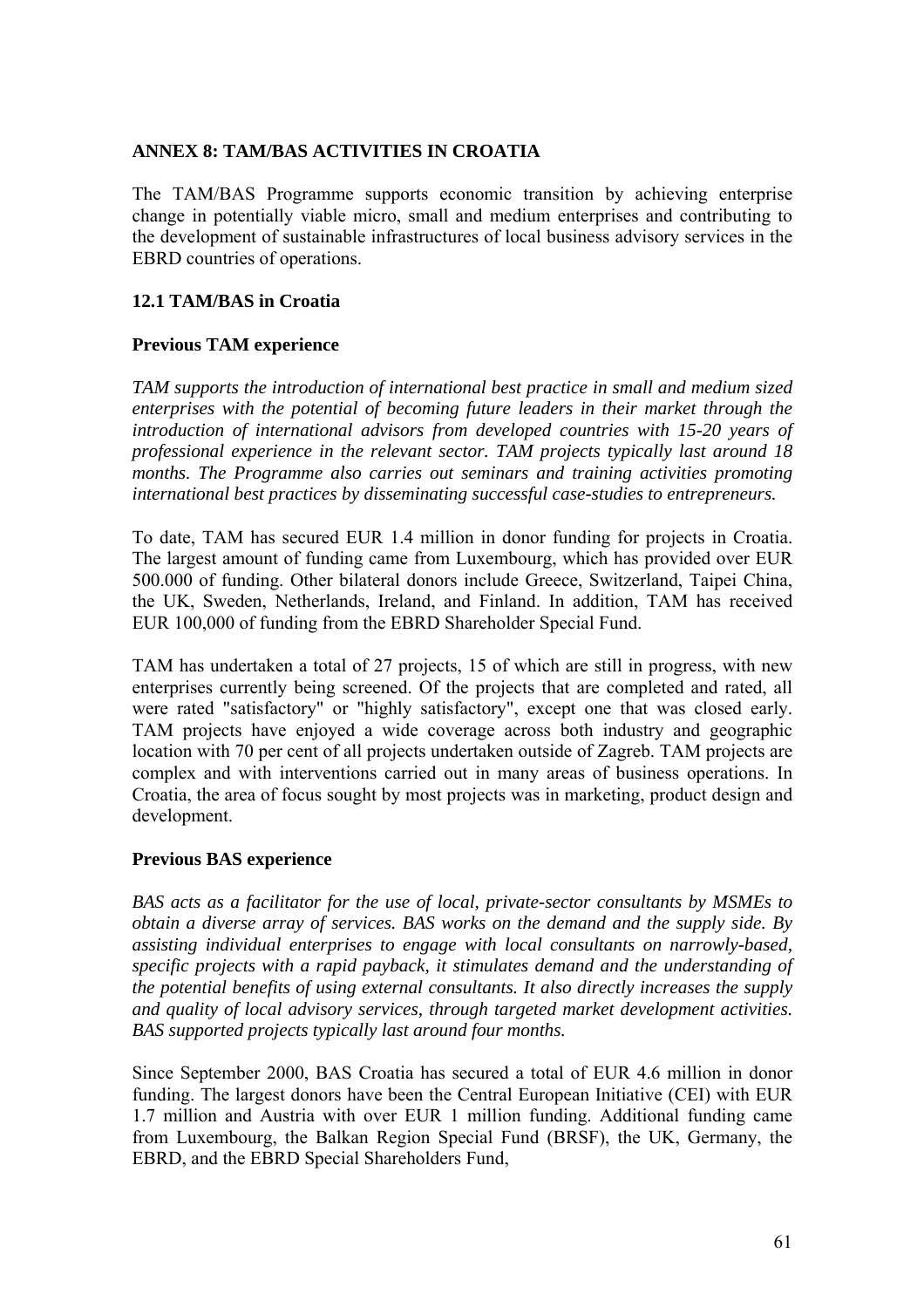The Programme has undertaken a total of 374 projects with MSMEs, engaging 201 consultants– 93 per cent of which were local. More than 74 per cent of the projects were located in rural areas; this tendency has been rapidly growing over time. The industry spread of projects has been wide, but there has been a focus on Food/Beverages, Metals/Machinery/Equipment and Electrical/Electronics/IT. Most projects were targeted at introducing Quality Management & Certification and Computerised Financial/ Management Information Systems as well as Engineering Studies.

The BAS Programme in Croatia has also undertaken a number of market development activities geared to the development of the local consultancy industry. A recent example is a comprehensive consultant training programme organised in cooperation with two local business support institutions: the Croatian Agency for Small Business (HAMAG) and the Association of Management Consultants (AMC). This four part training course served to prepare Croatian consultants for CMC (Certified Management Consultant) certification and/or to strengthen their skills hence allowing them to become qualified members of local business associations such as AMC.

# **Linkages with Banking**

To date, 3 TAM assisted enterprises in the Croatia have attracted investments from the EBRD or EBRD related financial intermediaries, of which EBRD financed over EUR 114 million. Although no BAS assisted enterprises in Croatia have attracted investments from the EBRD or EBRD related financial intermediaries, 106 BAS enterprises have received over EUR 110 million from external financing sources in Croatia.

### **12.2 The MSME and business advisory sectors in Croatia**

The importance of MSMEs in Croatia has increased in recent years and the sector has become a crucial segment of the Croatian economy, both in terms of employment and contribution to GDP. According to the Croatian Chamber of Economy, in 2008, the MSME share of the total number of registered business entities was at 99.5 per cent and accounted for around 66.3 per cent of the total number of employees in the country. In addition, they generated 53.6 per cent of total assets in the Croatian economy and 40.8 per cent of all exports. From a sectoral perspective, MSMEs were concentrated in the wholesale and retail trade and repair (34.9 per cent), real estate, renting and business activities (16.9 per cent) and manufacturing (13.28per cent). Whilst micro- and small enterprises dominate the Croatian economy in numbers, medium-sized enterprises dominate in terms of value added.

Croatia's governance and regulatory institutions are converging towards the standards of the advanced OECD countries, and they are above the transition country average. Given the broad-based support for EU integration, Croatia will continue to adhere to an agenda of EU-mandated reforms, including the European Charter for Small Enterprises and the Small Business Act. However, the country continues to face several challenges, including a relatively high level of corruption. According to the TI Corruption Perception Index 2009, Croatia is ranked  $66<sup>th</sup>$  out of 180 countries with a score of 4.1. This is a slightly worse compared to 2008 and highlights the need to reform the public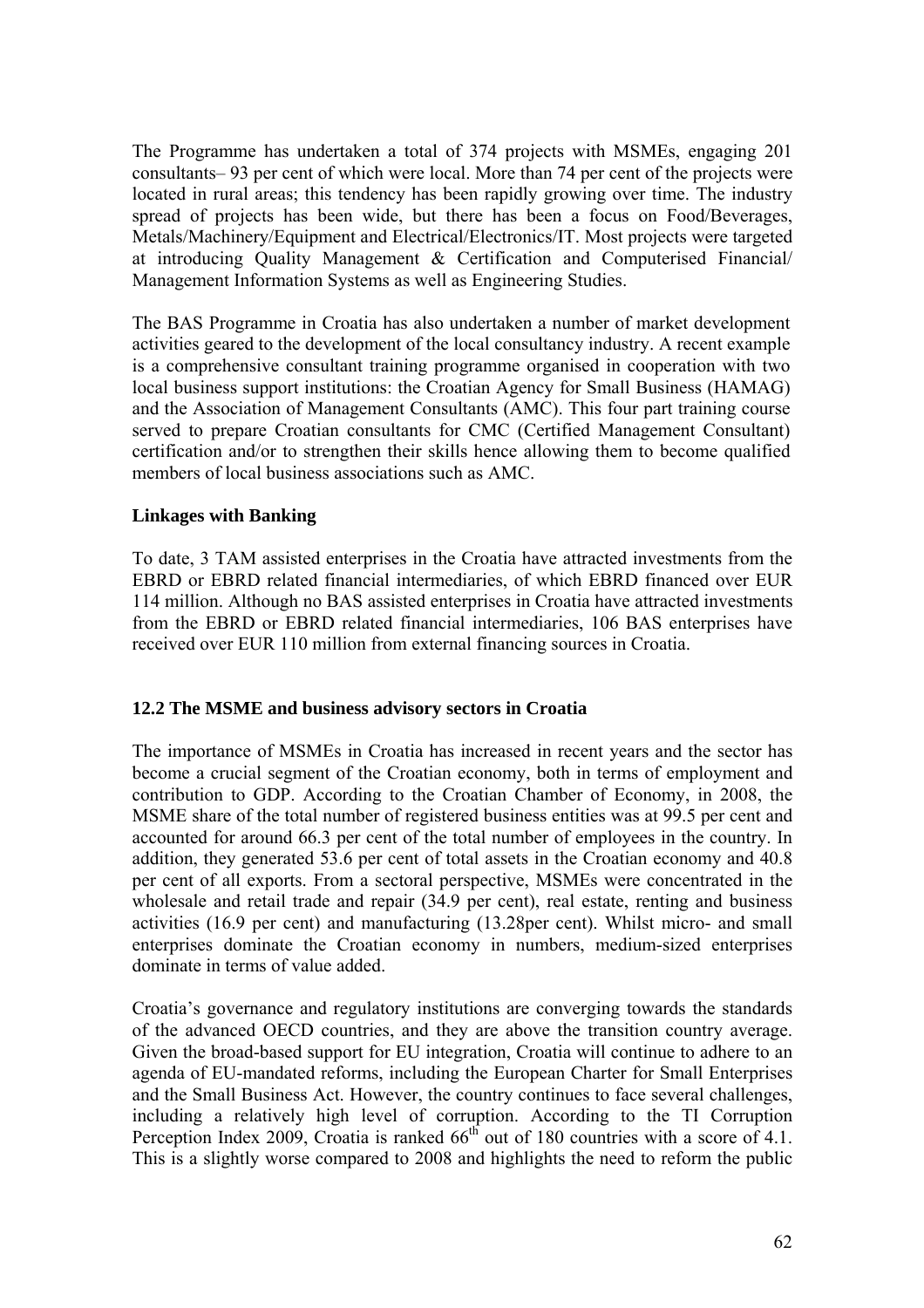administration and the judiciary. Croatia has become a pioneer in implementing regulatory reforms in the Western Balkan region and the authorities have simplified administrative procedures and significantly reduced the regulatory burden. Notwithstanding these measures, the bureaucracy continues to be a major impediment to further development of the MSME sector and the country continues to be ranked unsatisfactorily in the World Bank Doing Business Report 2010, where it is ranked  $103^{\text{rd}}$ 

Croatia has the highest level of financial intermediation within the Western Balkan region and the financial sector remains solid and well capitalised. Numerous government-funded loan schemes, guaranteed funds for MSMEs and generous interest rates provided by the Croatian Bank for Reconstruction and Development have led to a significant amount of loans being provided to the sector in recent years. However, small companies that do not qualify for such loans continue to face rather high interest rates and inflexible collateral requirements. Access to long-term financing also remains difficult, in particular for newly established businesses. The latest BEEPS survey highlights this lack of access to finance for businesses. Accordingly, only tax rates and competition from the informal sector are identified as more severe obstacles, and 20 per cent of respondents consider access to finance to be the most serious constraint affecting their business's operation. With the improvement of Croatia's collateral regulations and the availability of credit information (according to the Doing Business 2010 survey, the credit information system covers around 77 per cent of physical persons), however, the authorities have taken further steps towards enhancing MSMEs access to finance. A functioning online registration system for movable assets has been in place since 2006 and the Law on Bankruptcy was modified, thereby reducing the duration of proceedings. In addition to bank loans, leasing is the second major source of finance for MSMEs in Croatia.

The private market for business advisory services has developed significantly over the last few years. Croatian MSMEs readiness to draw on the help of consultancy still varies greatly depending on their geographical location, size and maturity level. Affordability constraints only seem to be significant for enterprises in underdeveloped areas and for micro enterprises in general. The business advisory services currently most demanded are fairly basic business services including Reorganisation/ Restructuring, Computerised financial / management information systems and Market analysis and planning. There is a clear need however to promote the need for long term strategic planning, compliance with EU standards and the potential of ICT.

Croatia has made substantive progress towards the development of a knowledge-based economy and ranks above the transition country average in the World Bank's Knowledge Economy Index at 7.28. Its ICT infrastructure is well developed with high internet and broadband penetration rates and the World Economics' Forum annual Global Competitiveness Index 2009-2010 ranks Croatia  $72<sup>nd</sup>$  out of 133 countries surveyed. In October 2008, the Public-Private Partnership was adopted, thus creating a legal foundation for a stronger public-private dialogue. With regard to entrepreneurship education, the Education for Entrepreneurship partnership involving the economy, labour and education authorities, as well as the Chamber for Commerce provides an institutional and policy framework for lifelong entrepreneurial learning. Furthermore, the Business Innovation Centre (BICRO) plays an important role in supporting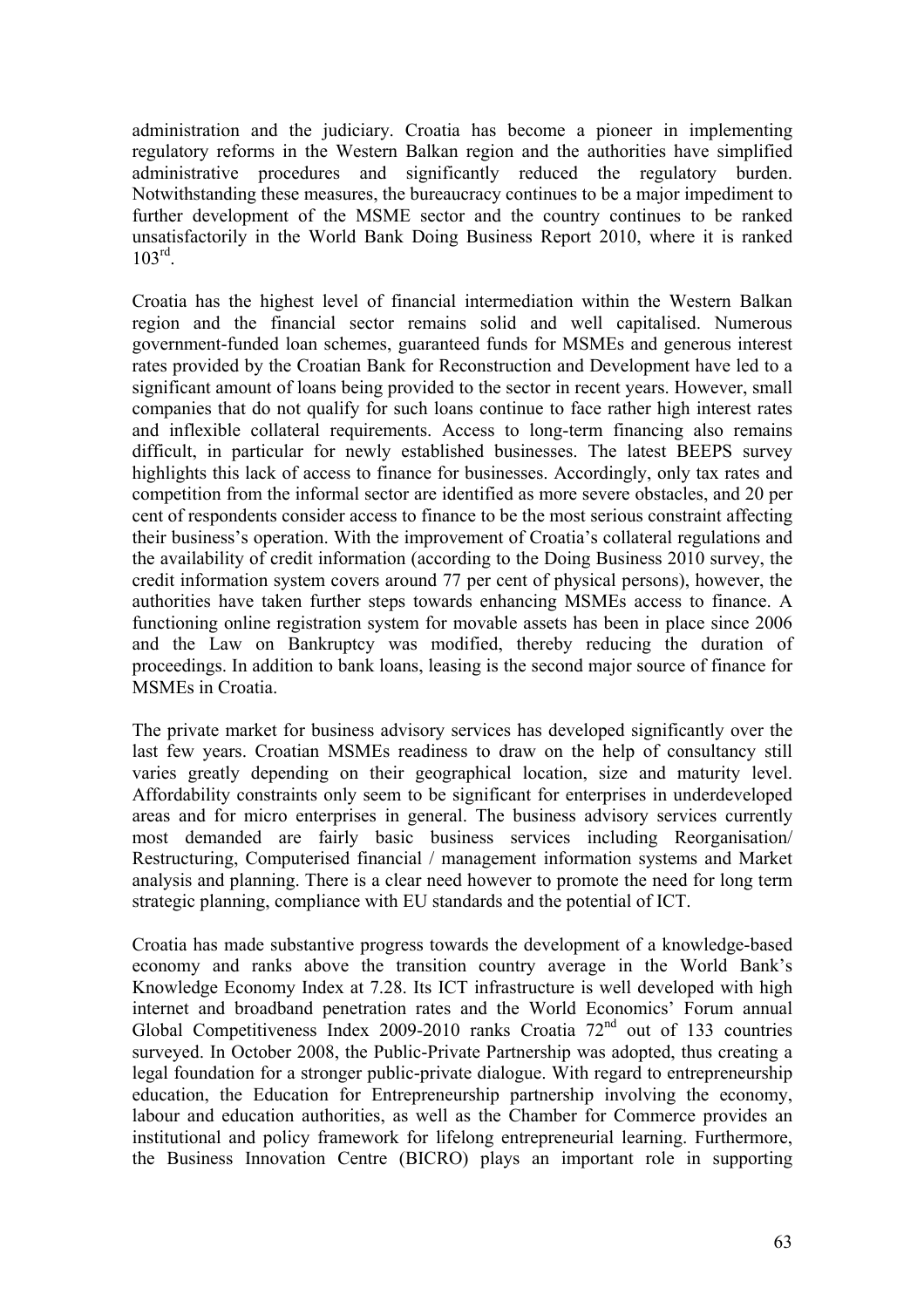innovative MSMEs and runs a number of programmes, ranging from R&D to financial support. Finally, 27 incubation facilities support the sector and numerous international consulting firms are present in the country.

# **12.3 MSME support in Croatia**

The Croatian government has recognised the importance of the MSME sector for the domestic economy and employment growth. It has implemented a comprehensive policy framework and provides a variety of supporting measures to the MSMEs sector on national, regional and local level. The two main institutions developing and implementing MSME policy in Croatia are the Direction for SMEs in the Ministry of Economy, Labour and Entrepreneurship (MELE) and the Croatian Agency for Small Business (HAMAG). Efforts have been made to re-define the responsibilities of the two agencies and the role HAMAG has been strengthened. The current policy instrument supporting MSMEs is the 'Programme for Incentives to SMEs for 2008-2012'. Though the strategy is comprehensive, attention must be paid to its full implementation.

The Croatian government has increased its support for business support facilities in recent years. HAMAG, the Croatian SME Agency, has expanded its activities in the area of facilitating access to consultancy services through a voucher scheme. However, while the private consultancy market is developing rapidly, it still exhibits some shortcomings in terms of regional coverage, quality and pricing issues.

In the past, several international donors have provided the Croatian MSME sector with support. Croatia's cooperation with the USAID ceased in 2008, with other SME donor programmes (such as the GTZ) to be finalised at the end of 2009. Currently, the key player in the development of MSMEs is the European Union. Since 2007, Croatia has received financial assistance under the Instrument for Pre-Accession (IPA) available to candidate countries. There has also been significant support by the EU CARDS and Phare instruments through direct MSME support grant scheme, and through several projects aimed at improving business access to information and the business regulatory environment.

# **12.4 TAM/BAS continuation in Croatia**

The TAM/BAS Programme recognises the growing importance of the Croatian MSME sector as well as the relatively strong MSME support framework. Although the business advisory industry is quite mature, TAM/BAS identified inconsistencies in the level of advisory services offered, and especially a lack of highly qualified providers of sophisticated business advice. Moreover, the level of awareness of business advisory benefits among MSMEs varies significantly according to geographical location, size and maturity level.

Hence, subject to funding availability, the TAM/BAS Programme will continue its operations in Croatia and its activities will be targeted to addressing these specific gaps.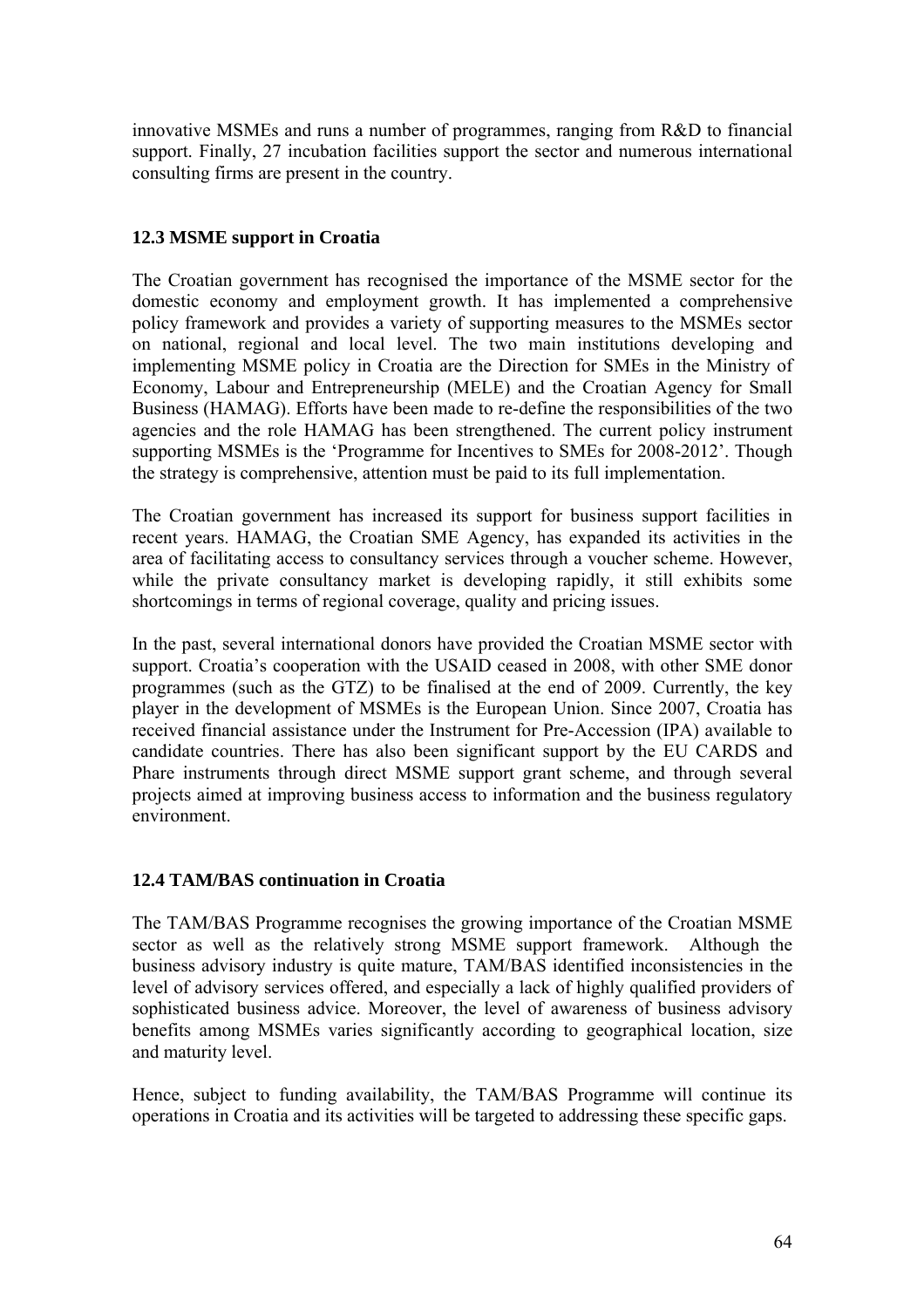### **Continuation of TAM**

Stakeholders find strong support for TAM continuation especially in the areas of complex and technical business advice. TAM will focus on providing advice specifically to enhance companies' competitiveness, continue enterprise restructuring efforts, and provide technical advice in the areas of energy efficiency and environment protection. TAM will work specifically with companies focused on entering the EU market of companies located in remoter rural areas and *"Areas of Special State Concern"* as defined by the Croatian government.

# **Continuation of BAS**

Stakeholders in the enterprise sector unanimously believe that Croatian entrepreneurs could still benefit strongly from the help of business advisory services despite the growing strength of the MSME sector. The main advantage of BAS is that it contributes to the creation of a viable infrastructure of business support by operating on both the demand and the supply side of the market. The supply side of business advisory services has been developing steadily in the past years, however, there is a lack of qualified providers of sophisticated business advice particularly in the area of energy efficiency and environment protection. On the other hand, MSMEs' ability to absorb business advice varies greatly.

The BAS grant will remain a key component of BAS assistance in certain areas. A Grant Guideline Matrix is proposed in order to respond to the MSME sector needs, prioritise intervention in strategic areas and avoid duplication of efforts from international donors. Higher grants will be given to:

- *enterprises located in "Areas of Special State Concern"* mostly the waraffected areas in the East and the South of the country and some other economically depressed regions;
- *projects involving sophisticated advisory services* specifically in the area of energy efficiency, environment protection, and compliance with higher-level requirements for entering the EU markets

# **BAS market development activities**

It is recommended to complement BAS assistance at the enterprise level with the following market development activities in order to maximise the Programme's transition impact in Croatia:

- *Visibility and dissemination*: Given the low level of awareness of business advisory services benefits in certain geographical areas, the programme will work with key strategic partners such as HAMAG and AMC to effectively promote the use of advisory services.
- *MSME and consultancy training:* The BAS Programme will address the existing gaps in the supply of advisory services by building capacity in: environmental management and energy efficiency, assistance with obtaining funds from EU programmes. Jointly with HAMAG, AMC and other stakeholders, BAS will undertake a large-scale consultancy market survey, which will serve as a basis for designing tailor-made capacity building for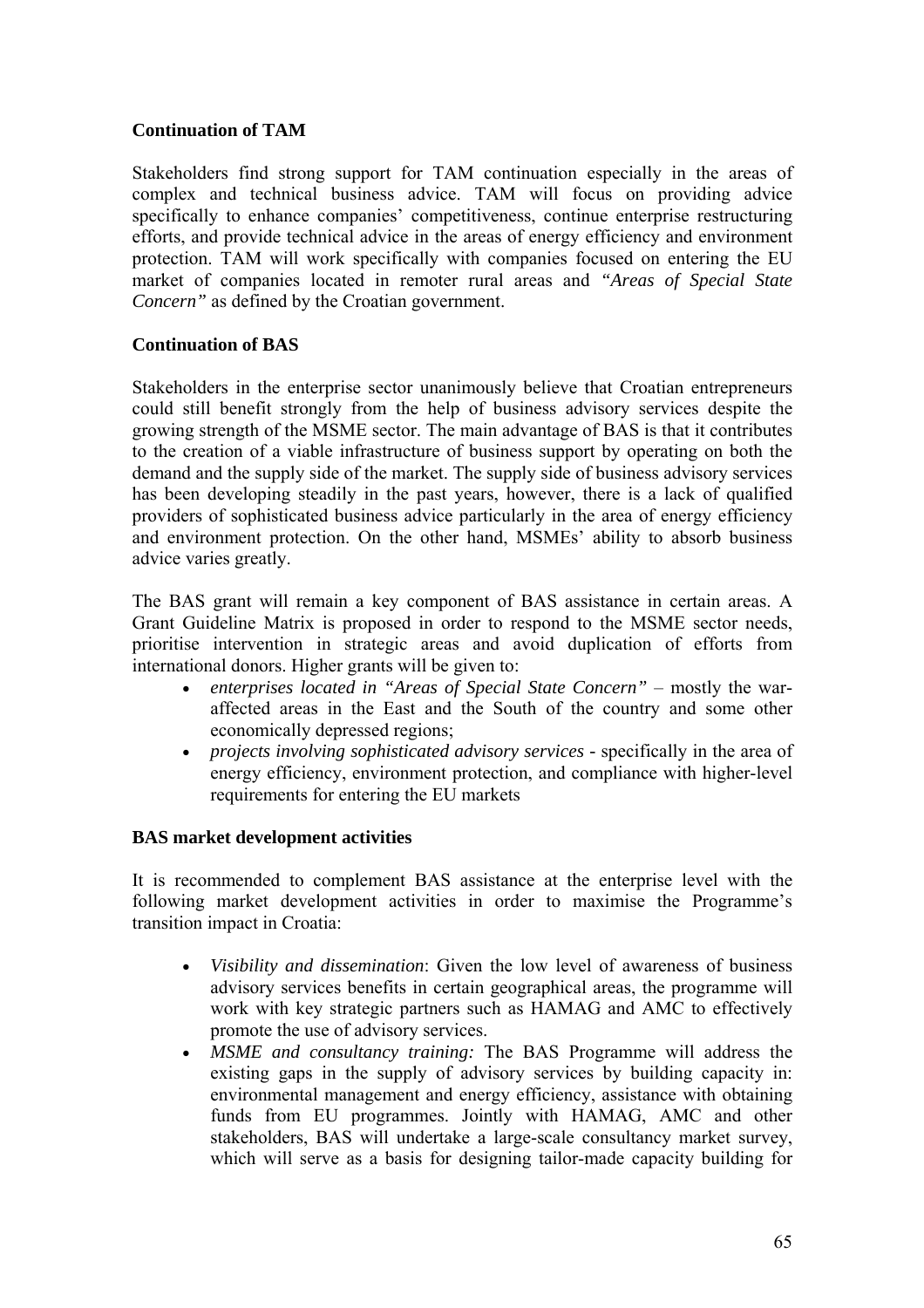consultants including specialized trainings, networking events, and initiatives on the regional level, which it will then develop in collaboration with these partners. In addition, BAS will utilize the TAM experts to design and implement highly specialized workshops for selected industry sectors (winemaking, tourism, organic production).

• *Support to and development of existing relevant local institutions* – particularly in relation to the market for local business advisory services: TAM/BAS will work to strengthen AMC by offering targeted training to its members. Given the existing MSME support framework in Croatia, BAS will concentrate on building more dialogue and cooperation between existing institutions and will continue to work closely with AMC and HAMAG. Moreover, TAM/BAS will further enhance its facilitator role using its own network and expertise to help relevant local institutions to reach other local or regional strategic partners or counterparts.

### **TAM/BAS focus on cross-cutting issues**

In order to address cross-cutting issues that are pertinent to Croatia's MSME sector's development, the TAM/BAS programme will promote measures to increase *energy efficiency* or to reduce *environmental pollution* at the enterprise level. In terms of efficient usage of energy, Croatia has clearly outperformed the EBRD region; however, further improvement is needed in order to comply with European standards Each TAM project will strive to incorporate such measures and it is recommended that the BAS programme offer high shares of co-financing for projects related to energy efficiency and environmental protection. It will also devote efforts to attracting more *female entrepreneurs*, primarily by targeted BAS market development activities, for example disseminating success stories of women in business. Reaching more remote areas, with special focus on the *"Areas of Special State Concern"* will remain a high priority for TAM/BAS. Finally, there is a case for providing targeted assistance to *young entrepreneurs*, particularly via BAS market development activities in less developed areas.

### **Contribution to policy dialogue**

TAM/BAS can be used as a source of information for EBRD's policy dialogue, as it provides insight into the entrepreneurial activity, business environment and challenges faced by the MSME sector; names the major stakeholders of the MSME sector; and provides a clear picture of the MSME support programmes.

Future challenges for the government are mainly identified as simplifying the regulatory framework, improving the educational system and intensifying the incentives for innovation and R&D activities.

TAM/BAS will also support the government's MSME agenda by organising roundtables in order to foster dialogue amongst existing institutions, other MSME stakeholders.